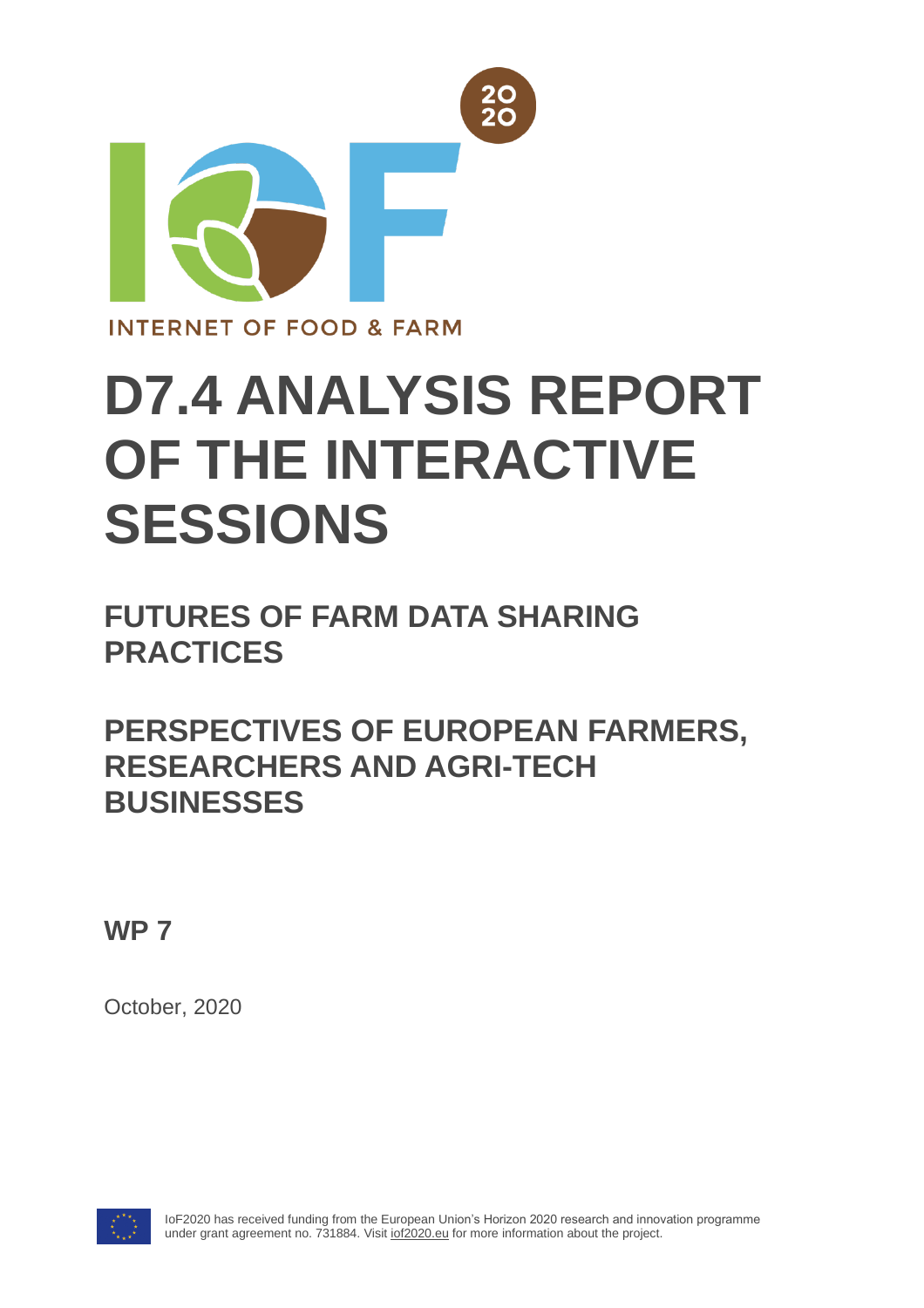# **DOCUMENT IDENTIFICATION**

| <b>Project Acronym</b>                | <b>IoF2020</b>                                                                                                                                              |  |  |  |  |  |  |  |
|---------------------------------------|-------------------------------------------------------------------------------------------------------------------------------------------------------------|--|--|--|--|--|--|--|
| <b>Project Full Title</b>             | Internet of Food and Farm 2020                                                                                                                              |  |  |  |  |  |  |  |
| <b>Project Number</b>                 | 731884                                                                                                                                                      |  |  |  |  |  |  |  |
| <b>Starting Date</b>                  | January 1st, 2017                                                                                                                                           |  |  |  |  |  |  |  |
| <b>Duration</b>                       | 4 years                                                                                                                                                     |  |  |  |  |  |  |  |
| <b>H2020 Call ID &amp; Topic</b>      | IOT-01-2016 (Large Scale Pilots)                                                                                                                            |  |  |  |  |  |  |  |
| Date of the DoA                       | 2017                                                                                                                                                        |  |  |  |  |  |  |  |
| Website                               | www.iof2020.eu                                                                                                                                              |  |  |  |  |  |  |  |
|                                       |                                                                                                                                                             |  |  |  |  |  |  |  |
| <b>File Name</b>                      | D7.4 Analysis report of the interactive sessions                                                                                                            |  |  |  |  |  |  |  |
| Date                                  | October 1st, 2020                                                                                                                                           |  |  |  |  |  |  |  |
| <b>Version</b>                        | 1.0                                                                                                                                                         |  |  |  |  |  |  |  |
| <b>Status</b>                         | Final                                                                                                                                                       |  |  |  |  |  |  |  |
| <b>Dissemination level</b>            | PU                                                                                                                                                          |  |  |  |  |  |  |  |
| Author of the document                | Simone van der Burg, Elsje Oosterkamp, Marc-Jeroen<br>Bogaardt, Aine Regan, Ewa Tabeau-Kowalska, Eugen Popa,<br>Cor Wattel, Gianluca Brunori, Elena Favelli |  |  |  |  |  |  |  |
| Contact details of the<br>coordinator | George Beers (george.beers@wur.nl)                                                                                                                          |  |  |  |  |  |  |  |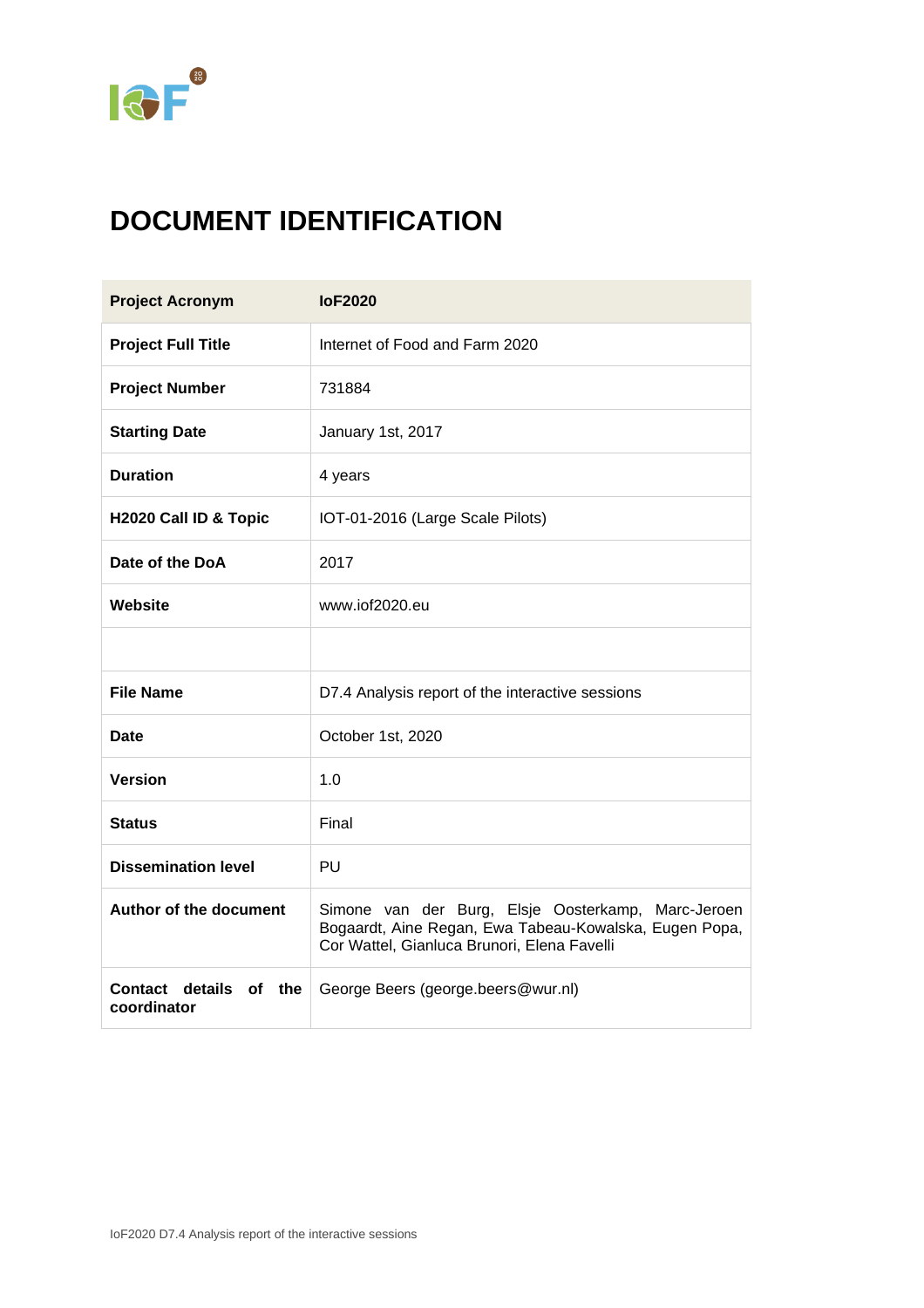

## **PROJECT SUMMARY**

**The internet of things (IoT) has a revolutionary potential. A smart web of sensors, actuators, cameras, robots, drones and other connected devices allows for an unprecedented level of control and automated decision-making. The project Internet of Food & Farm 2020 (IoF2020) explores the potential of IoT-technologies for the European food and farming industry.**

The goal is ambitious: to make precision farming a reality and to take a vital step towards a more sustainable food value chain. With the help of IoT technologies higher yields and better-quality produce are within reach. Pesticide and fertilizer use will drop and overall efficiency is optimized. IoT technologies also enable better traceability of food, leading to increased food safety.

Nineteen use-cases organised around five trials (arable, dairy, fruits, meat and vegetables) develop, test and demonstrate IoT technologies in an operational farm environment all over Europe, with the first results expected in the first quarter of 2018.

IoF2020 uses a lean multi-actor approach focusing on user acceptability, stakeholder engagement and the development of sustainable business models. IoF2020 aims to increase the economic viability and market share of developed technologies, while bringing end-users' and farmers' adoption of these technological solutions to the next stage. The aim of IoF2020 is to build a lasting innovation ecosystem that fosters the uptake of IoT technologies. Therefore, key stakeholders along the food value chain are involved in IoF2020, together with technology service providers, software companies and academic research institutions.

Led by the Wageningen University and Research (WUR), the 70+ members consortium includes partners from agriculture and ICT sectors, and uses open source technology provided by other initiatives (e.g. FIWARE). IoF2020 is part of Horizon2020 Industrial Leadership and is supported by the European Commission with a budget of €30 million.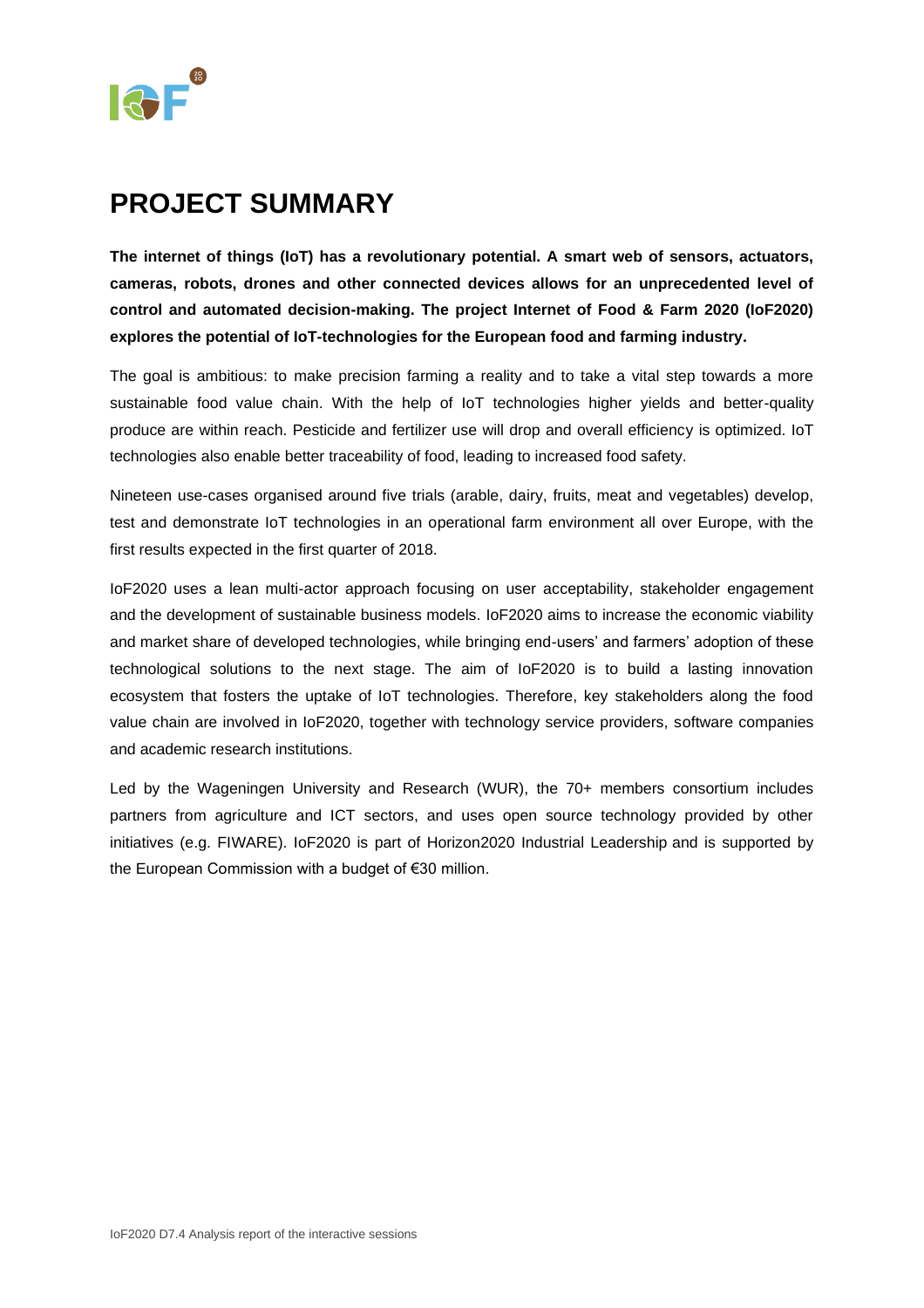

# **TABLE OF CONTENTS**

|      | <b>EXECUTIVE SUMMARY</b>                                               | 5  |
|------|------------------------------------------------------------------------|----|
| 1.   | <b>INTRODUCTION</b>                                                    | 10 |
| 2.   | <b>METHOD</b>                                                          | 11 |
| 2.1. | <b>STUDY DESIGN</b>                                                    | 11 |
| 2.2. | <b>DATA COLLECTION</b>                                                 | 14 |
| 2.3. | <b>DATA ANALYSIS</b>                                                   | 15 |
| 3.   | <b>RESULTS</b>                                                         | 17 |
|      | PART 1. QUANTITATIVE OVERVIEW OVER INTUITIVE PREFERENCES FOR VIGNETTES | 17 |
|      | <b>PART 2. VALUES THAT SUPPORT TRUST IN DATA SHARING</b>               | 19 |
|      | Autonomy and transparency                                              | 19 |
|      | Fair business collaboration                                            | 22 |
|      | Care for the commons                                                   | 25 |
|      | Inclusiveness                                                          | 28 |
| 4.   | <b>CONCLUSION AND DISCUSSION</b>                                       | 29 |
| 5.   | <b>LITERATURE</b>                                                      | 34 |
|      | <b>APPENDIX1</b>                                                       | 37 |
|      | <b>APPENDIX 2</b>                                                      | 39 |
|      | <b>APPENDIX 3</b>                                                      | 44 |
|      | <b>APPENDIX 4</b>                                                      | 49 |
|      | <b>APPENDIX 5</b>                                                      | 56 |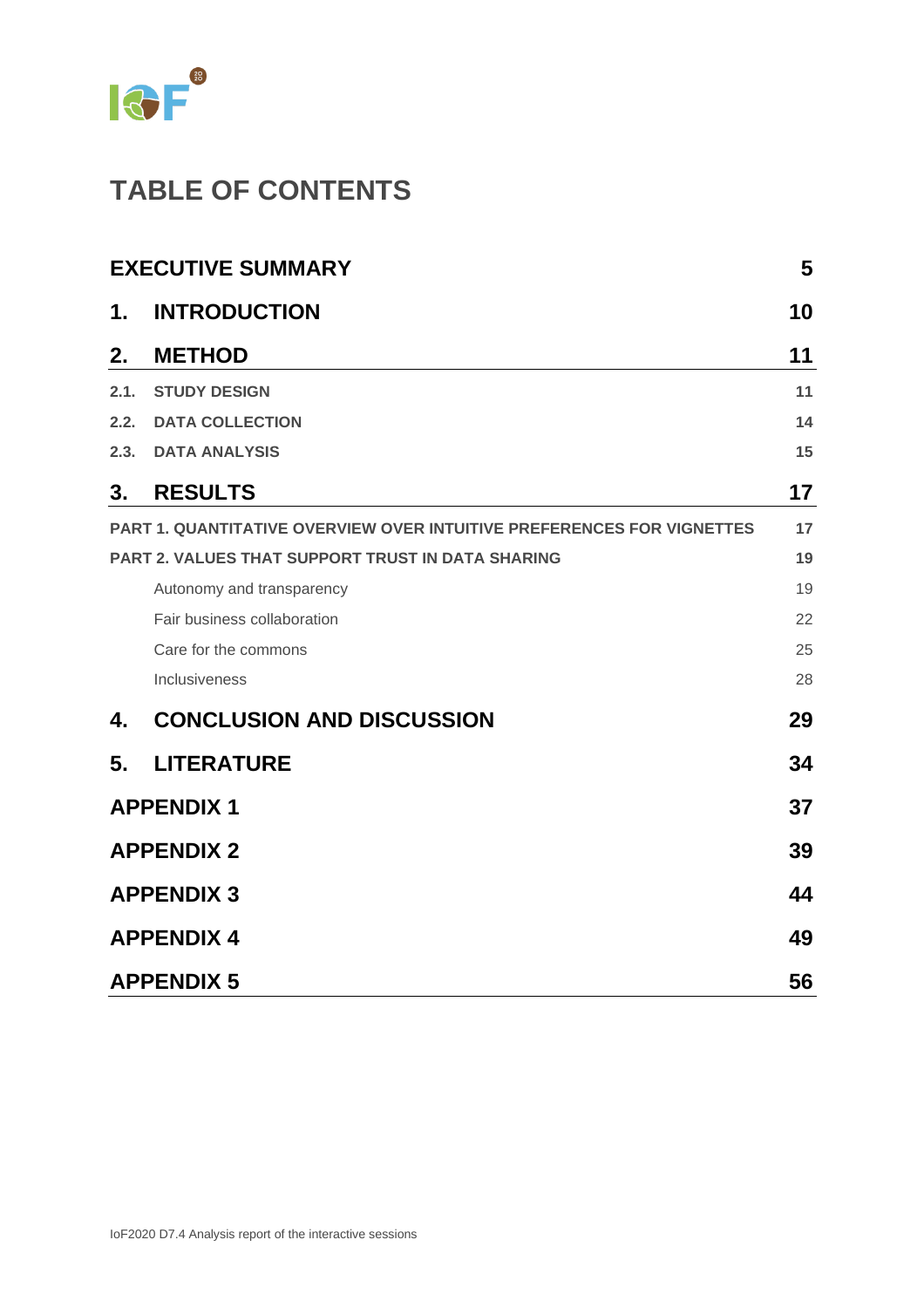

# **EXECUTIVE SUMMARY**

The sharing of farm data is a delicate topic, not only for farmers but also for agtech businesses and researchers. In order to find out how farmers, researchers agtech companies envision the data sharing future, including the conditions for their trust in data sharing, we organised a series of focus groups involving farmers, tech-providers and researchers across the EU. The primary reasons to do these focus groups were to explore: (a) what visions farmers, researchers and tech businesses have about the future of data sharing, and (b) what values foster trusted data sharing relationships according to them. Based on this research we wanted to acquire a more informed overview over if and what is needed to foster more trust in farm data sharing and whether presently available codes, principles and guidelines intended to govern farm data sharing are offering sufficient support.

#### *Method*

In total we conducted 22 focus groups: 11 with farmers, 2 with researchers, 1 with SMEs and 8 with a combination of SMEs and researchers during which a few large tech companies also attended. In total we involved 233 participants in our focus groups: 117 farmers and 116 SMEs and researchers. We made sure that we included participants of different ages and stemming from different countries across the EU.

To enhance the reflection of participants in our focusgroups, we used a Responsible Research and Innovation approach: we used vignettes that offered alternative perspectives to the data sharing future and we provided them two sets of cards: one with personal values and one with societal issues noted on them. These vignettes and cards structured the conversation between focusgroup participants in three rounds of dialogue. In the first round, participants were asked to choose the vignette that they intuitively preferred and explain that preference in the group. In the subsequent two rounds they were asked to reflect on that choice and elaborate the vignette -or combine it with other vignettes- based on personal values or societal issues. As the cards were used as triggers for reflection and conversation, they left participants free to either develop their opinion in agreement with a vignette or card or in contrast with it, or they could add content on empty cards. In this way, reflection of participants was enhanced by the vignettes and the two sets of cards, without steering it in a direction or imposing imitations on it.

Box 1. The vignettes of future farm data sharing that were used in the focus groups

#### Vignette 1: The ' I choose' vignette

In this vignette, farmers are allowed to choose with who they will share their data. Data users have to provide full information to farmers about what they will do with the data that stem from their farm and always ask for the farmer's consent.

#### Vignette 2: The digital farm data library

In this vignette, farm data are collected in a library where they can be accessed and used by everyone. Farmers who agree to put their data in the library delegate data governance to the management of the library. The library management develops conditions that data users must respect, just like there are conditions for the use of books in a traditional library.

#### Vignette 3: The laissez-faire or market vignette

In this vignette, development of the do's and don'ts of farm data sharing is left up to the market, where actors have to develop ways to be trusted business partners. This includes also the development of trusted ways to deal with farm data.

#### Vignette 4: The value-chain vignette

In this vignette, data are shared among partners who already do business in the value chain; such as, input suppliers, farmers, food processors, retailers and consumers. Within the value chain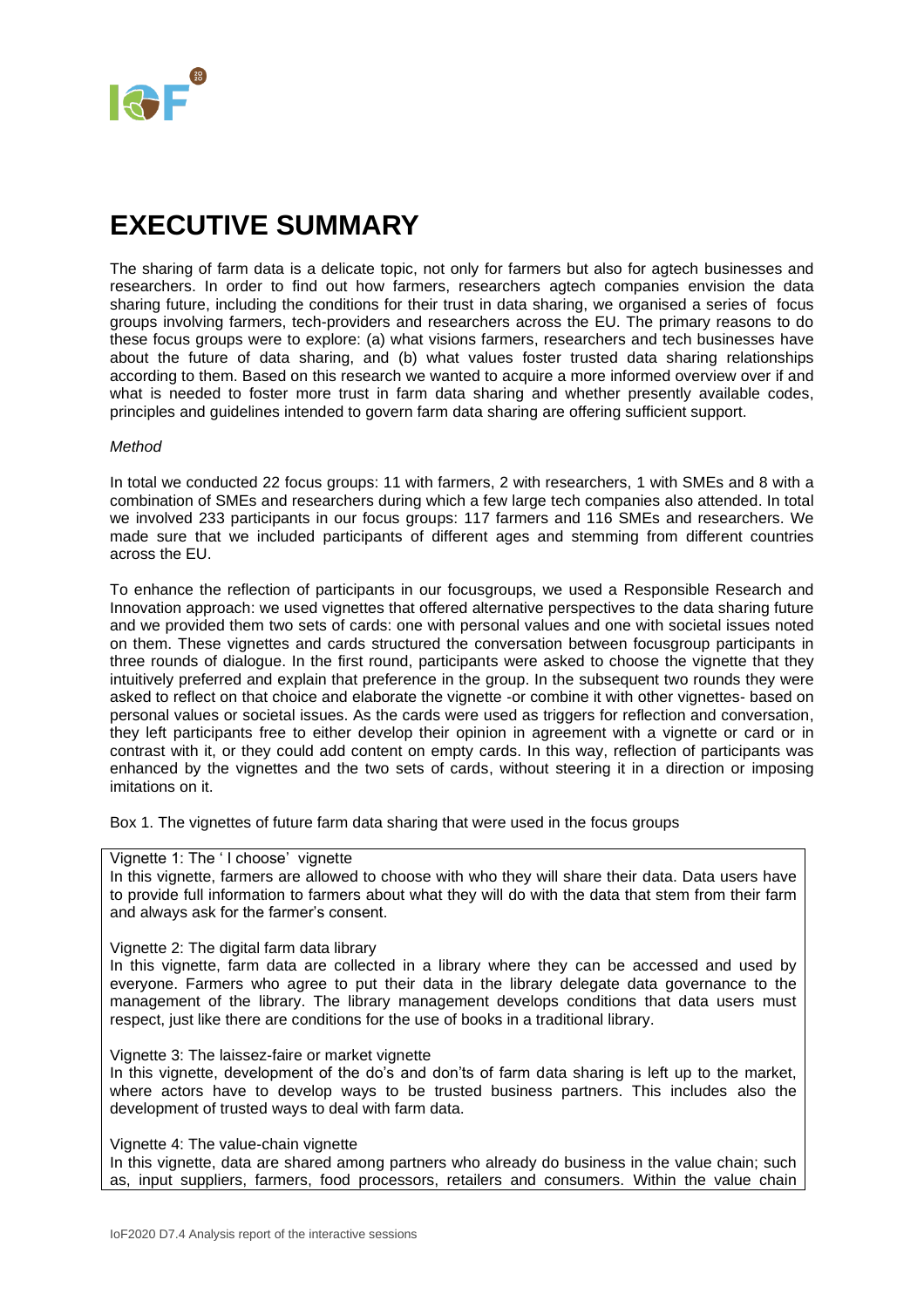

partners determine together for what purposes data can be used. Data are not accessible to outsiders of the value chain.

The vignettes and cards proved to be successful reflection and dialogue enhancers, for the focus groups were lively and the inputs that people gave were rich and diverse. While it was sometimes difficult to get people to join, once they were participating they had a hard time stopping the conversation when the focus group reached its end. We audiotaped the focus groups and had them transcribed verbatim. Afterwards we analyzed them using two methods. First, we scored the first intuitive preference of focus group participants for one or more of the vignettes in a quantitative manner. Afterwards we performed a thematic analysis bringing out the values that played the most prominent role in their reflections and discussions.

#### *Results. Quantitative scoring of preferences*

On the whole, the results of our scoring indicate that most participants (farmers, researchers and tech developers) considered the first vignette that provides farmers the right to control their data (the socalled 'I choose' vignette) most preferable, as it leaves farmers the freedom to decide about their data based on information: 90 farmers (young and old) and 70 innovators (SMEs and researchers) chose this vignette either by itself or in combination with one of the other vignettes. The second preferred vignette is the one that imagines the development of a digital data library: 49 farmers (young and old) and 50 innovators (SMEs and researchers) chose this vignette either by itself or in combination with other vignettes. While these numbers suggest some level of agreement, the comparison between the results of different groups, provide a more diverse picture of preferences. Young and older farmers stemming from Southern EU countries (from Italy, France, Spain and Portugal) expressed a stronger preference for the 'I choose' vignette, whereas farmers situated in the north (Scandinavian countries, Ireland and the UK) or mid-West of the EU (the Netherlands, Belgium, Germany, Luxembourg and Austria) were also attracted by the data library, either in combination with the 'I choose' vignette or in some cases, with the fourth vignette that proposes to share data in the value chain. Preferences from participants originating from countries in the mid-east of the EU (from Poland, Estonia, Lithuania, Slovenia and Czech Republic) were more diversely scattered over the various vignettes, including also the vignette that proposes to let the data be regulated by the rules of the market.

If we look at the results of the focus groups with researchers and agtech businesses, what is striking is the much stronger interest in the market vignette than in any other group, sometimes in combination with the 'I choose' vignette. This preference comes forward most prominently in the focus groups with innovators (SMEs and researchers) which were carried out in IOF2020 and SAH. In the other focus group with SMEs unrelated to these projects we have seen some interest in the market vignette, but not as strongly; in our focus groups with solely researchers we have not seen this interest in the market vignette at all. Given the market interest of agtech businesses it was however interesting to see that in our focus groups with combinations of SMEs and researchers, as well as in our focus groups with solely SMEs there was also a lot of interest in the 'I choose' vignette in combination with the library vignette and some in a combination of the market vignette with the development of a data library. This may be surprising as a library would make the data accessible to them as well as their market competitors; agtech businesses however argued that it was in their interest that data are processed in a uniform fashion which allows to access them and re-use them, and they expected there to be more chance that this will happen in a library. Researchers show a large interest in either giving farmers a choice or combining that with a data library, which is a preference that they share with a lot of the farmers and there is also substantive interest in the value-chain vignette.

#### *Results. Thematic analysis*

Our qualitative thematic analysis started out on the basis of the vignettes and list of values that ordered the focus groups and which originally stem from interviews with stakeholders that we performed in a previous phase (See D7.3). These themes shaped the initial lens through which we looked at the data, but we also let the data speak for themselves and revised, refined and clustered the themes based on our findings in several iterative rounds. We analyzed the transcripts by attaching codes to parts of the text that describe the content of the selected text passage. Subsequently we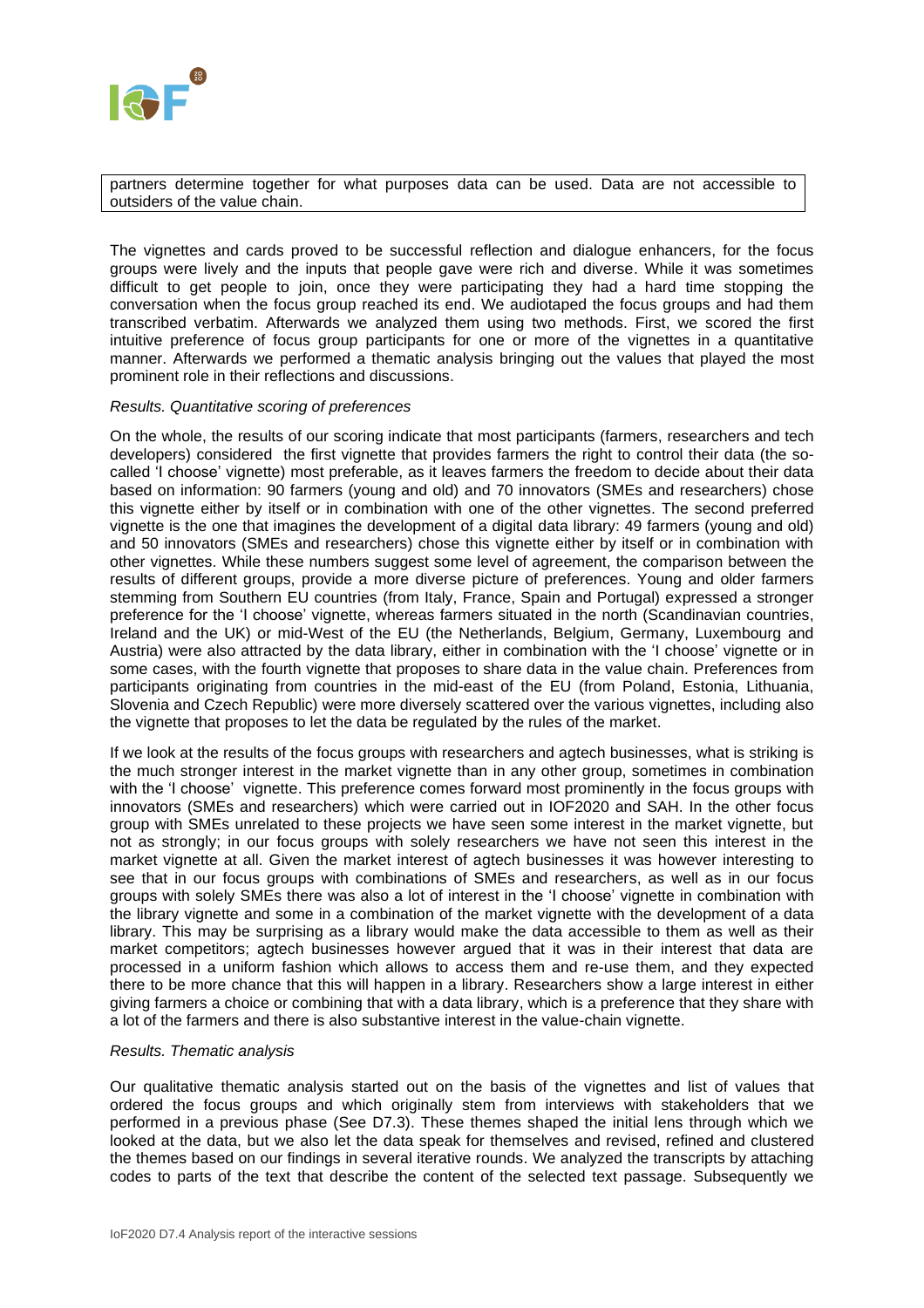

looked at patterns in the codes, which led to a refinement of the themes that we already had on our list which reflected the viewpoints of our focus group participants. After that, in order to come to a better understanding of linkages and hierarchies between themes and subthemes, we returned to the original transcripts and studied how the focus group participants link themes that we identified in their reflections and we clustered them together in a 'wordweb'.

This analysis led to the selection of four main values that came forward in our focus groups: (1) Autonomy and transparency; (2) Fair business collaboration; (3) Care for the commons; and (4) Inclusiveness. These values play an important role in the reflections of all focus group participants, including farmers, agtech businesses and researchers, but they also attract most questions and uncertainty.

Some of the values identified in our focus groups are familiar and confirm findings from other studies, such as autonomy and fairness. During our focus groups, participants discussed at length why they have doubts whether these values (fully) materialize in daily farm data sharing practices. Farmers as well as tech companies, for example, seek control over data by claiming an individual right to decide about data or benefit from them, which is a right they often refer to with the term 'data ownership'. According to our focus groups, however, there is a lot of uncertainty and unclarity about what this right entails for different people. It is for example unclear to a lot of farmers and tech companies what data they are allowed to control by means of their personal choice: is it raw data that stem directly from measurements on farms? Is it processed data which the tech business has combined with other data and transformed into information or knowledge? Different understandings and disagreements about who gets to say or do what with which data, stand in the way of the development of trust in data sharing. They hinder a proper understanding of what responsibilities and rights values such as autonomy or fairness entail for various stakeholders in the data sharing network.

In addition to revealing uncertainties about familiar values, our focus groups also identified relatively 'new' values, such as 'care for the commons' and 'inclusiveness'. We did not see these described in previous empirical studies. In our focus groups, however, reflection on the values that govern data sharing, inspired participants also to consider the shared goals they wish to serve with data; such as for research, for policy making (for example regarding the protection of the environment), for showing their compliance with the law, to foster food safety and consumer's acceptance of food production methods. Many participants considered these 'commons' in relation to the vignette of the data library, which elicited reflection about the sharing of data as if they are a shared source of information or knowledge, such as books are in a library of books. Just like a library has rules to which those who want to borrow books have to comply, our focus group participants considered having rules for the use of data in a library. In addition, they imagined having a library management that would take care of compliance with those rules. Many participants however also raised the question who should take seat in the library management and they considered different options such as the (EU) government, businesses, farmers, or a combination of those.

With respect to the data library, many participants considered their own (limited) negotiation power. We summarized these reflections about negotiation power -which farmers as well as agtech businesses brought forward- under the theme 'inclusiveness'. This value labels conversations in our focus groups about not knowing where to go if one wants to get information about data sharing, or if one wants to influence data sharing rules, or file a complaint. Furthermore, under the theme 'inclusiveness' we also ordered concerns about differences between people with respect to digital expertise and competitive power, which raises questions about who gets to decide about who gets to use data, for which purposes and under what conditions. There's a lot of concern that stakeholders with digital expertise and access to large data sets will dominate the market, as well as the decisions about the rules that data sharing practices have to respect.

#### *Conclusion and discussion*

While the focus groups gave insight into a wealth of preferences and considerations, we conclude that participants find it important to have autonomy and decide for themselves whether they want to share data or not. But apart from having individual control, they also call for social values that govern the context of data sharing to which individuals have to conform. Fair access to data, fair distribution of benefits, data sharing for 'the commons' and inclusiveness, all call for 'playrules' that govern the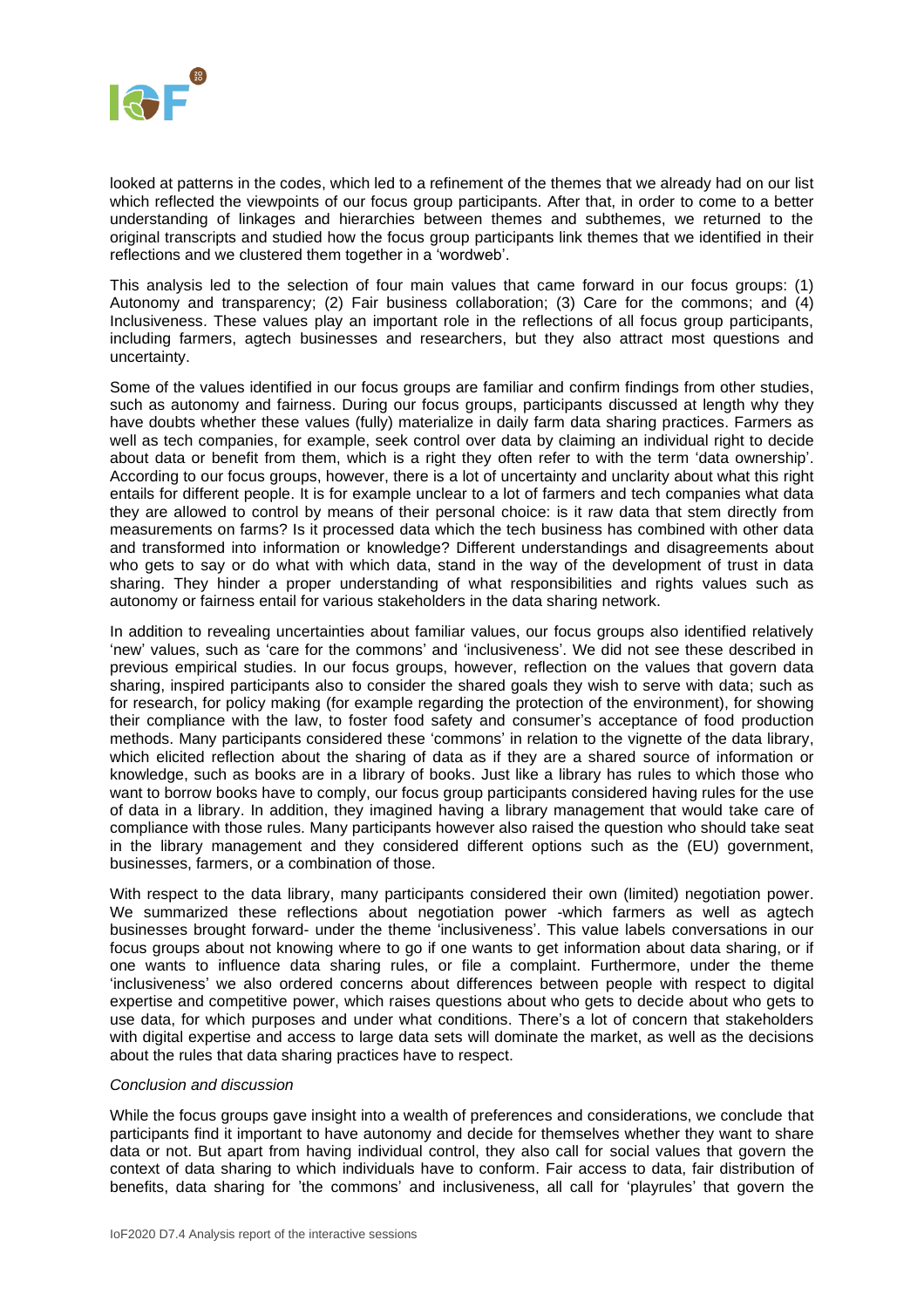

behaviour of the various data sharers in concrete data practices and which –to some extent- define the game of data sharing, about which no one can decide individually.

The preferences for vignettes and values call for the further elaboration of the guidelines that are available at present to govern farm data. Guidelines, principles and codes of conduct that have been developed in the US, New Zealand, Australia and Europe all prescribe the formation of contract agreements prior to the sharing of data. These existing documents therewith successfully attend to autonomy which is an important value that receives a lot of support from participants in our focus groups. The documents also succeeded to enhance discussion about several issues, for example about fairness with regard to data access, data use and the distribution of benefits harvested from data. But these documents also have limitations. They only attend to fairness issues in as far as individuals can decide about it. However, fairness is often not an issue that individuals settle in a contract agreement about data. Furthermore, as contract agreements become digital it will become less likely that data sharing partners discuss data sharing issues. Nor do contract agreements usually attend to the other social values that participants in our focus groups addressed, such as care for the commons or worries about the uneven decision making power of different actors about the rules that govern data sharing.

These shortcomings suggest that present principles or codes that govern data sharing ought to be expanded, to include more values. And it should become clearer what these values entail to avoid that every person has to shape an opinion about how to deal with them individually, prior to signing a contract agreement. Based on the results of our focus groups we conclude that it is important to think beyond contract agreements. More serious thought should go into the development of playrules for data sharing practices, which does not depend on the decisions of individuals, but concerns the constitution of acceptable interactive relationships between them. Just like other contracts (such as, employment contracts, purchase contracts, cooperation contracts) are not shaped in a social void, but are always embedded in a wider social context of interactions that are already governed by do's and don'ts, contracts about the sharing of farm data also need to be embedded in data sharing practices that already respect some norms and values. In our vignettes, these data sharing practices are imagined to be as 'a library', as 'a market' or as a 'collaboration in the value-chain', but there are probably also other possibilities that are more suitable to the developing variety of data networks or 'data spaces'. What we take from our focus groups is however that if data networks or data 'spaces' are to inspire more trust, we need to not make the individuals the only ones responsible for making the right decisions about their own data sharing; we also need to think about what makes the relationships that come about between them trustworthy. A focus on these social values in addition to the individual values could help to foster trust.

| <b>Name</b>                    | <b>Developmen</b><br>t of<br>workshop<br>material | <b>Researcher</b><br>s and tech<br>companies<br><b>IOF</b> and<br><b>SAH</b> | <b>CEJA</b><br>young<br>farmer<br>s | Po-<br>lan<br>d | <b>Ita</b><br>٠<br><b>ly</b> | Ire-<br>lan<br>d | <b>Analysi</b><br>s and<br>draft<br>article | <b>Feedback</b><br>on<br>analysis,<br>initial<br>draft and<br>finalizatio<br>n |
|--------------------------------|---------------------------------------------------|------------------------------------------------------------------------------|-------------------------------------|-----------------|------------------------------|------------------|---------------------------------------------|--------------------------------------------------------------------------------|
| Elsje<br>Oosterkamp            | X                                                 | 3                                                                            |                                     |                 |                              |                  |                                             | X                                                                              |
| Marc-Jeroen<br><b>Bogaardt</b> | $\boldsymbol{\mathsf{x}}$                         | $\overline{2}$                                                               |                                     |                 |                              |                  |                                             |                                                                                |
| Aine Regan                     |                                                   |                                                                              |                                     |                 |                              | 3                |                                             | x                                                                              |
| Ewa Tabeau                     |                                                   |                                                                              |                                     | $\overline{2}$  |                              |                  |                                             |                                                                                |
| Eugen Popa                     |                                                   |                                                                              |                                     |                 |                              |                  |                                             | X                                                                              |
| <b>Cor Wattel</b>              |                                                   |                                                                              |                                     |                 |                              |                  |                                             | X                                                                              |

Relative contribution of co-authors: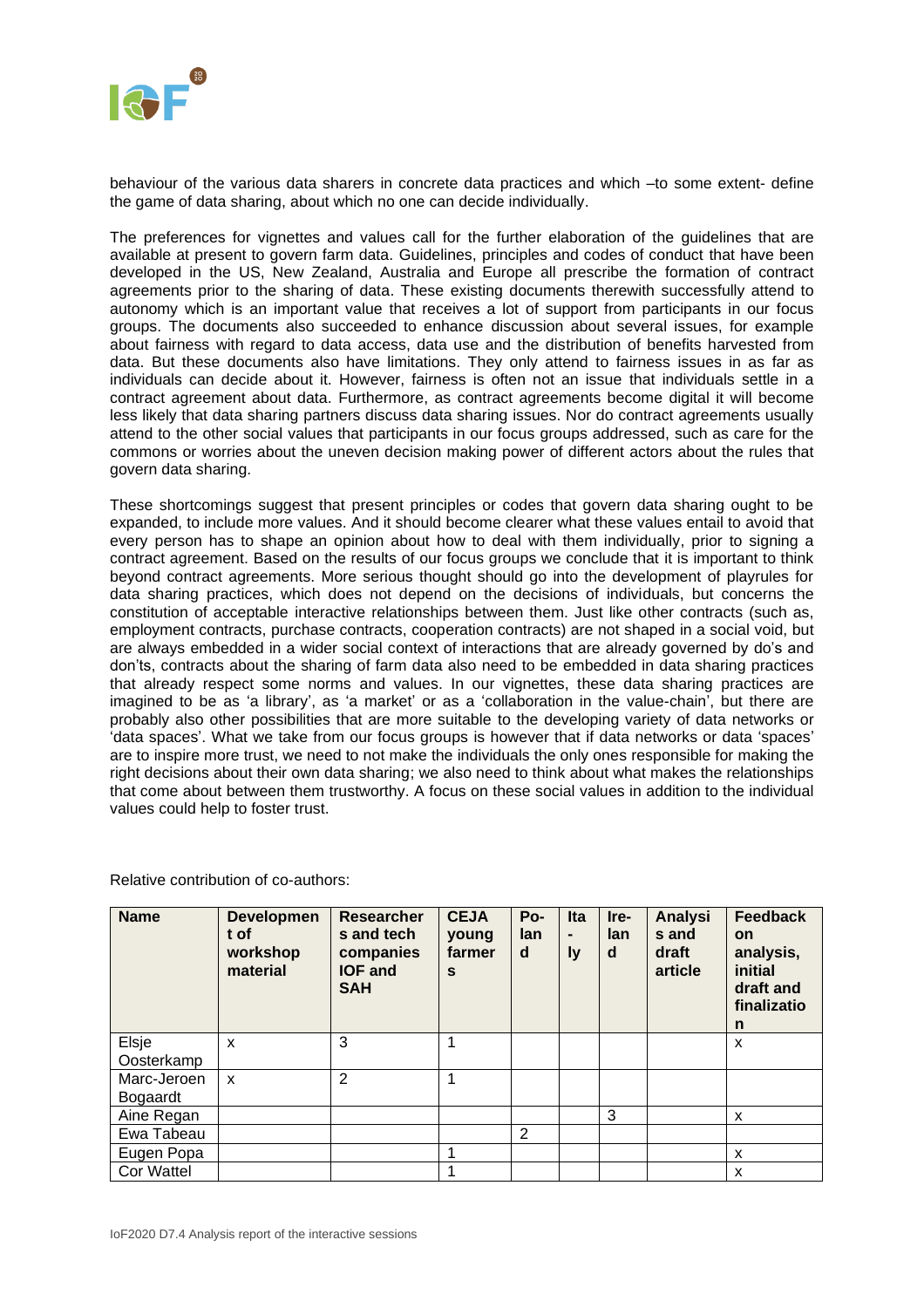

| Gianluca<br>Brunori/Elen<br>a Favelli |   |   |  |  |   |                           |
|---------------------------------------|---|---|--|--|---|---------------------------|
| Simone van<br>der Burg                | X | 4 |  |  | ́ | $\mathbf{v}$<br>$\lambda$ |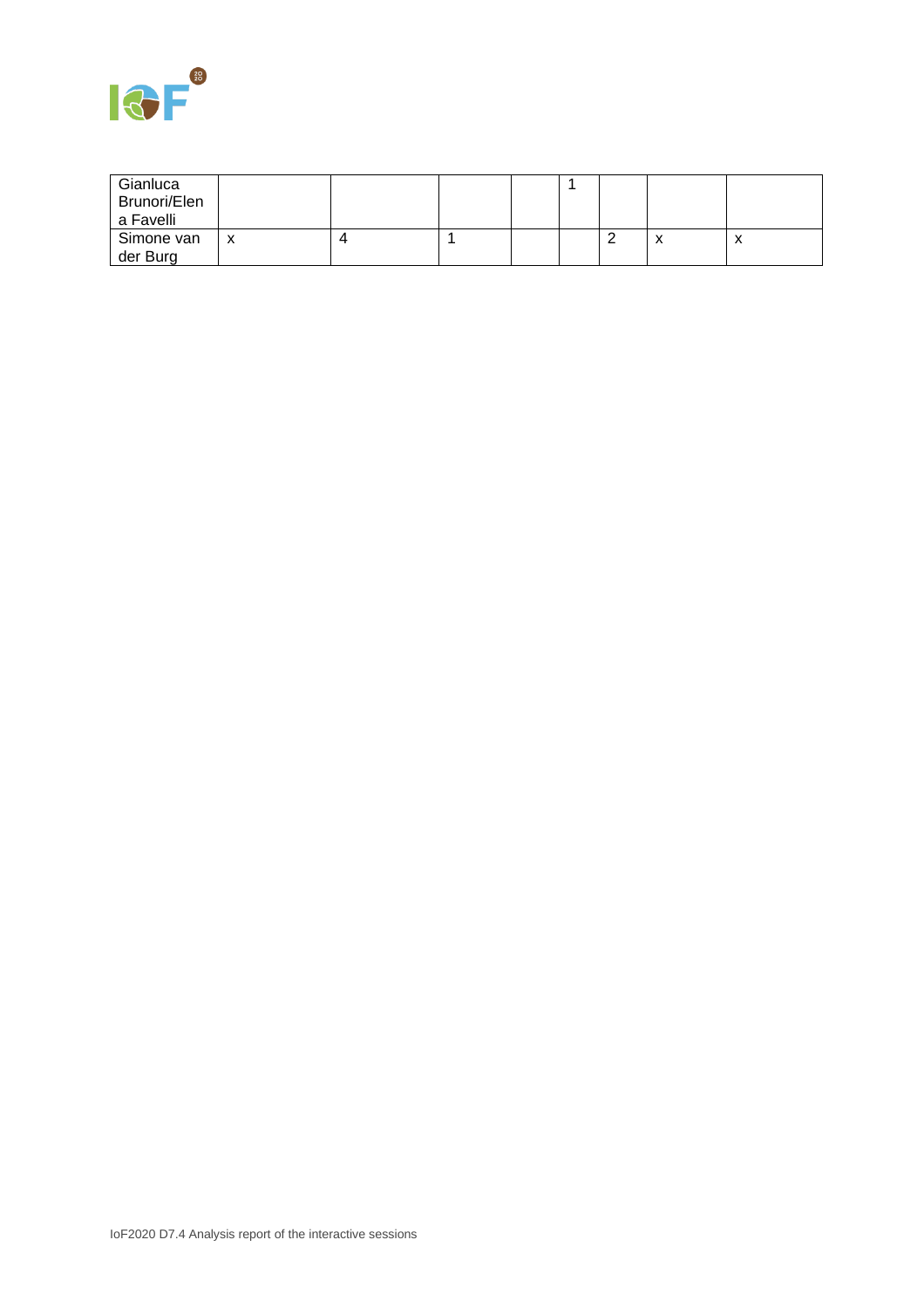

## **1. INTRODUCTION**

Digitalization of farming is usually understood as a means by which to address a wide variety of envisioned future problems, such as shortage of available healthy and safe food, resulting from ecosystem pressures and a growing population. (Lajoie-O'Malley et al. 2020) Enhanced capacity to produce more and healthy food for the growing population in a sustainable way, is envisioned as resulting from digital agriculture's potential to allow farmers to have more data-based information about their farm. Digital farming allows them to anticipate and predict natural events based on local circumstances and conditions and develop a more tailored farm management response. It raises the possibility of simultaneously increasing yields, increasing incomes, and reducing inputs into the environment that might impede ecosystem functions such as nutrient cycling, carbon sequestration, and pest control.

The realization of these promises depends however on relationships of collaboration and trust between actors across the agrifood sector. These actors include farmers and other contributors to the food system such as input suppliers, farm machine manufacturers, food processors, food logistics, retailers and consumers, as well as the so-called agtech-providers who make the digital farming technologies. These diverse actors should be willing to work together to attend to the anticipated problems, as the digital farming technologies can only be developed and continue to function well if these actors are willing to share data with each other. Digital farming technologies include tractors, drones, robots, sensors and cameras, which collect data on farms. These data are subsequently processed, combined and interpreted in order to develop information and knowledge that help make farms more efficient and environmentally friendly, or which improve the effectiveness of the collaboration between farmers and other stakeholders in the value-chain.

Results from surveys from Australia and interviews in Europe and North America point out however that farmers are not eager to share their data (Jakku et al. 2019; Wiseman et al. 2019; Regan 2019; Fleming et al. 2018; Carolan 2017; Zhang et al. 2017). Farmers express distrust of agri-tech businesses who want to collect their data in order to be able to develop accurate technologies and they sometimes distrust other stakeholders who could have access to the data, such as their competitors, collaborators in the value chain, their clients, controlling bodies of the government, NGOs, insurance companies or researchers. To inspire more trust in data sharing, stakeholders (farmers, their stakeholder organizations and agribusinesses who make or deliver digital farming technologies) began to shape their own guidelines to improve ag data management practices and provide a basis for trust; such as the American Farm Bureau's Privacy and Security Principles for Farm Data (2014), the New Zealand's Farm Data Code of Practice (2014) and more recently in 2018, the EU Code of Conduct on agricultural data sharing by contractual agreement and in 2020 the Australian Farm Data Code was launched (National Farmers Federation 2020). These guidelines usually ask to shape transparent contract agreements with farmers about the sharing of their data, which should help to realize trust.

The sharing of farm data, however, is a delicate topic, not only for farmers but also for agtech companies and researchers. In order to find out how farmers, researchers and small and medium tech companies envision the data sharing future, including the conditions for their trust and the role the code of conduct can play in realizing it, we organised a series of focus groups involving farmers, techproviders (SMEs) and researchers across the EU. The primary reasons to do these focus groups was to enhance their thinking and explore their vision of the preferred way to develop the data sharing future, as well as the values they think data sharers should respect or serve. Based on this research we aim to acquire a more informed overview over what (else) is needed to attend to foster trust in farm data sharing.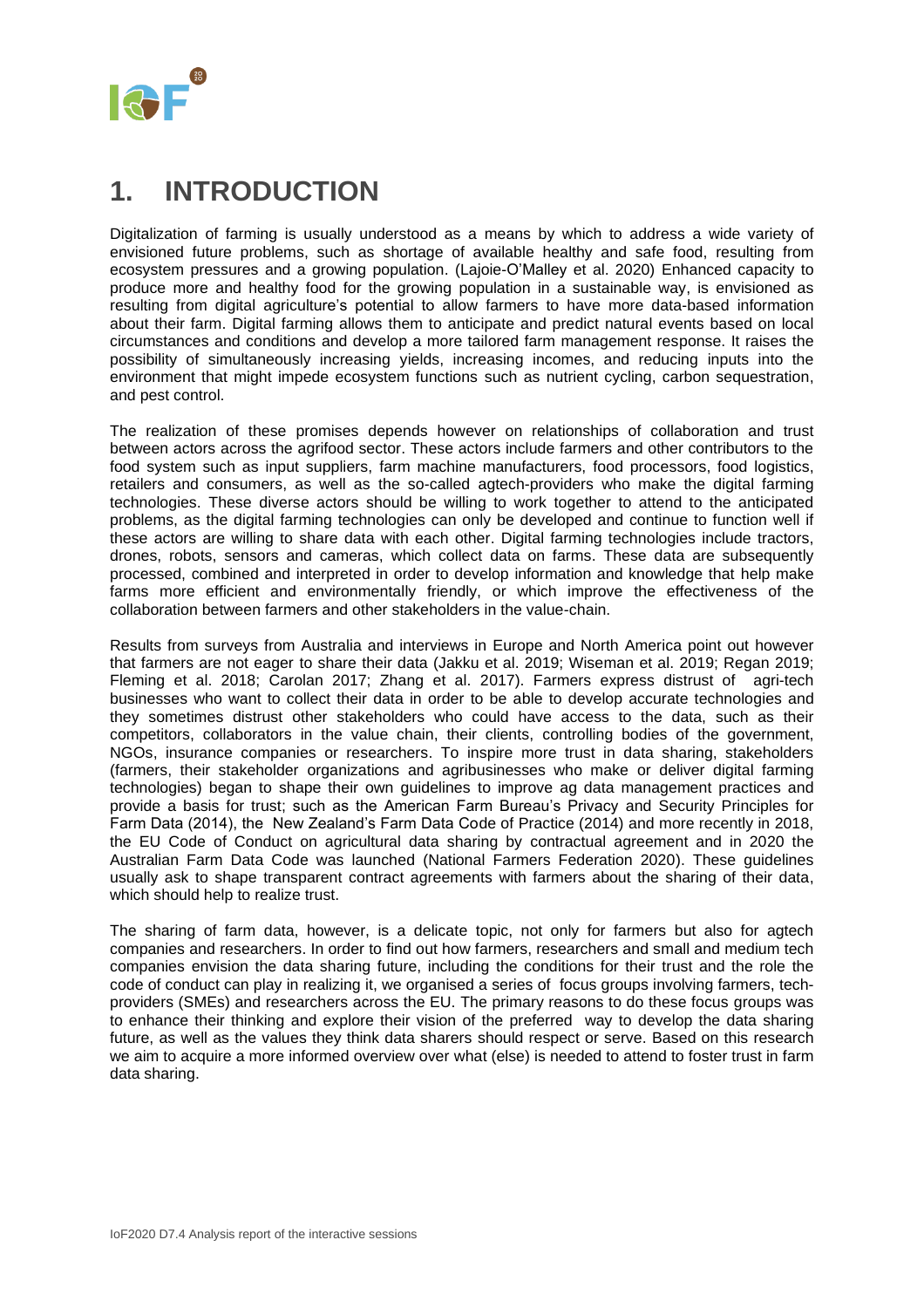## **2. METHOD**

## **2.1.STUDY DESIGN**

This research was part of a large innovation project focusing on the further development and implementation of IOT technologies for farming across the EU, called Internet of Food and Farm 2020 (www.IOF2020.eu). A work package on ethics was added to this project in 2018, as innovators (researchers and small and medium enterprises) were encountering ethical questions for which they could use some support. One of the most important problems that they encountered and which they termed 'ethical', related to farmers' resistance to data sharing.

To approach the questions surrounding farm data sharing, we adopted a Responsible Research and Innovation approach (RRI), which is broader and more empirical than a typical digital ethics approach. RRI is a concept that gained particular visibility in the EU over the last decade. (Owen et al. 2013; Von Schomberg 2013) Part of the motivation for this policy interest is the desire for more and more rapid innovation, as innovation is expected to offer goods to society in terms of improvement of health, safety, economic competitiveness, environmental sustainability and wellbeing. But there is also increasing interest in fostering a more critical eye for the ambiguous value of some innovation and try to turn it into a topic of normative reflection, deliberation and evaluation (Blok and Lemmens, 2015). Technologies that attracted the attention of RRI researchers in the past decade (such as human genomics, nanotechnology, synthetic biology, genetically modified foods, but also AI and robotics etc.) all have in common that they have potential high stakes, but also imply a lot of uncertainty and possible adverse effects and changes in human (social) lives and/or their relationship with each other as well as with animals or their natural environment. These broad changes, which effect the wider public, have inspired scholars to involve a broader array of stakeholders and laypersons in decisionmaking about the value of such technologies (Van der Burg, 2016). Although the nature of stakeholder engagement for RRI is still under debate and various strategies are proposed (Blok, 2019), RRI work starts from the supposition, argued for by Winner (1977, 2011), that like legislation, technology can produce enduring ways to steer (and limit) human (inter)action. It is for this reason that citizens in a democracy should have a say in where technology goes, as technologies will influence their future lives and wellbeing.

While there is a variety of approaches to RRI, they all contribute to a common goal: to broaden and enrich the perspectives of technological innovators (including scientists, technicians, businesses, and policy makers) to help them make decisions that are responsive to societal and ethical aspects. This demands, at the very least, to anticipate (or engage in an informed imagination of) the effects it may have on human (social) life and to foster reflection and deliberation amongst stakeholders as well as the wider public about the desirability of these effects. This is what we did in IOF2020 about digital farming innovation. We wanted to enhance the reflection of both innovators and farmers about data sharing in the digital farming future in order to inform future innovators about stakeholder's viewpoints and enhance and broaden their thinking about what they consider to be desirable and undesirable ways to deal with data. The questions we seek to answer are:

- What visions do farmers and innovators (researchers and SMEs) across the EU have about the future of data sharing ?
- What are the values that foster trust relationships around farm data sharing, according to farmers and innovators?

Answers to these questions will be used to inform innovators to improve the further shaping of their innovations as well as the collaborative data sharing relationships around them. It will inform farmers and their organizations and policy makers (regionally and at the EU level) who aim to realize the preconditions for trusted data spaces.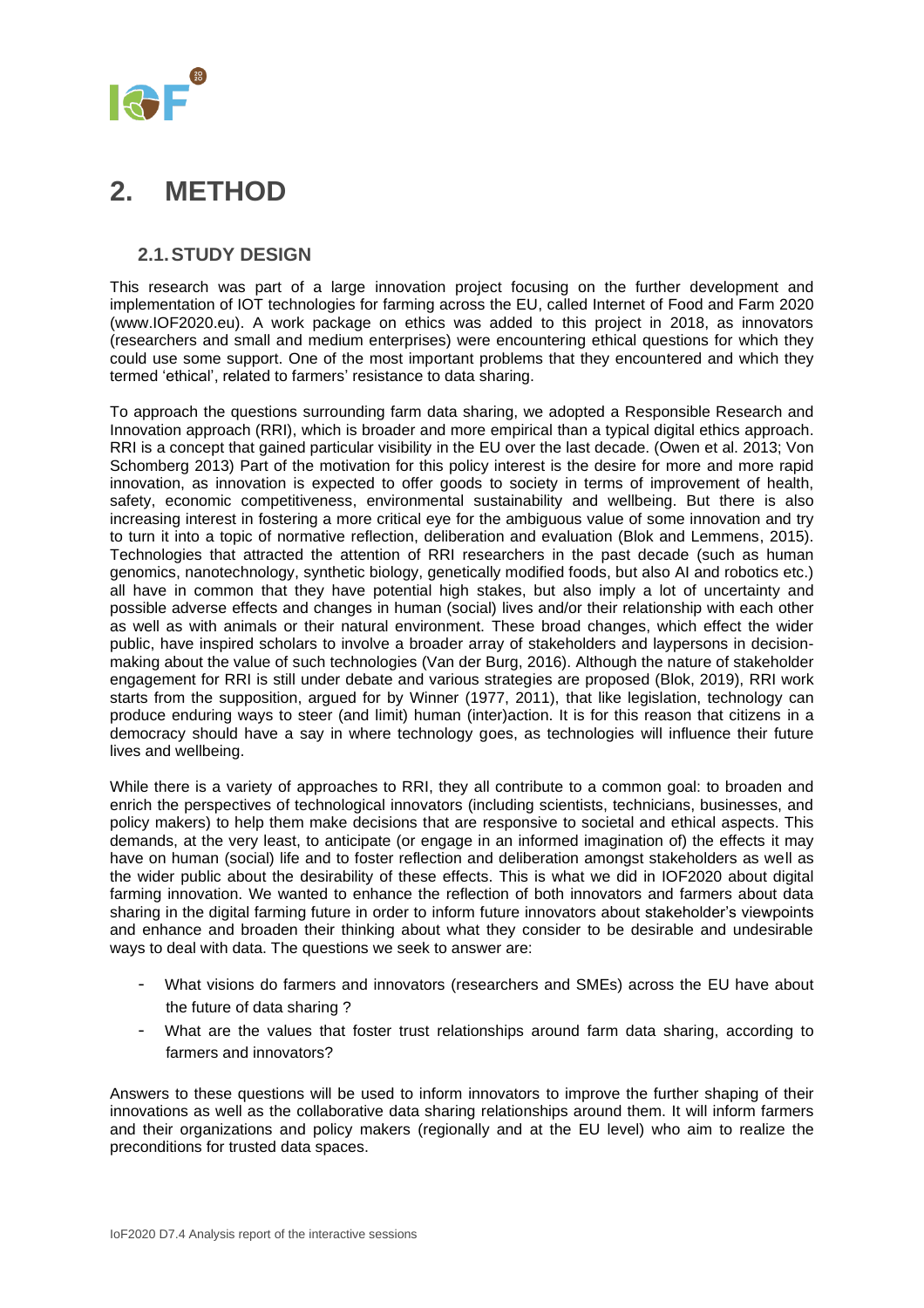

Visions of the farm data sharing future are however not easy to collect. It is difficult to foresee the various effects that data sharing may have on collaborations and (business) interactions in the agrifood sector. Furthermore, most of our stakeholders were not in the habit of reflecting deeply about the effects that might occur. While some of the researchers and businesses involved in the development of ICT obviously have an abundance of technological knowledge, it is not common for them to reflect on societal consequences of data sharing, let alone to actually do research to learn more about preferences of other stakeholders, such as farmers. While some farmers are very much engaged in digital innovations, it is also not common for them to think very long about the pros and cons of data sharing for themselves, their peers, their business partners and for the rest of society. We therefore needed to provide varied input which reflects the viewpoints of different people in society, in order to enhance their thinking about the varied effects that data sharing might have, but also leave them free to pick and choose what they themselves consider most important to take into account.

To enhance reflection and dialogue we chose to engage stakeholders in focus groups and we used cards to give input to their reflective exchange. Cards are regularly used in qualitative research, and are appreciated as a way to engage people in a reflective dialogue about a variety of topics (Kitzinger 1994). Cards are especially used in focus groups in which people are asked to talk about topics they feel reluctant or ashamed to talk about, or when they feel they lack knowledge or expertise such as is the case with the future societal effects of innovations that haven't yet materialized. Cards are often used to stimulate reflection and dialogue about innovative artefacts or technologies among citizens who are layman in science but who are asked to explore or assess the value of scientific or technological futures that may impact their personal and social lives. (Felt et al 2014; Boenink et al 2018; Van der Burg et al 2019; [https://playdecide.eu\)\)](https://playdecide.eu)/) In the reflection on farm data sharing, we used a presentation and two sets of cards to enhance and broaden the imagination of participants about the data sharing future. These were used in three rounds of conversation during the focus groups.

1. *First round*. We presented four possible futures (or 'vignettes') of farm data sharing. (See box 1) Participants were asked to share their reasons for their intuitive preference for one or more of these futures.

2. *Second round.* The second round asks participants to reflect on values with respect to farm data sharing in subgroups of 2-4 people. The cards present values and we ask participants to prioritize three values and afterwards explain their preferences to the group, as well as how they would relate them to the vignettes.

3. *Third round.* The third set of cards present societal issues that data sharing might raise and asks participants to reflect on the value of the various vignettes for society as a whole. It invites participants to reflect as citizens on the data sharing future.

In each of the conversation rounds, participants received cards with different input for their reflection. But the cards function only as a reflection and dialogue starter; they do not determine the course or content of the conversation. What is specific about the card method, is that the choice of cards is up to the participants themselves. Participants receive a set of cards and choose cards that are relevant to them and shape what they want to say either in agreement or in contrast with these cards. The cards trigger reflection and help to shape thoughts about a sometimes new and unfamiliar subject, but participants are also free to do with the cards as they please: so, they can choose cards they agree with or which they criticize, or they can ignore the cards and add new topics on empty cards that were provided with every card set.

To make the presentation and the cards effective enhancers of reflection and discussion, we gave them a content specific to this project. The content of the cards was based on a combination of a literature study and a series of interviews with stakeholders. Based on an exploration of the literature describing the societal and ethical aspects of digital (or ' smart') farming (Van der Burg et al 2019), the first three authors of this deliverable (SvdB, EO and MJB) developed an interview guide to conduct interviews with 23 Dutch and Flemish stakeholders; such as, farmers, ICT developing companies (small, medium and large), a developer of farm machinery, farmers representatives, a representative from a sector organization (dairy), NGO's, a bank, researchers (see deliverable 7.3). These interviews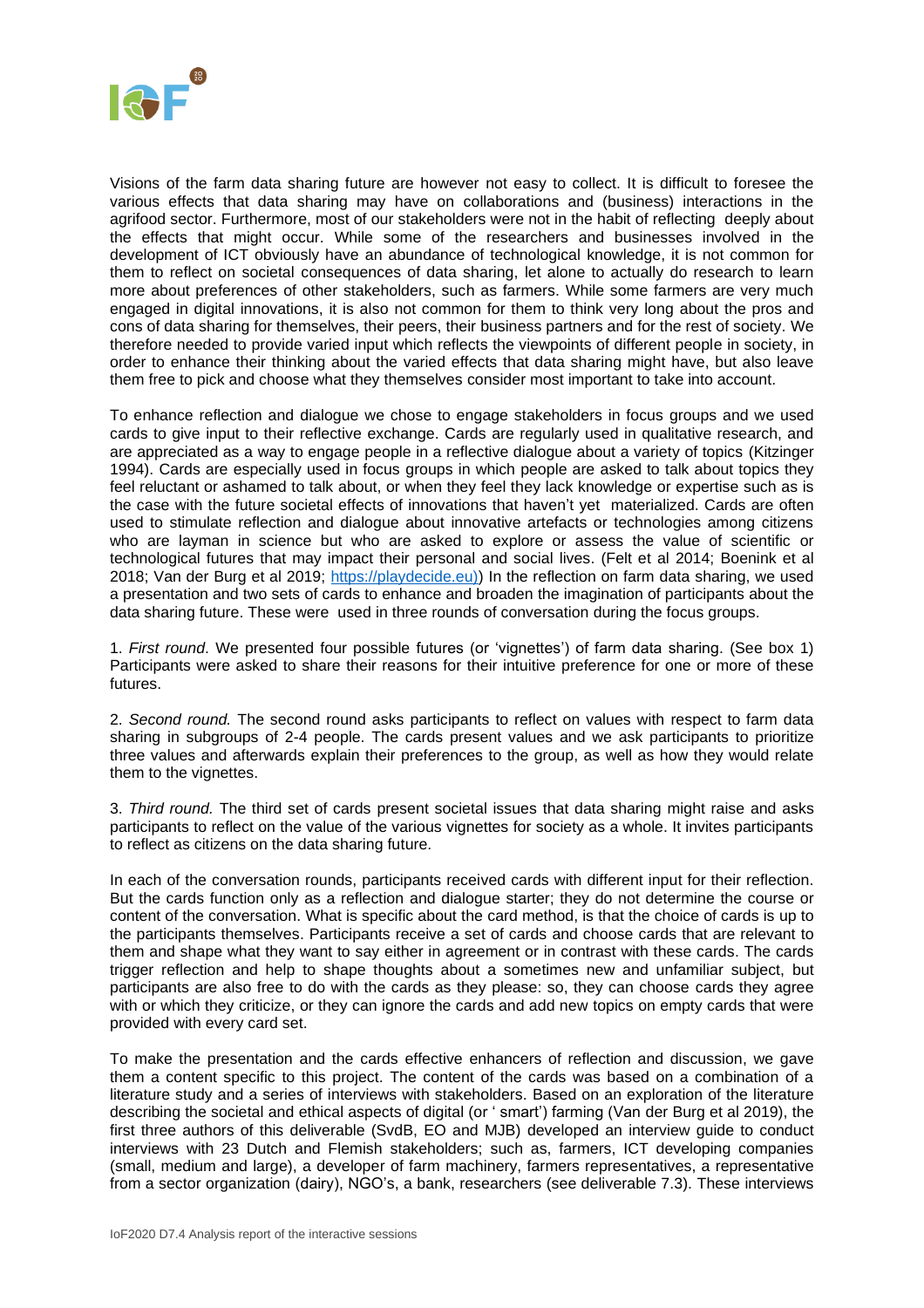

provided the content of the four vignettes for future data sharing (See Box 1) which we described in the presentation with which we started the focus groups and which offer input to the first round of conversation.

Box 1. First presentation— vignettes of future farm data sharing

#### Vignette 1: The ' I choose' vignette

In this vignette, farmers are allowed to choose with who they will share their data. Data users have to provide full information to farmers about what they will do with the data that stem from their farm and always ask for the farmer's consent.

#### Vignette 2: The digital farm data library

In this vignette, farm data are collected in a library where they can be accessed and used by everyone. Farmers who agree to put their data in the library delegate data governance to the management of the library. The library management develops conditions that data users must respect, just like there are conditions for the use of books in a traditional library.

#### Vignette 3: The laissez-faire or market vignette

In this vignette, development of the do's and don'ts of farm data sharing is left up to the market, where actors have to develop ways to be trusted business partners. This includes also the development of trusted ways to deal with farm data.

#### Vignette 4: The value-chain vignette

In this vignette, data are shared among partners who already do business in the value chain; such as, input suppliers, farmers, food processors, retailers and consumers. Within the value chain partners determine together for what purposes data can be used. Data are not accessible to outsiders of the value chain.

In addition to the vignettes, we developed a set of cards with personal values (see Box 2) and a list of societal questions (Box 3), which were also based on the reflections of the stakeholders we interviewed. In this way, we aimed to offer participants some content for reflection that is available in the social environment at present, as it comes forward in the reflections of the stakeholders that we interviewed and whom we asked to reflect on issues that came forward in the literature. This is a way to broaden reflection, as it allows participants to take into account the inputs that are available in society and in the literature at present. But in no way we wanted to limit their reflection. Therefore, we gave participants in the workshops the freedom to pick and choose the cards they were interested in and to add cards that they were missing.

#### Box 2. Second set of cards – personal values

| Autonomy       | Trust                                     |
|----------------|-------------------------------------------|
| Data ownership | Fairness/justice                          |
| Privacy        | Empowerment                               |
| Safety         | Conservatism (keeping things as they are) |
| Transparency   | Knowledge                                 |
| Efficiency     | Innovation                                |
| Competition    | Sustainability                            |
| Food safety    | Fun                                       |
| Health         | Food security                             |
|                |                                           |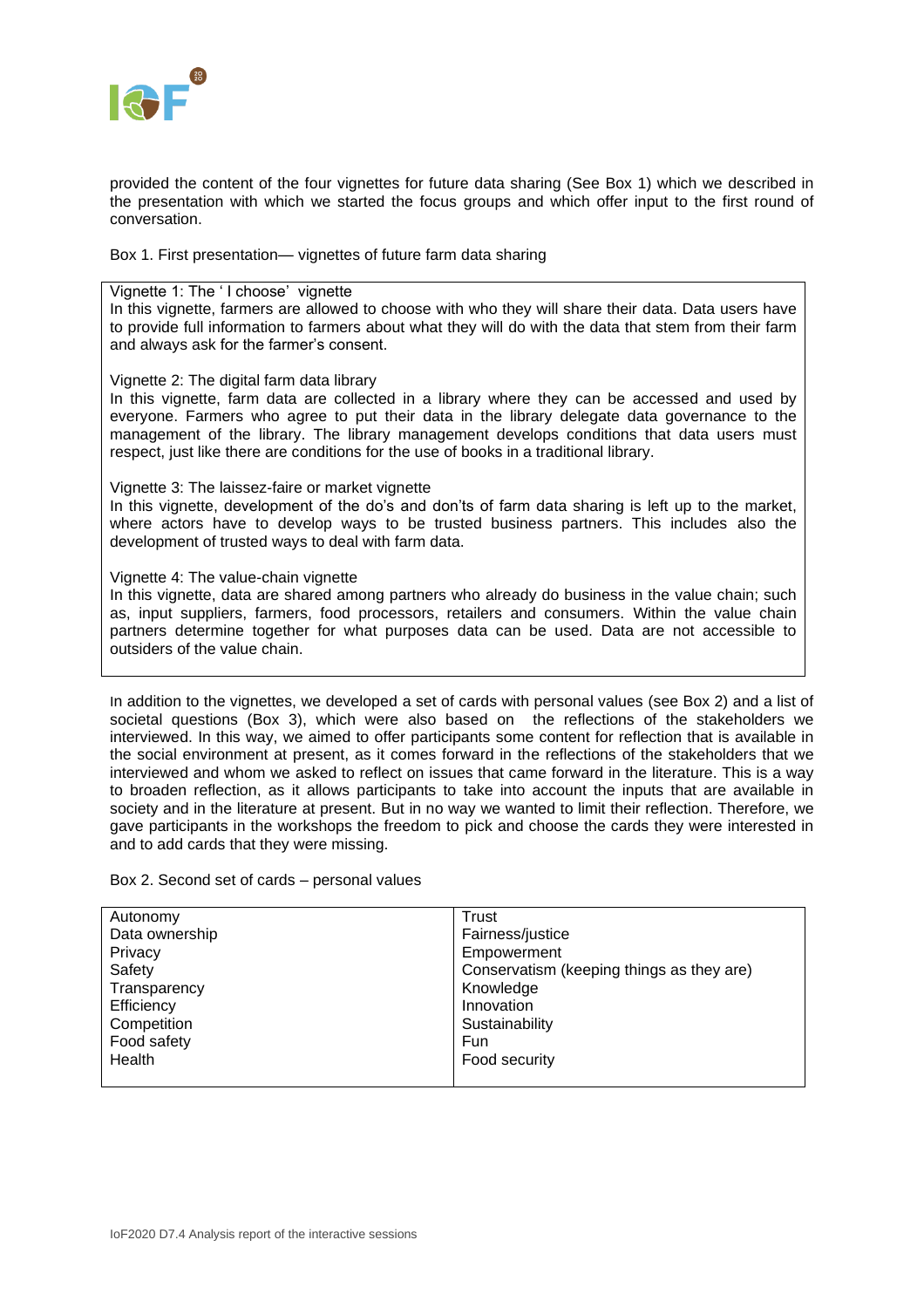

Box 3. Third set of cards - societal questions

- 1. What societal goals should we serve with data?
- 2. Data can help to shape policy that protects the environment. Should the government be allowed access to farm data to inform their environmental policy?
- 3. Several organizations and businesses (banks, insurance) make attractive offers to farmers in exchange for data that reveal how they treat the environment. What do you think of this? Whose role is it to foster environmental sustainability?
- 4. Data can introduce a new basis for social inequality. Even if data are accessible to everyone, only people who possess the relevant technologies and expertise can do something with data. What is the appropriate answer to this emerging social inequality?

During the focus groups we changed one value card: this value card originally said ' justice', but as we discovered that many participants took this card to mean that acting ' justly' meant acting in accordance with the law, we changed it into ' fairness' which is more in line with the meaning that came forward during the interviews that led to the development of the cards. Also a card was added with the value 'competition' , which was often mentioned as something that needed safegarding. All other cards kept their content.

## **2.2.DATA COLLECTION**

In total we conducted 22 focus groups: 11 with farmers, 2 with researchers, 1 with SMEs and 8 with a combination of SMEs and researchers during which a few large tech companies also attended. In total we involved 233 participants in our focus groups: 117 farmers and 116 SMEs and researchers. Table 1 provides a more detailed overview over the participants that we involved. In two focus groups with farmers (one in Poland and one in Italy) there was also a policy maker present. We excluded the reflections of these policy makers from the analysis.

| <b>Type of participant</b>                     | <b>Number of participants</b> |
|------------------------------------------------|-------------------------------|
| Young farmers (from countries across the EU)   | 63                            |
| Young farmers Ireland                          | 8                             |
| Older farmers Ireland                          | 20                            |
| Older farmers Poland                           | 21                            |
| Older farmers Italy                            | 5                             |
| <b>Total farmers</b>                           | 117                           |
|                                                |                               |
| SMEs some large companies and researchers      | 64                            |
| (from countries across the EU, who have a role |                               |
| in IOF2020 or SAH)                             |                               |
| SMEs (who do not have a role in IOF2020 or     | 11                            |
| SAH)                                           |                               |
| Researchers (who do not have a role in         | 41                            |
| IOF2020 or SAH)                                |                               |
| <b>Total SMEs and researchers</b>              | 116                           |
| Total number of participants in all<br>focus   | 233                           |
| groups                                         |                               |

Table 1. Participants in the focus groups

As it is difficult to involve SMEs and farmers working in different locations across the EU in focus groups, we took a pragmatic attitude towards the recruitment of participants. SMEs and researchers involved in Internet of Food and Farm 2020 (IOF2020) and Smart Agrihubs (SAH) were recruited during the joint annual meeting of these projects, in March 2019 in Prague. During this meeting focus groups were provided as part of the program and participants could choose to take part in them. This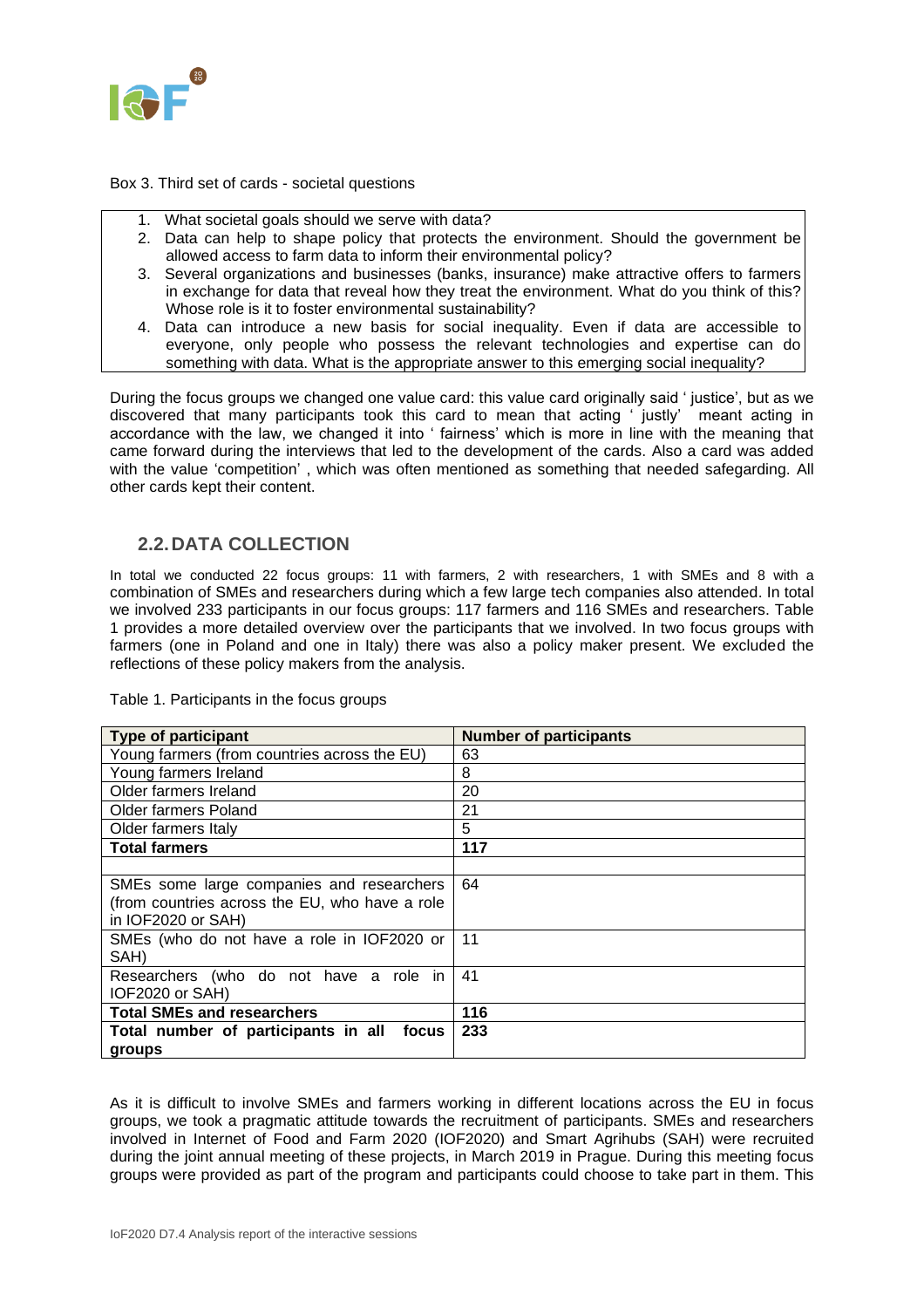

occasion allowed to involve many participants, SMEs and researchers combined, who are active in 22 different EU countries. As these projects involve commercial as well as university researchers and innovators, it was hard to separate the two and we involved a mix of both in our focus groups. In addition, in collaboration with the FairShare project, we conducted two focus groups with researchers in Ireland and one with SMEs. These three focus groups involved mostly Irish researchers, but about one third of the participants in these focus groups had another nationality.

It is perhaps even more difficult to involve farmers in focus groups, as they are busy people and would not usually take the time to travel to a different location for a focus group. Digital farming and associated lack of trust in data sharing among farmers is however a topic that is high on the agenda of farmers organizations. The European young farmers organization CEJA therefore gave us the opportunity to do focus groups during their annual meeting in Sweden in 2019, which allowed us to do our focus groups with the national representatives from young farmers organizations (below 40 years of age) from 19 European countries, including at that time the UK. During the timeslot we were provided by CEJA, we were able to do five focus groups in parallel with farmers that we grouped according to the regions from which they stem: we did two focus groups with participants from southern EU countries (Italy, France, Spain and Portugal), one with countries from the west and middle of the EU (Netherlands, Belgium, Germany, Luxembourg, Austria), one with participants from northern EU countries (Denmark, Sweden, Finland and we included there also Ireland and the UK), and one with participants stemming from the east of the EU (Poland, Estonia, Lithuania, Czech Republic and Slovenia). In addition, we collaborated with the FairShare project, we conducted an additional focus group with young farmers in Ireland.

As many studies show that there is a difference between older and young farmer's attitudes towards digital farming, we did extra effort to involve older farmers (40+) in focus groups that were carried out between May 2019 and February 2020 in three different regions in the EU: Ireland, Poland and Italy. Participants in these workshops were recruited via the network of colleagues (in Italy), via municipalities who contacted farmers in the neighborhood (Poland) and via the network of the research center (Teagasc) specialized in agriculture in Ireland.

We involved 9 colleagues as facilitators of the focus groups, for two reasons. First, to facilitate participation of older (40+) farmers with less proficiency in English, we involved a Polish speaking colleague (ETK in the list of authors) from WUR and connected to GB from the University of Pisa to do the focus group with Italian farmers. AR from Ireland carried out focus groups with older Irish farmers and we collaborated with her to engage researchers and SME's situated in Ireland. The choice to work together with many colleagues was also motivated by the fact that we were sometimes offered the chance to do several focus groups in a limited timeframe, which demanded to them in parallel sessions. MJB, EO and SvdB carried out the focus groups during the annual meetings of Smart Agrihubs and IOF2020 and all co-authors affiliated to WUR facilitated focus groups with the young farmers at CEJA. To make sure that all colleagues conducted the focus groups in a similar fashion, we invested substantive time in training everyone prior to facilitating the focus groups.

### **2.3.DATA ANALYSIS**

The focus groups were recorded and transcribed verbatim. Transcripts in Polish and Italian have been translated by the researcher who conducted the focus groups. As we were interested to explore what would be the preferred way of participants to develop the data sharing future, what they would consider acceptable or desirable about data sharing, and what possible uses of data do farmers and innovators want to avoid, we analyzed the transcripts in three rounds.

In the first round we developed a broad quantitative overview over the intuitive preferences that participants in the focus groups brought forward for the different vignettes in the beginning of every focus group. We did this by reading the transcript and scoring participant's preferences in to tables that reflect the intuitive preferences of young and older farmers, as well as the preferences of innovators (SMEs and researchers).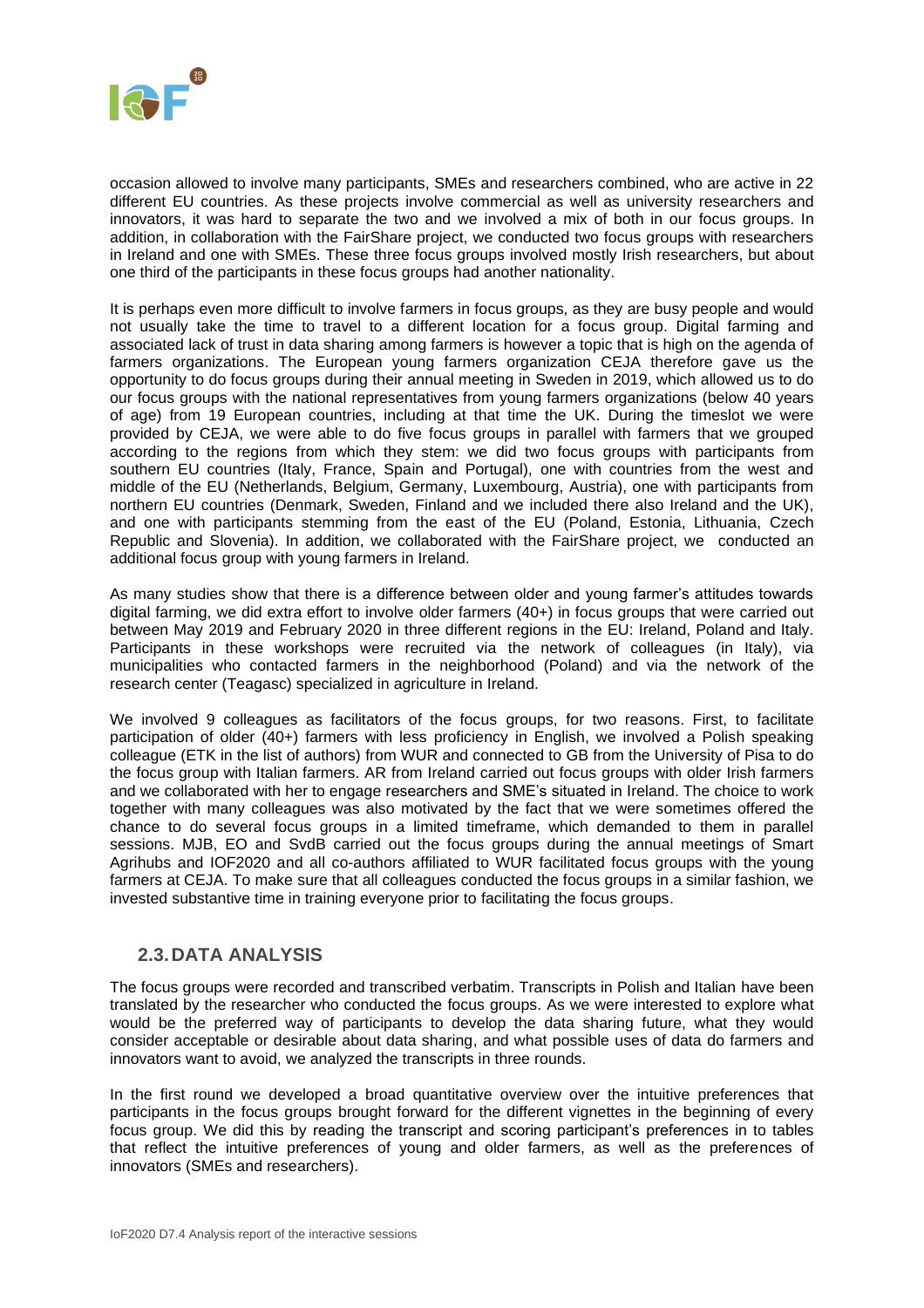

In the second round we conducted the analysis using thematic analysis, which is a variant of the grounded theory approach (Glaser and Strauss 1967; Lingard et al. 2008; Tong et al. 2007). The thematic analysis focuses on substantive themes that are important to a specific research project at hand and is particularly suitable to put order in a large amount of data. This type of analysis fits with our purposes in this research as we wanted to come to a better understanding of participant's reflexive viewpoints and opinions on what constitutes desirable and undesirable data sharing and thematic analysis is suitable to do that. As we had a lot of qualitative data, which needed ordering, we started the analysis with a list of themes that were also noted on the cards and which we derived from our previous literature study and interviews: the vignettes (box 1) and the values (box 2). (See D7.3) These themes shaped the initial lens through which we looked at the data in the first round of analysis. But we also let the data speak for themselves and revised, refined and clustered the themes based on our findings in several iterative rounds. A semantic analysis was performed on the focus group transcripts, meaning that we focused on the explicit content of the data: we highlighted parts of the text and attached codes that describe the content of the selected text passage. After that, we looked at patterns in the codes, which led to a refinement of the themes that we already had on our list which reflected the viewpoints of our focus group participants. After that, in order to come to a better understanding of linkages and hierarchies between themes and subthemes, we returned to the original transcripts and studied how the focus group participants link themes that we identified in their utterances, and we clustered them together in a 'wordweb' in a powerpoint presentation. For example, after we completed the analysis, the theme 'autonomy' on the original theme list, included sub-themes such as: 'being able to decide for oneself', 'having control over data and who uses them', 'informing farmers adequately' and 'being given a place at the negotiation table' etc. Sometimes new themes were added, such as 'care for the commons', which is an overarching theme under which some of the other themes can be ordered as subthemes, such as 'informing consumers about food production', 'getting more consumer acceptance for food production' or ' protecting the safety of food' etc. There were also themes that disappeared from our list after the analysis, such as 'conservatism' and 'fun', as the cards mentioning them were sometimes chosen but not much was said about them during the focus groups.

As the focus group participants started to talk on the basis of the vignettes, we first clustered the themes in relation to the vignettes in our analysis. But the vignettes also seemed to be too restrictive, as participants frequently thought beyond and combined different vignettes. It is for this reason that the results of our thematic analysis eventually also caused us to let go of the vignettes and simply focus on the values that participants consider important for trust in data sharing.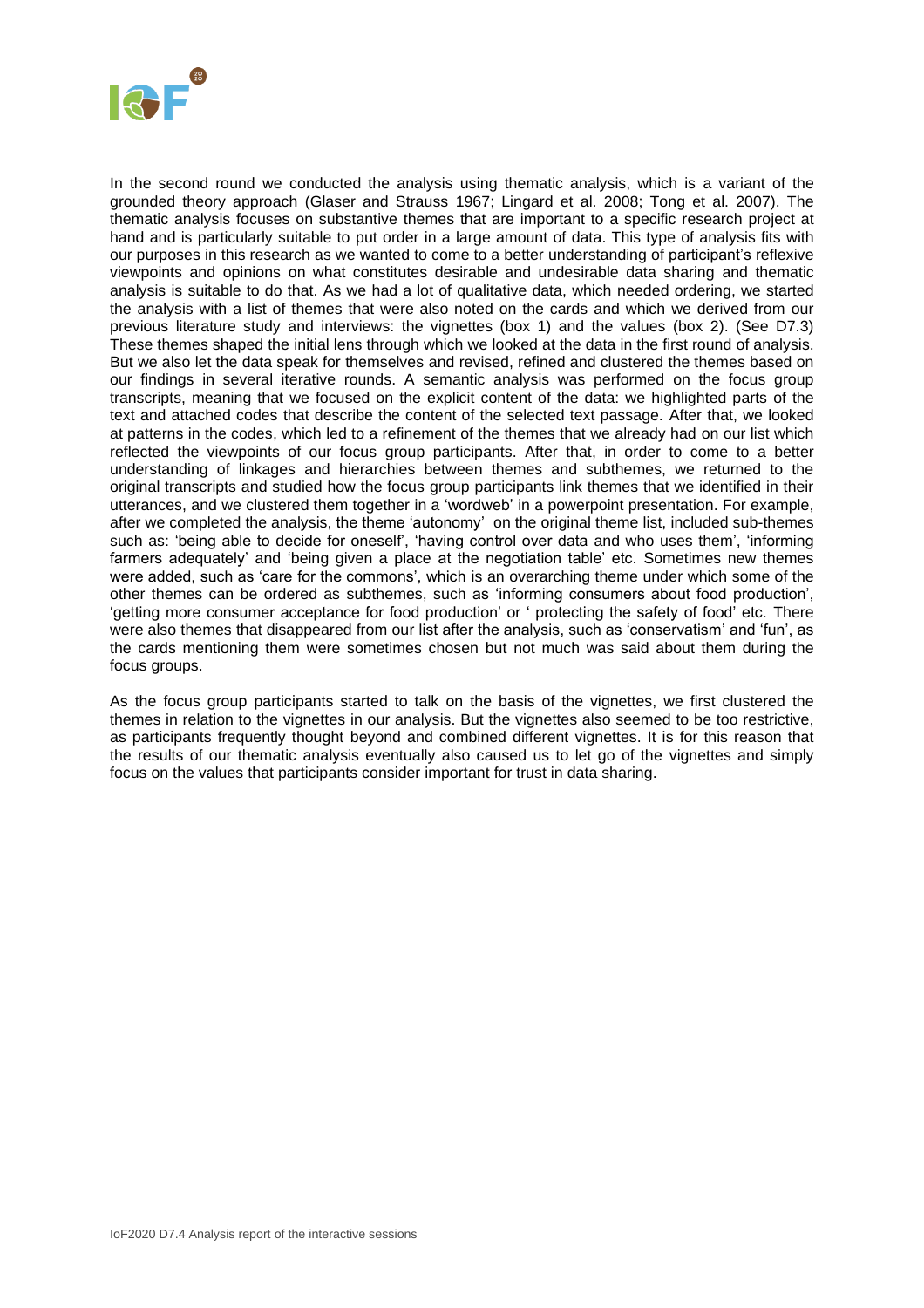# **3. RESULTS**

### **PART 1. QUANTITATIVE OVERVIEW OVER INTUITIVE PREFERENCES FOR VIGNETTES**

In all focus groups there was a lively discussion about all four presented vignettes. When invited to make a choice in the beginning of the focus group, participants expressed their initial preference, which they subsequently developed further during the three different rounds of conversation in the focus groups. Our scoring of the preferences for vignettes that participants articulated in the beginning of the focus group therefore only provides a first insight into their preferences regarding the data sharing future when confronted with four alternative vignettes. These preferences were further elaborated, and sometimes revised, during the focus group.

On the whole the results of our scoring indicate that most participants (farmers, researchers and tech developers) considered the first 'I choose' vignette most preferable, as it leaves farmers the freedom to choose: 90 farmers (young and old) and 70 innovators (SMEs and researchers) chose this vignette either by itself or in combination with other vignettes. The second preferred vignette is the data library: 49 farmers (young and old) and 50 innovators (SMEs and researchers) chose this vignette either by itself or in combination with other vignettes. While these numbers suggest some level of agreement, the comparison between the results of different groups, provide a more diverse picture of preferences.

The separation we made of groups of young and older farmers originating from different regions in the EU, allow to make a rough comparison between regional and age groups. While the scores (noted in table 2) indicate a young farmer's preference for either the 'I choose' vignette or a combination between 'I choose' and the data library vignette, there are large differences of emphasis across the EU. South European participants (from Italy, France, Spain and Portugal) expressed a strong preference for the 'I choose' vignette, whereas young farmers situated in the north of the EU (Scandinavian countries, Ireland and the UK) chose to combine the library with the 'I choose' model. Young farmers from the mid-west of the EU (the Netherlands, Belgium, Germany, Luxembourg and Austria) were also attracted by the library in combination with the I choose vignette, while some tended more towards 'I choose' and there was some interest in the sharing of data within the value chain. Interestingly, preferences from participants originating from countries in the mid-east of the EU (from Poland, Estonia, Lithuania, Slovenia and Czech Republic) were more diversely scattered over the various vignettes. Compared to other regions, we encountered high interest among young farmers from countries in the mid-east of the EU in the value-chain vignette, which participants usually combined with the 'I choose' vignette or the library vignette and in one case also with the market vignette.

| Vignettes                           |    | 1&2            | $\overline{2}$ | 3 | 1,3 | 2,<br>3 | $\overline{4}$ | 1,<br>4 | 1,2,3 | 1,2,4 | 3&4 | All<br>$\overline{4}$ | Don't<br>know | Total |
|-------------------------------------|----|----------------|----------------|---|-----|---------|----------------|---------|-------|-------|-----|-----------------------|---------------|-------|
| CEJA,<br>young<br>farmers,<br>total | 22 | 29             | 1              |   |     |         |                | 4       | 1     | 3     |     | $\mathbf{2}$          |               | 63    |
| South                               | 17 | 5              |                |   |     |         |                |         |       |       |     |                       |               |       |
| North                               |    | 15             |                |   |     |         |                |         |       |       |     |                       |               |       |
| Mid-west                            | 4  | 8              |                |   |     |         |                | 1       |       |       |     |                       |               |       |
| Mid-East                            |    |                | 1              |   |     |         |                | 3       |       | 3     |     | 2                     |               |       |
| Older                               | 10 |                | 4              |   | 5   | 3       | 8              | 8       |       |       | 4   |                       |               | 47    |
| farmers total                       |    |                |                |   |     |         |                |         |       |       |     |                       |               |       |
| Ireland                             | 4  |                | 4              |   |     |         | 4              | 7       |       |       |     |                       |               |       |
| Poland                              | 6  | $\overline{2}$ |                |   | 4   | 3       | 4              |         |       |       |     |                       |               |       |

Table 2. Young and older farmer's preferences for vignettes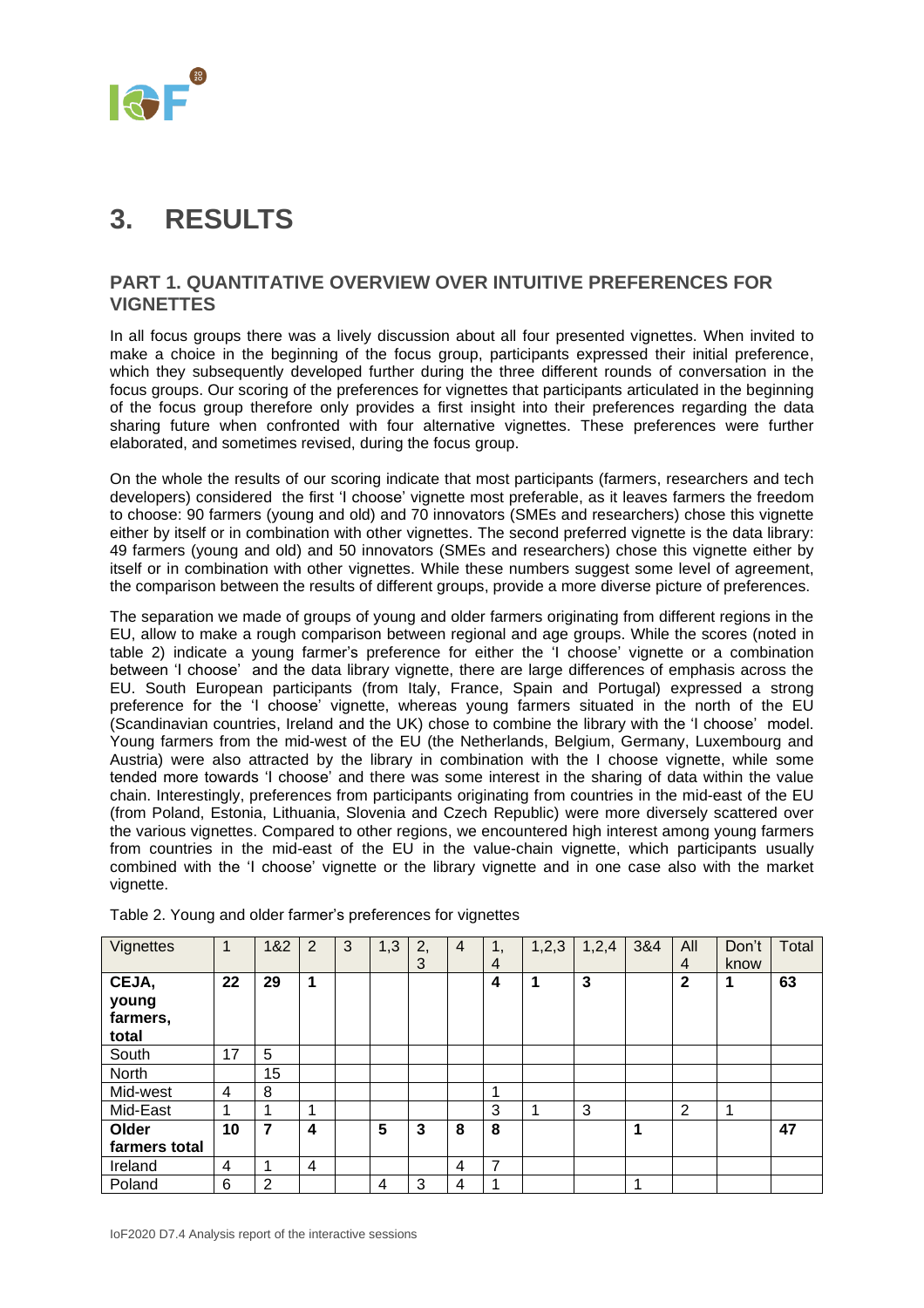

| Italy                   |     |    |               |         |   |   |   |                   |   |  |     |
|-------------------------|-----|----|---------------|---------|---|---|---|-------------------|---|--|-----|
| <b>Total</b><br>farmers | all | 32 | $\sim$<br>، ت | -<br>ر. | - | w | o | $\sqrt{2}$<br>' 4 | - |  | 110 |

A comparison of the preferences of young farmers (40-) and the preferences of older farmers (40+) from Italy, Ireland and Poland, reveals a slightly more diverse picture. It is of course difficult to compare as the groups of younger farmers include people from a variety of countries. Nevertheless, if we compare older and younger farmers from the same region, older Irish farmers (which in CEJA we ordered under North-Europe) showed more interest in data sharing in the value-chain than their younger colleagues, sometimes combined with the 'I choose' vignette. Results from workshops with older Polish farmers suggests a stronger support for the 'I choose' vignette than their younger CEJA colleagues from Mid-East EU countries would give, but the diversity of their choices complicate the already diverse preferences of young farmers from mid-east EU countries. Remarkable is the interest that older Polish farmers express in the market vignette, in addition to the value-chain vignette. We have not seen this interest expressed so strongly in any of the other regions. Only in the focus group with older Italian farmers one person expressed an interest in the market vignette in combination with the 'I choose' vignette.

As SMEs and researchers were hard to separate during the IOF2020 and SAH focus groups, we cannot make a comparison between the preferences of participants occupying these two roles. If we look at the results of the focus groups that involved both SMEs and researchers, what is most striking is the much stronger interest in the market vignette than in any other group, sometimes in combination with the 'I choose' vignette. This preference comes forward most prominently in the focus groups with innovators (SMEs and researchers) which were carried out in IOF2020 and SAH. In the other focus group with SMEs unrelated to these projects we have seen some interest in the market vignette, but not as strongly; in our focus groups with researchers we have not seen this interest in the market vignette at all. Perhaps the fact that most of the participants in IOF2020 and SAH work in a commercial context, partly explains this market interest. Given their commercial interest in data, what is perhaps more surprising is that in our focus groups with combinations of SMEs and researchers, as well as in our focus groups with solely SMEs there was also a lot of interest in the 'I choose' vignette inn combination with the library vignette and some in a combination of the market vignette with the development of a data library. This may be surprising as a library would make the data accessible to them as well as their competitors. There was also some interest in all these groups in vignette 4 which proposes to share data in the value-chain. Researchers show a large interest in either giving farmers a choice or combining that with a data library, which is a preference that they share with a lot of the farmers and there is also substantive interest in the value-chain vignette.

| <b>Vignettes</b>                                       | 1              | 1,2            | $\mathbf{2}$   | 3  | 1,3 | 2, 3           | 4  | 1,4                 | 2,4 | 1,<br>2, 3 | 1,2,4        | All<br>4 | Don't<br>know  | <b>Total</b> |
|--------------------------------------------------------|----------------|----------------|----------------|----|-----|----------------|----|---------------------|-----|------------|--------------|----------|----------------|--------------|
| <b>SMEs</b><br><b>Total</b><br><b>&amp;researchers</b> | 13             | 13             | $\overline{7}$ | 10 | 11  | $\overline{2}$ | 10 |                     | 5   |            | 1            |          | 3              | 75           |
| &<br><b>SME</b><br>Researchers<br><b>IOF/SAH</b>       | 13             | 11             | 3              | 9  | 11  | 1              | 9  |                     | 5   |            |              |          | 1              |              |
| SME(unrelated<br>to IOF/SAH)                           |                | $\overline{2}$ | 4              | 4  |     | 1              | ٠  |                     |     |            |              |          | $\overline{2}$ |              |
| <b>Total</b><br>researchers                            | 12             | 15             | 5              |    |     | 1              | 3  | $\overline{\bf{4}}$ |     |            | 1            |          |                | 41           |
| Researchers                                            | 5              | 11             |                |    |     |                | 3  | 4                   |     |            |              |          |                |              |
| Researchers<br>Ireland                                 | $\overline{7}$ | 4              | 5              |    |     | 1              |    |                     |     |            | 1            |          |                |              |
| <b>Total</b><br>researchers<br>and SMEs                | 25             | 28             | 12             | 10 | 11  | 3              | 13 | 4                   | 5   |            | $\mathbf{2}$ |          | 3              | 116          |

Table 3. SME and researcher's preferences for vignettes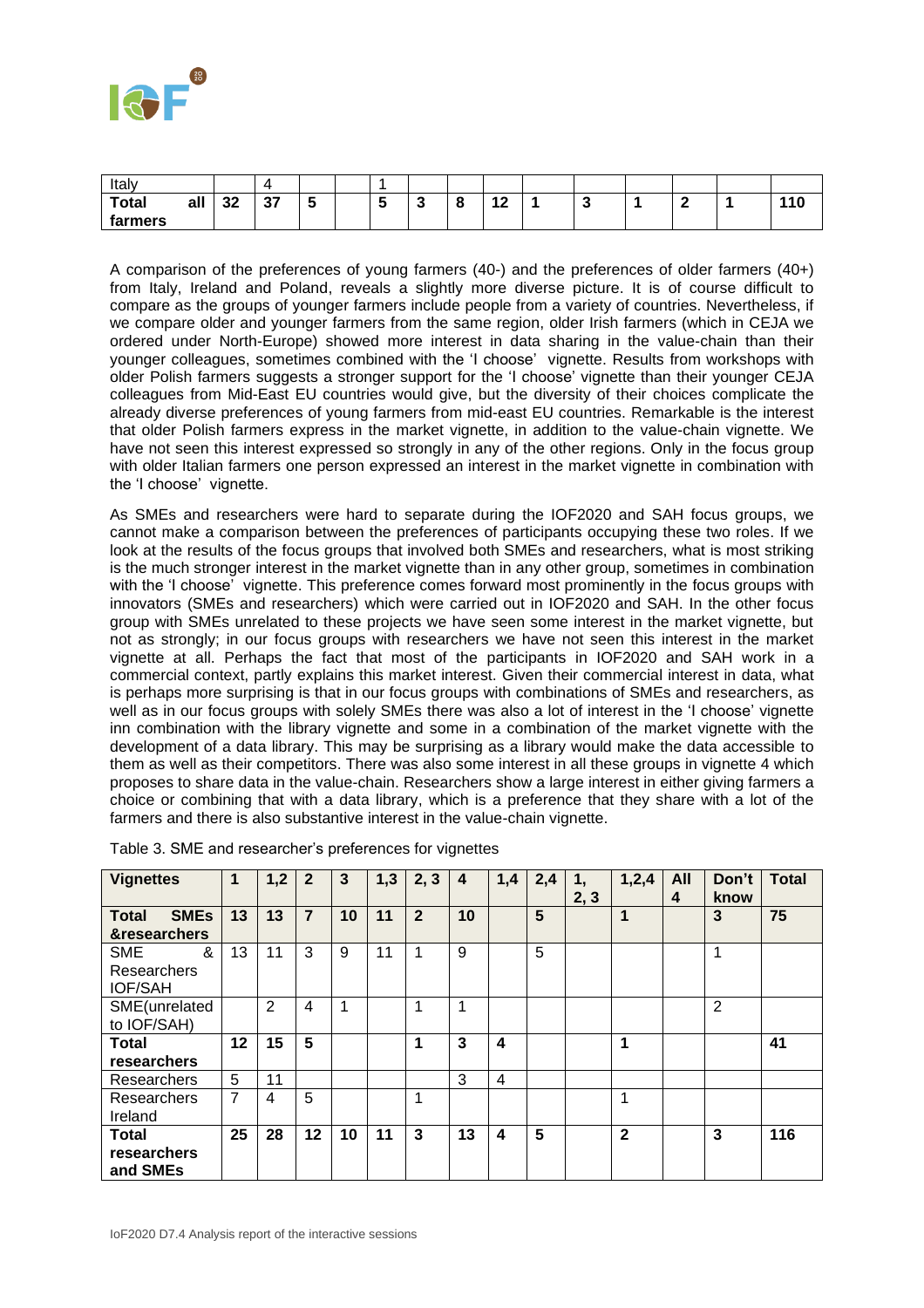

These numerical overviews offer an interesting first rough overview over the first preferences of participants for different ways to shape the data sharing future, and it gives an indication of the differences of opinion. In the following we will present the results of our qualitative thematic analysis of the transcripts of the focus groups, which throw a more substantive light on their values related to farm data sharing.

### **PART 2. VALUES THAT SUPPORT TRUST IN DATA SHARING**

Focus group discussions were lively. While it was sometimes difficult to get people to join, once they were participating they had a hard time stopping the conversation. Participants (SMEs, researchers and farmers) had a lot to say about the topic, as they realize that digitalisation does not only bring about a technological change, but also a change in the social interaction between people in the social network around farms. New actors from the software industry are introduced into this network and traditional business relationships around farms change when the data shared between them accumulate, travel fast and can be accessed by more people more frequently. These changes bring about trust issues, as the people in that social network become vulnerable to each other in new and unprecedented ways.

In the following we will present the main values related to farm data sharing that came forward in our focus groups: (1) Autonomy and transparency; (2) Fair business collaboration; (3) Care for the commons; and (4) Inclusiveness. The number of quotes we inserted into the text to support our analysis are however limited, as we fear the text will otherwise become too long. To support our analysis, however, we have included a wider selection of quotes in the appendices. In the text below we will sometimes refer to these appendices where the reader can look to find more and more diverse quotes. (For the quotes about the importance of trust in data sharing, please look at appendix 1.)

#### **Autonomy and transparency**

As the wide support for the ' I choose' vignette indicates, many focus group participants wanted to have a choice about data sharing. In our theme list we took this to be expressive of an interest in the value of autonomy. Our participants thought that data sharing relationships should start with the consent of farmers. Prior to that consent, transparent information has to be provided to the farmer that explains that their data will be collected, how they will be stored and used and by whom. That information should be provided by the party who is going to collect the data and use them. Farmers subsequently should be given the chance to make an informed choice about whether they want to accept what is proposed to them or not.

The interest in the ' I choose' vignette fits very well with the approaches chosen by the diverse guidelines that were created to provide a basis for trust in farm data sharing, such as the American Farm Bureau's Privacy and Security Principles for Farm Data (2014), the New Zealand's Farm Data Code of Practice (2014) the EU Code of Conduct on agricultural data sharing by contractual agreement and the Australian Farm Data Code. All these guidelines prescribe that farmers should be enabled to make an informed choice about data sharing and that this should be noted in a contractual agreement. This way of thinking about how trust in data sharing can be fostered, fits our participants' preference for the 'I choose' vignette, as well as the way they combine it with other vignettes, such as the data library vignette, the market vignette or the value-chain vignette. This indicates that giving farmers a choice is important to many participants, regardless of the question whether these data will be used for public or business purposes afterwards. For some participants in our workshops, it is selfevident that farmers should have a choice about whether to share data or not; it is simply what you do if you decide to collaborate or do business together (Please see also appendix 2 for more quotes),

I think that the first model "I choose, I decide" is best. What data I collect, how I store it, how I use it and who I give it to should be my decision. (Poland, older Dairy Farmers)

.... it should be, like, a voluntary collaboration between parties, it can be voluntary if people are allowed to choose and if it's transparent. (SAH, SMEs and researchers, EO, Group 2)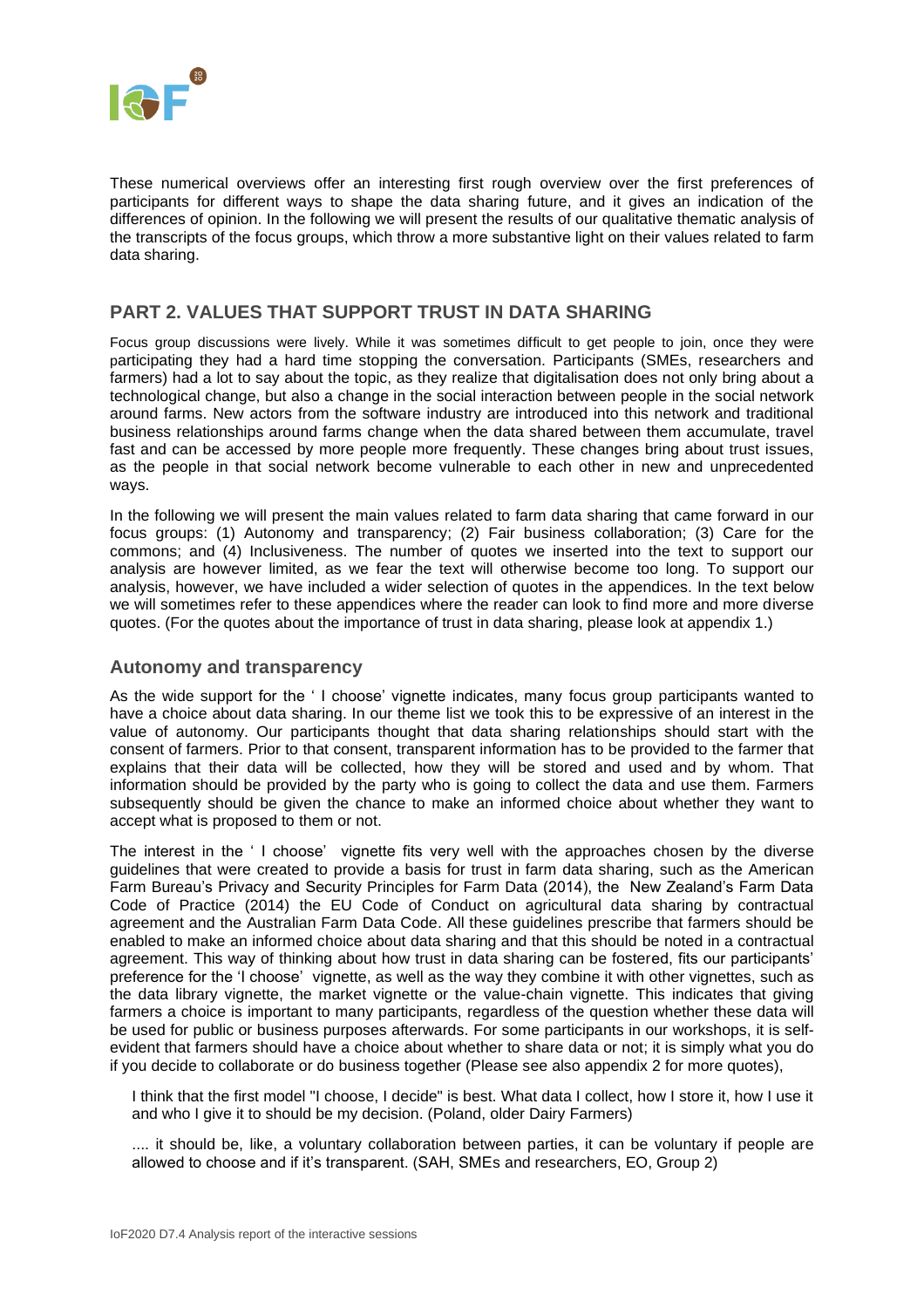

Having a choice is important for farmers because they think it will help them exercise a level of control over their data. Being granted the right to have a say about who has access to data stemming from their farm and for what purposes they can be used, gives farmers the chance to say 'no' to uses that they disagree with or which they consider too risky. Farmers expect this to help them protect the safety of their data, but they also think it makes them a partner in the data sharing network whose opinion has to be taken into account. Alternatively, SMEs and researchers think that giving farmers a choice would help them to trust sharing data and it gives farmers a little power in the negotiation with tech companies.

(..) I chose the 'I choose' model as a default position. If farmers think that the value chain or their suppliers are taking advantage of them and they're not honoring their commitments in terms of data sharing. Well I think the farmers are going to want to make the 'I choose' model the default because they just don't trust the system (..) (Young farmers, CEJA, North EU)

I'd agree with number one as well, you've control -or I've control- you can choose to read the terms and conditions. If you don't agree with them then you know you don't have to go ahead. (Ireland, older Sheep farmers)

Trust is really the basis, (..) because the farmers don't have trust. We want them on a voluntary basis to share data (..) They will have the right to the data and therefore it gives them, a number of them, a bit more negotiation power (..) The contract's in any case there but they should be formed in such a way following code of conduct that it's clear for farmers what their added value et cetera is…. (IOF, SMEs and researchers, SvdB, group 3)

Autonomy of farmers is therefore an important value that needs to be respected in the data sharing network, as it is believed to provide farmers some control over their data and it gives them a voice in the negotiation with other contributors to the data sharing network. There are however also challenges to the realization of this value, which raise questions with regard to its limitations and the way it should (not) be applied if it is to enhance trust. In the following we will describe these challenges.

#### *Being pushed to make a choice*

First of all, farmers told us that they expected to have a choice about data sharing, whereas they found out later that saying ' no' was either not considered an acceptable answer or it was not a realistic option. Some of them reported feeling pushed toward saying ' yes', which they thought did not respect their autonomy.

… well for that yield map, I clicked No for [Brand Name] to have access to it. And within a couple of days I got a couple of phone calls from [Brand Name] to say oh we can't see this, we can't access this, we can't look at this. (Ireland, older tillage farmers)

...a lot of times you have to tick yes. (laughing) you have no choice, for otherwise you cannot use the service. (Poland, older Potato farmers)

Experiences such as these raise the question whether saying 'no' is and will continue to be an acceptable and realistic option. Granting farmers a choice also demands something from tech businesses. It demands to not only accept the farmers choices even if they deny access to their data, but also to continue to make services available that can function without the digital collection of farm data. If such (non-digital) services will no longer be available, or when farm equipment becomes all digitalised, then saying ' no' to farm data sharing is no longer a realistic possibility. Granting farmers a choice regarding whether to share data or not therefore means that there should continue to be an alternative available that does not need a farmer's data.

#### *Difficult to understand/provide information*

Making autonomous choices about data sharing requires that farmers are adequately informed prior to their choice. However, participants in our focus groups observe that the information provided is often quite technical and therefore hard to understand for farmers. Farmers therefore often have to put in considerable effort to find out what the information that they receive actually means, or they consent to an agreement that they do not fully understand,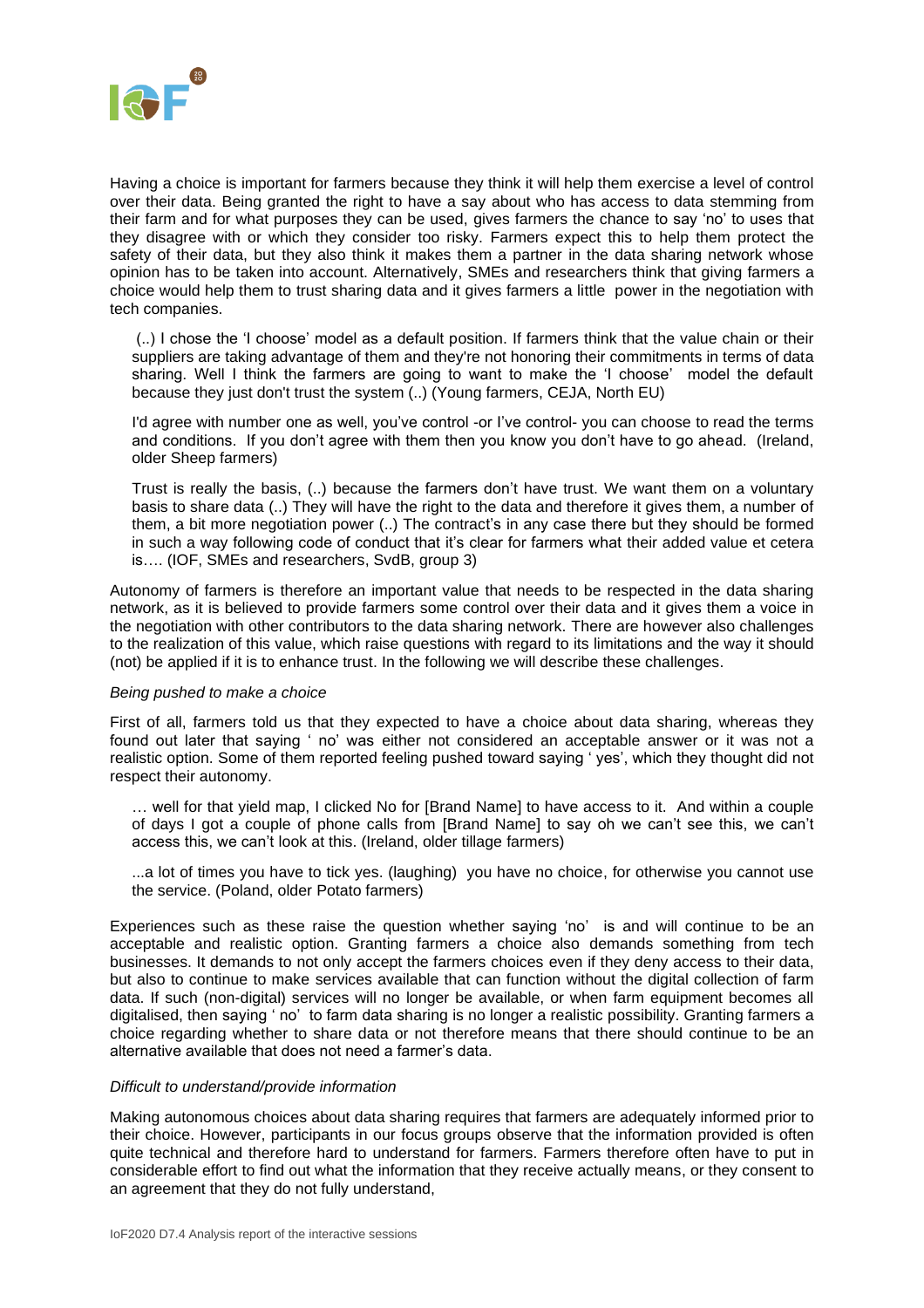

I'm not sure like I signed up to (Brand Name), I don't know what exactly, not that I don't know what I signed up to but I tick the box and you know agreed to, I didn't, I wanted to know what do they do so that's what I actually... (Ireland, older tillage farmers)

So sometimes it's easy, but sometimes you probably have, maybe you have a problem understanding the information. (..) I have to admit that some terms are [multi-, SvdB] interpretable, you can search information and understand other definitions behind it. But that's up to you to make it clear, to actually look for explanations. Yeah. (Young farmers, CEJA, Mid-West EU)

This lack of understanding of the information provided, raises questions about the type of information that farmers need and how it should be communicated. According to some it draws attention to the responsibility of information providers to make sure that farmers possess enough adequate information to make informed choices, such as the following researcher suggests.

I think we have a huge obligation as kind of individuals and organizations involved in this whole digital industry to, to make people more informed of, of what's happening or what potentially is there. (..) it's our obligation to make people aware of why they should give us data and- I see that happening a little bit more in the 'I choose' model. Yeah. (Ireland, researchers)

Many participants in our focus groups were however also quite pessimistic about the possibility to inform farmers well, as the information that needs to be provided becomes very complex once the stage of collecting the data has ended and data have been processed, combined with other data in the network and interpreted. SMEs and researchers taking part in the focus groups told that information about what is being done with data is often voluminous and complex and they fear that not all farmers will take the trouble to read it.

The I choose model assumes that everyone has read the conditions and the consequences of that which is never true (SAH, SMEs and researchers, SvdB, group 2)

I think we're already overwhelmed. I mean, who of us keeps his password in his head? I mean, just an easy example; there's so much information that we cannot process this, transparency is totally useless because we cannot…we, as consumers, we cannot understand this. Although it would be all written in front of us, we cannot understand. (IOF, SMEs and researchers, SvdB, group 2)

These difficulties that participants in our focus groups bring forward suggest that more effort should go into the tailoring of information to the information needs of farmers, if the contract agreements are to be transparent and actually empower farmers to make a choice.

#### *Unclarity about who has the right to decide about what data*

During the focus groups we often observed that farmers and tech-businesses have differing ideas with regard to the type of data sharing activities they form agreements about. Tech companies often articulated their willingness to grant farmers the right to decide about the primary data that stem from their farms. However, they also argued that the tech-companies should have the right to decide about processed and interpreted data, as they spend time, effort and money to derive useful information from the primary data. Participants from tech-businesses therefore often observed that it would be unfair if farmers would be the only ones entitled to decide about these data in which tech-providers invested significant effort,

(..) look, the paradox is that by sharing all that data, it's still the corporates who have the ability and the analysts and the hardware to do smart stuff with it and the rest of it is just flooded with three terabytes of open data and you can't do anything with it. (..) So, I think it is just fair that we are rewarded for the efforts we do. Without us, there would be no way for farmers to turn the data into something well, valuable for them. They get information, you know, knowledge. It is based on their data, yes, but ... it does not come falling out of the blue, so…(IOF, SMEs and researchers, SvdB, group 2)

Participants from tech companies often considered it fair to claim data ownership over the data resulting from their work. They readily granted farmers ownership over the primary data that stem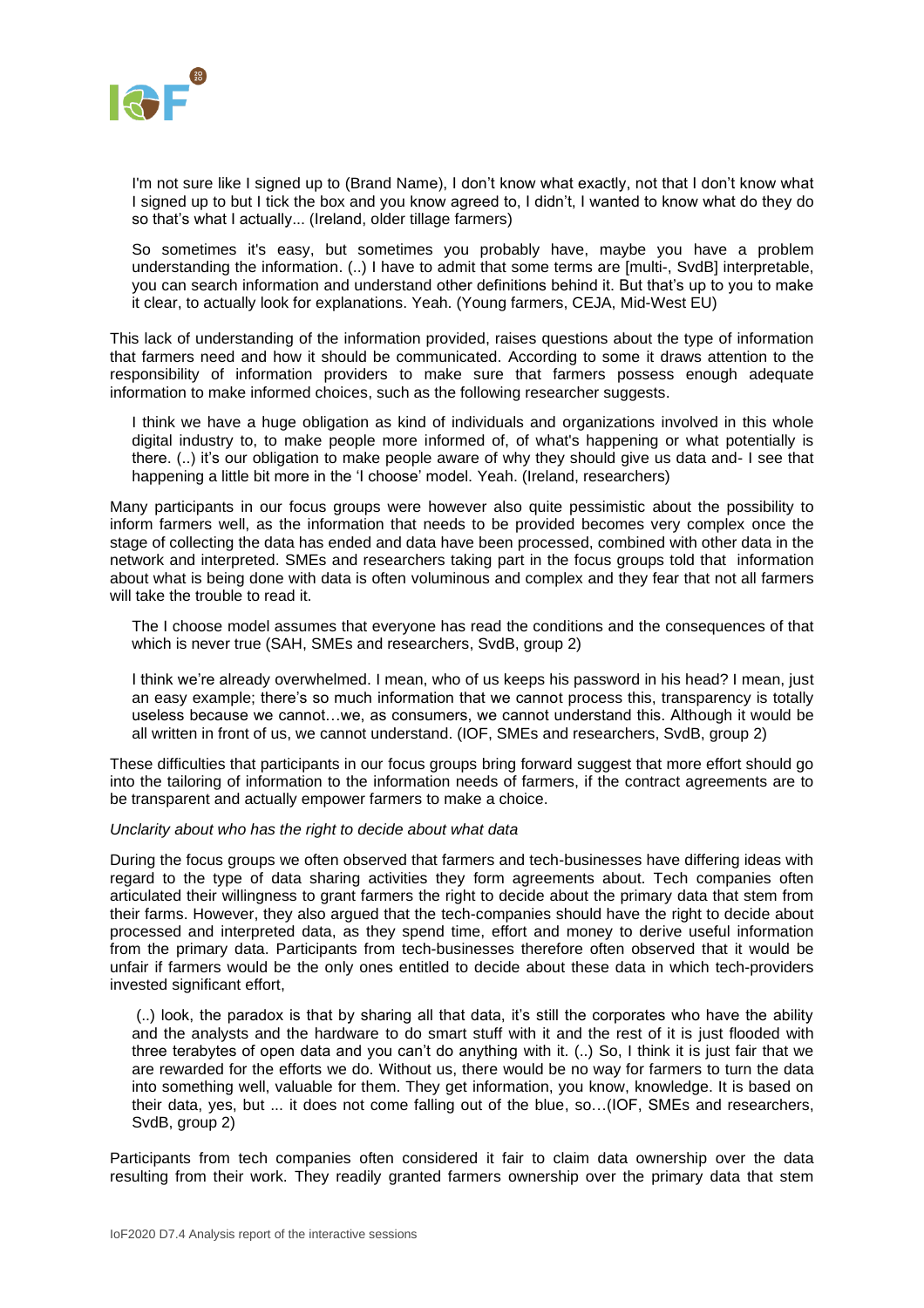

directly from their fields, crops, buildings or animals, but as soon as they used the algorithms that they developed on these data and combined them to the data stemming from other farms, to realize information and knowledge, they considered them 'theirs'. After processing and interpreting the data, they thought they should be able to decide about them.

Like without transparency and trust there's going to be … the farmers are going to be reluctant to kind of essentially transfer ownership of the data. And then without ownership, you know, it can't really be monetized or value can't be put on it. And that's, I think, what kind of is the problem around this whole conversation where they say agritech businesses if they can't monetize and sell the data that's going to lead to less innovation and it's going to not drive the industry forward. (..)

*Moderator: So you're talking about transferring ownership, so actually selling your data and then somebody else can do what he pleases with it?*

Well, that's kind of essentially what's happening. If you're agreeing to let, whatever ... if you're using this service from a company, if you're agreeing to let them collect data you're essentially saying, "Yeah, you own this." You know? (Ireland SME)

Participants from SMEs brought forward similar thoughts, suggesting that there may be a misunderstanding at play between farmers and tech-companies which leads to different expectations regarding the type of data (raw or processed and interpreted) they are shaping an agreement about. While farmers expect that shaping an agreement will give them full control over their data, SMEs explain that farmers get to decide only about their raw data. Their supposition is that the decisionmaking power of farmers is restricted to the primary data and that the tech companies who develop the data into information should get to decide about the data after they worked on them as at that point they are the ones who added value to that.

All in all, our analysis of the focus groups suggests that autonomy is a very important value for trust in data sharing. But different actors often have a different understanding of what respecting this value entails. While farmers, SMEs and researchers agree that farmers should be enabled to make an informed choice before entering into a data sharing relationship, they have different suppositions about the object of this choice; more specifically, they often disagree whether the choice concerns primary data or also processed, interlinked and interpreted data. If the object of the choice that farmers get to make is unclear, this can easily become a source of distrust.

#### **Fair business collaboration**

Farms and tech-providers are businesses and their primary relationship with other stakeholders in the data sharing network is business oriented. It is therefore unsurprising that a lot of participants in our focus groups focused on what would make this business relationship fair. While the value ' fairness' figured prominently in all focus groups, in remained quite unclear to many of them what this value means and therefore what it requires people to do or refrain from doing. (See also appendix 3)

We think fairness is important, but choosing this card [with this value, SvdB] led to a whole lot of discussion... I think it would be good if we are paid for our data. But getting information that is really beneficial to your farm is good too. I don't know what you all think, but I think it would be good if someone told us, well, what we can request from tech providers in return for our data. (Young farmers, CEJA, Mid-East of EU)

There are trade-offs, evidently (..). In our case, yes, in terms of fairness, a bit like you stated; if I contribute to the system, I want to get a fair share out of it in terms of knowledge or other benefits, value, payment and so on. That was it, I think. (..) The thing is, who decides what's fair? (IOF, SMEs and researchers, SvdB, group 2)

Based on a clustering of the codes that we connected to passages in our transcripts that concerned fairness, we identified two different understandings of this theme. Part of the reflections of participants focussed on fairness in relation to access to the data themselves and the information and knowledge to which they give rise; part of it focussed on the question who is entitled to benefit from these data, or earn money with them. In the following we'll explain what is involved in these discussions.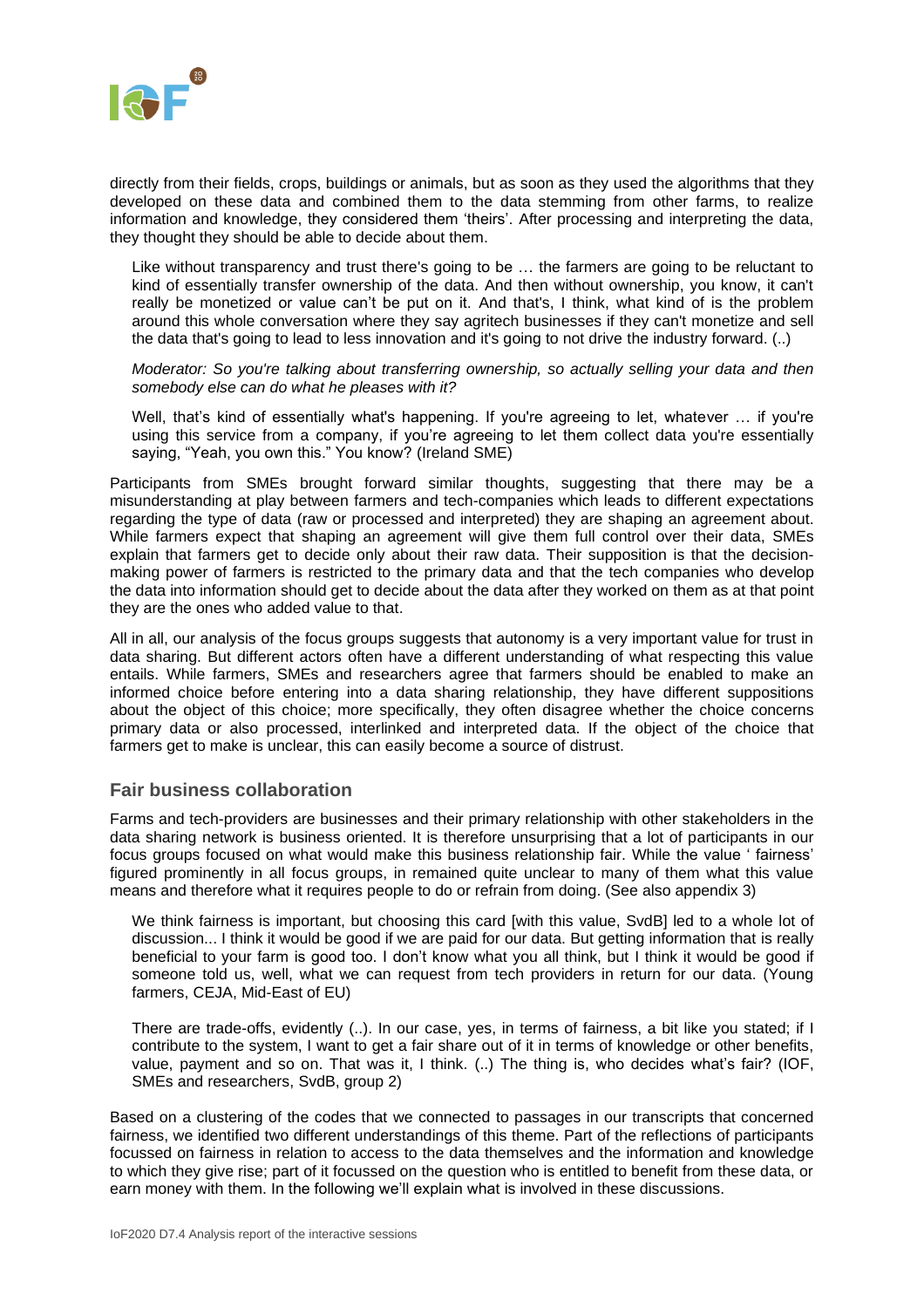

#### *Fairness as a right to access and use data and information*

A characteristic question asked during conversations in our focus groups about fairness was: who is entitled to access these data or this information? Farmers sometimes complained that it is not fair that they do not receive the data from their farm back after they have shared them with a tech company, whereas they consider these data their 'own' and therefore suppose that they should be the primary people entitled to access them and use them.

At this moment, on my farm I see that in fact the market regulates lots of issues, including data, and we often have no access to this data, even our own data. Despite that storage systems exist and we know that our data is there and connected to databases. It is often difficult to get information from these databases even about my own farm, (..).' (Poland, older potato farmers)

Well, I mean it depends partly how they want to use the data. I mean, if you find only big companies collect all the data maybe they will have all the information. But these, the farmers cannot take advantage of this data because finally they only will be in the big companies' hands. (Young farmers, CEJA, South Europe, Group 2)

Passages such as these suggest that farmers think that if they share data with tech companies, these companies should not be the only ones that are informed, but the farmers should get access to the information too. It would be 'fairer' according to them, if they could have insight into their own data, or into the information based on those data. Sometimes the term 'data sovereignty' is used to refer to farmers right to reclaim data and use them to inform themselves about their own farm. This perspective to data sovereignty is also encountered in workshops with SMEs and researchers. However, here it is also mentioned that giving farmers access to their raw data, or giving the raw data back to farmers to use them on their own farm, after they're being processed does not preclude others, such as tech companies, from using the processed data.

.... it's sometimes very easy to define who owns the raw data coming out of the sensors. But as soon as that data is processed by some processing component, then some other data is generated and we don't need the raw data anymore. We can throw it away or give it back to farmers, whatever, just keep the processed data and they monetise the processed data. People who own the raw data are a little bit sceptical because somebody is making money with data. That is only possible if farmers provide their raw data but after they gave the data, they are just not involved in the process anymore. (IOF, SMEs and researchers, EO, Group 1)

We encountered however a lot of unease among farmers about the suggestion that data can be monetized by tech companies prior to and after they're processed. It gives rise to a second, related, discussion about 'fairness' that concerns the question who is entitled to the (monetary) benefits harvested with data.

#### *Fairness and the trade of data*

The other meaning of 'fairness' that we encountered in our focus groups related to the fair distribution of benefits harvested from data. Farmers suspect that they do not receive a fair share of the profits that tech-businesses (or other stakeholders in the value-chain with whom they share data) make, based on their data.

(..) most of the companies are selling their data sometimes to other companies or to states or … I don't know. And we never get money, you know, back when we give them data. So there is something behind that because, I mean, the data come from our farms most of the time so ...(..) There's value behind it … Monetary value. (Young farmers, CEJA, South Europe, Group 2)

Farmers think that the value chain or their suppliers are taking advantage of them and they're not honoring their commitments in terms of data sharing. Well I think the farmers (..) just don't trust the system or if they're taking advantage of farmers because we see different (..) aspects, (Young farmers, CEJA, North EU)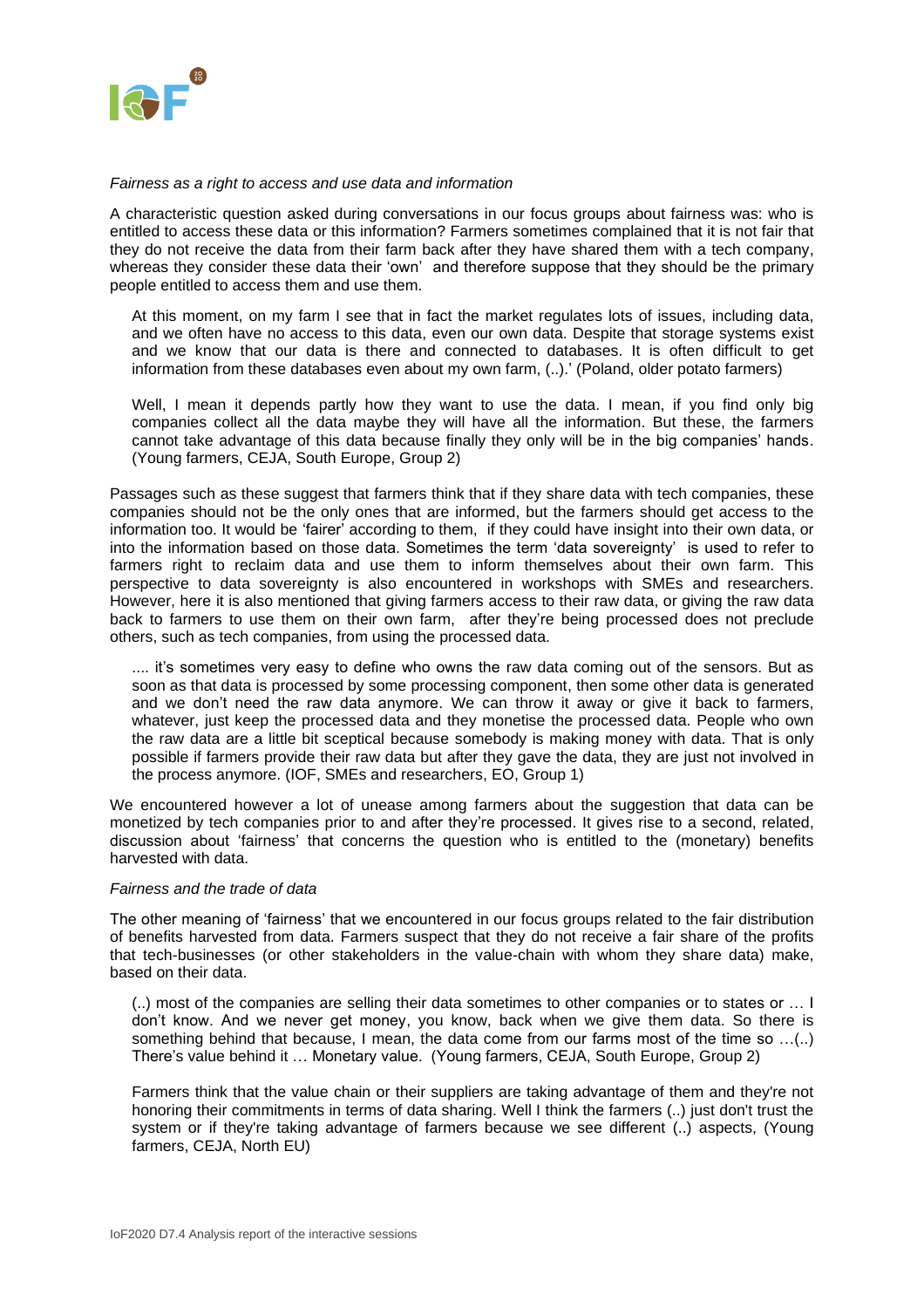

On the other hand, representatives from tech companies are aware that if they sell processed farm data sets, this often causes farmer's distrust. In the following quote an SME from our Irish focus group explains that farmers think it is OK to give data to a company when they get information back, but their distrust stems from the fact that agtech companies develop other products on the basis of the data that farmers have provided them and sell those products,

Just generally I don't think farmers in general have issues about being given information and stuff. I think more … At this moment in time I think some of the information is kind of getting used in terms of the commercial benefits of companies that are developing products in the back of the information given. (Ireland, SME)

In response to this distrust, participants from tech-businesses and researchers sometimes discussed the idea to give farmers a fair share of the profits, by offering them payment in return for their data. Given that tech businesses make money with data, they argue that farmers should be compensated for their contribution and receive some money too. Farmers participating in our focus groups seemed to be quite open to this idea.

What was going on in my head…it creates added value for the farm and extra business, so farmers not selling only milk or potatoes but it's selling data now. .(IOF, SMEs and researchers, MJB, Group 1)

I think farmers really need to see the benefit for themselves, of sharing their information. So they kind of need to see something back out of it, profits I mean. (Ireland, young farmers)

Offering payment for farmer's data, however, also leads to a lot of misunderstandings between farmers and tech businesses. Farmers start to think that their data can also be used as a kind of ' money'. For example, farmers sometimes give their valuable data for free, but subsequently refuse to pay for the service that the tech company is offering as they think they already paid for it by giving away their data. Tech companies, in turn, think this is unfair, as they have to spend time, money and effort to build the tech-service that offers valuable information to the farmer. Tech-businesses therefore argue that they should be entitled to profit from the tech-service that they develop and receive money from the farmer in exchange for the service.

According to our analysis, these misunderstandings suggest that there is a lack of clear and accepted guidelines that tell who is entitled to what benefit and why in data sharing practices. This lack of guidelines, or 'rules of the game' that all those playing with data should respect, causes uncertainty and distrust. Farmers distrust the tech companies that use their data. Tech companies, in turn, have a hard time figuring out what they can and can't do with data. While some participants from tech companies simply assert that they have the right to use and sell the processed and interpreted data that originate from farms, others are more cautious and question whether they are, or should be, allowed to sell data after they have been processed and call for more clear guidance telling them what 'data ownership' means and requires them to do or refrain from doing,

So, I think defining data ownership in a transparent way is very important. (..). So, if you are gathering all this data to your IOT solution, that's fine. But now you have this amount of data that you didn't have before, can you use it for something else, can you monetise it further, can you sell it to a market place, even in an anonymised way so somebody else can use it? (IOF, SME's and researchers, EO, Group 1)

Fairness figured prominently in our focus groups and is therefore an important value in farm data sharing. Yet, given the many unclarities about the meaning of 'fairness' with regard to the access to data, as well as the 'fair' distribution of benefits, it is hard to tell precisely what rights and responsibilities fairness entails for the various contributors to the data sharing network. There is therefore a question here which deserves more attention from stakeholders.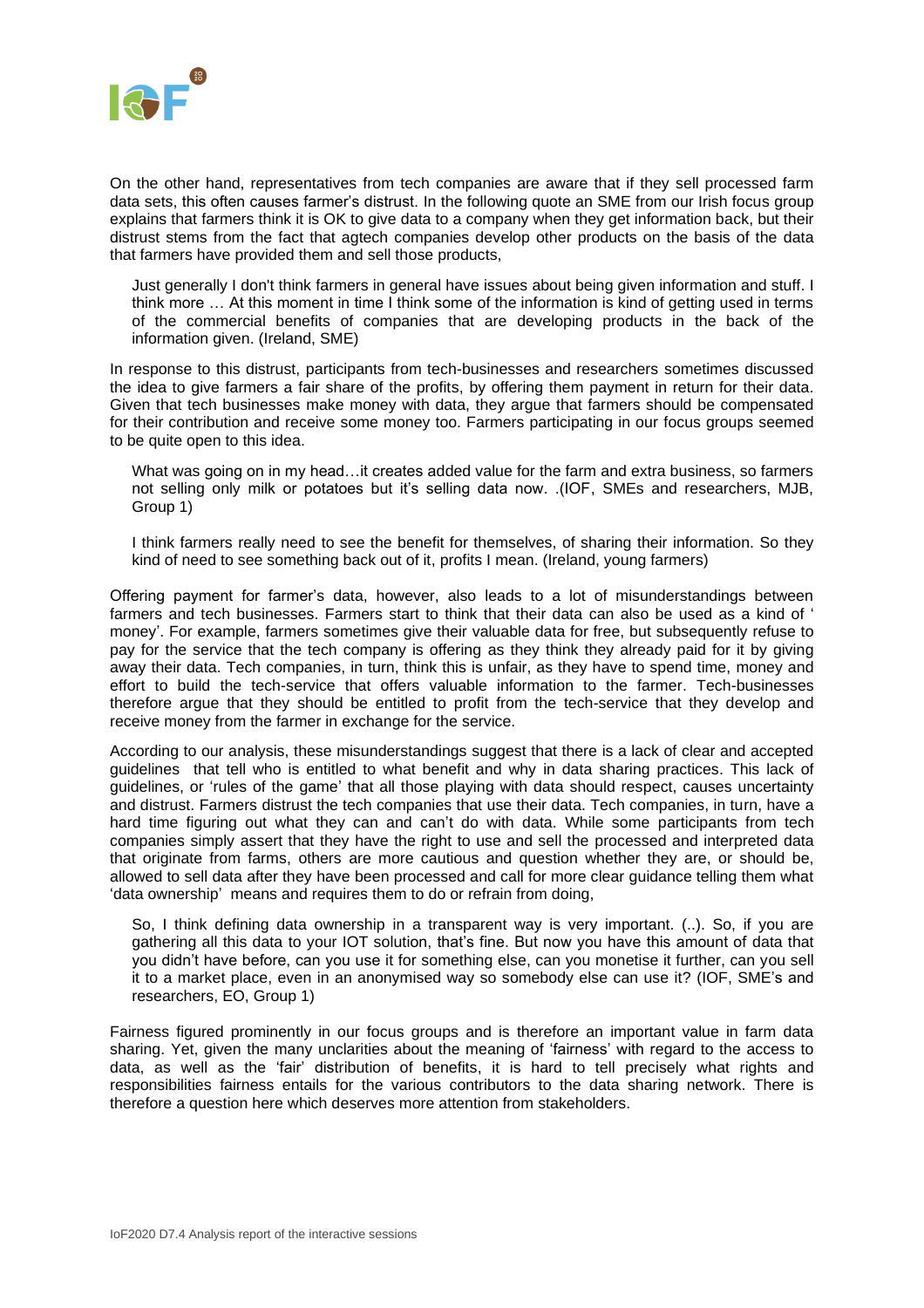

### **Care for the commons**

Participants in our focus groups often reflected on societal goals that they could serve with data and therewith showed their interest in caring for these goals. The vignette about the data library, but also about the value-chain, enhanced their reflection about this. In relation to the data library, some participants pointed out that farmers already have to share a lot of data to show that they conform to environmental regulation or regulation regarding animal health and wellbeing. In addition to sharing these data requested by law, however, participants also reflected on other public purposes that data sharing could serve. (See appendix 4)

#### *Enhance public acceptance of food production*

The primary reason why participating farmers (both older and young ones) have an interest in making data available to the wider public, is that they are interested to inform consumers and increase societal acceptance of food production. This is mentioned in relation to the library vignette as well as the valuechain vignette. SMEs and researchers, however, did not bring public acceptance of food production forward as a public goal that they considered worthwhile to share data for.

Knowledge, or actually ignorance of consumers is so great that people are not aware what an organic apple looks like on the market. (..)Today there is social pressure to give up pesticides and stop using fertilizers and still produce potatoes that look perfect. Data could help to inform the consumer; show him what the effects are on the looks of the potato. (Poland, potato farmers)

.... if for example in the dairy cooperative we work together with other farmers and we can improve our products and let consumers know how we make it, then I think we can ask a higher price. For the consumer will understand that we need to ask a higher price. Then we will get some extra value, we will make a better product that the consumer really wants.…(Young farmers, CEJA, Mid-West EU)

#### *Foster food safety*

Farmers as well as SMEs and researchers are open to share data in order to protect food safety. For SMEs and researchers this is a reason they bring forward in conversations related to the public availability of data. They argue that making data public helps to foster food safety, which demands increased traceability that allows to trace the origin of unsafe food and deal with it there.

Food safety requires traceability, so it's useful to share this type of data. (Italy, older farmers)

(..) it is…yeah, interesting to know that what we're eating is not poisonous or not contaminated. I think it's quite interesting to have traceability of product treatment, for example. So, I would allow data sharing when we're talking about human safety. (IOF, SMEs and researchers, SvdB, group 2)

#### *Support research and innovation*

Research and innovation also came forward as an important public goal to serve with data. If data become more publicly available such as in a public library, farmers argued, research and innovation based on farm data would also be more accessible and useful for them. Understanding research and innovation as a 'common' goal, meant for them that the results would be shared with them and would make them smarter and more efficient.

You can use knowledge based on the data of all of us to benefit other farmers (..). That can multiply the knowledge that we already have. If you use it in the university, in the research, it can be used in a positive way. So from our point of view it's important to create knowledge (..).' (CEJA, young farmers, South of Europe, Group 1)

Sharing data for research purposes was also a goal that researchers and SMEs were interested in. In the focus groups with these stakeholders, knowledge and innovation developed in the basis of data, figured prominently as one of the preferred goals.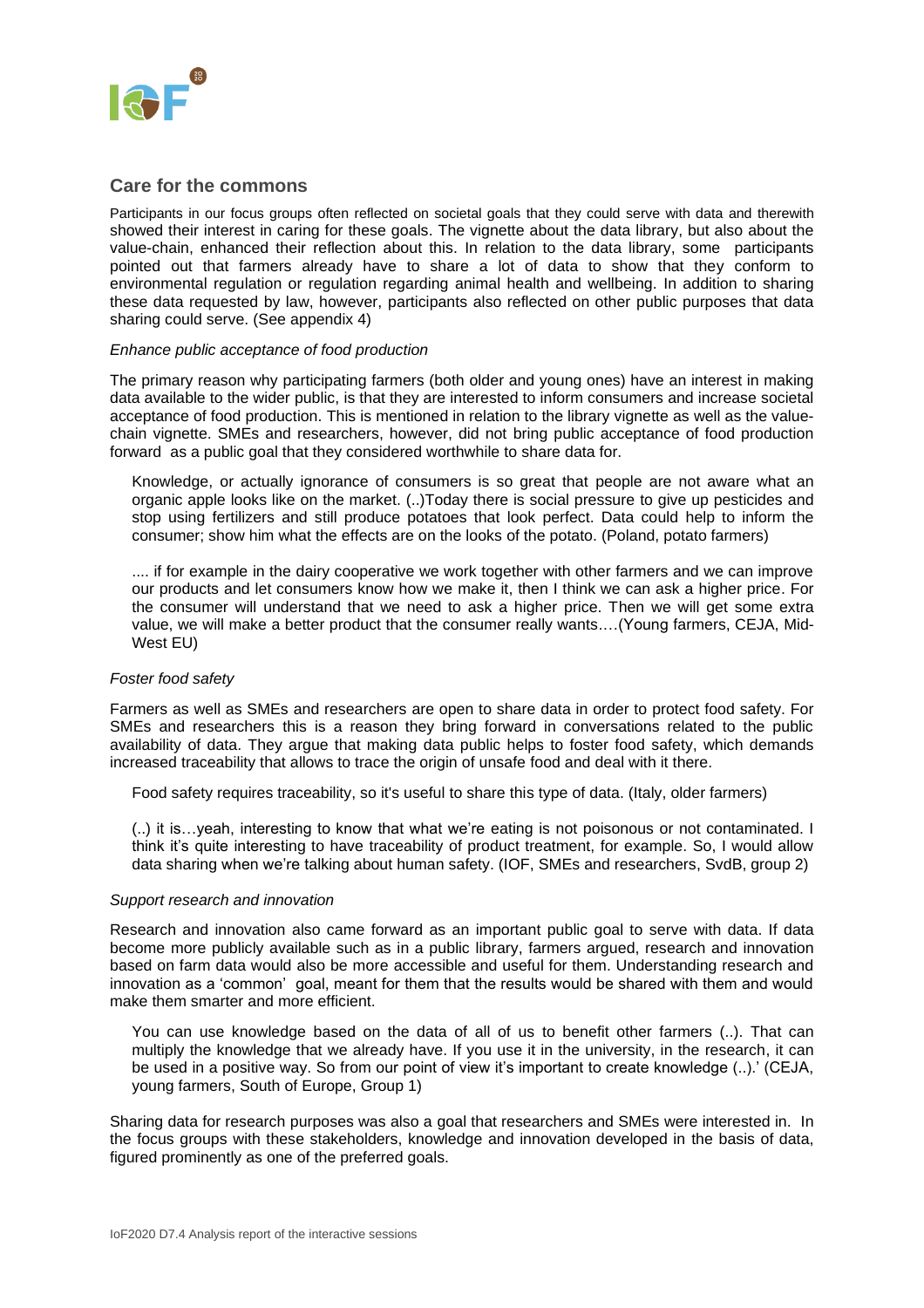

As a researcher getting data is half the battle. And if there's a public, if there's a public library there with big data sets, from a researcher point of view it's invaluable. Yeah. (Ireland, researchers)

I mean, it's not only real-time data for supply chain management and so forth; you also want to be able to share historical data for research and new development, I mean for universities and research organisations. (..) Maybe it's worth a lot for them to have access to historical data, which is more and more valuable the longer it's saved. That's why I liked the library solution, so you can have one place where you can find the data you need, yeah. So, it doesn't necessarily mean it has to be free but it's available. (SAH, SMEs and researchers, SvdB, group 2)

#### *Protect the environment*

While many participants chose the card mentioning the value 'environmental sustainability', it was rare that participants reflected on what it would mean to share data for this purpose. Some farmers suspected this would make their data interesting for policy makers; or that it would help them point out that they do enough to protect the environment; SMEs and researchers often mentioned it in connection to other types of sustainability, such as economic sustainability and the sustainability of a data sharing model.

I think if we can start to amass some climate data, then we will be very sexy for the politicians. The climate is a number one topic all over Europe, all over the world actually. So if we begin to amass a huge amount of data regarding the climate, we will be very interesting for the politicians I think. (Young farmers, CEJA, North of Europe)

Everywhere, specifically in the developing countries under the pressure of climate change, you have way too low productivity in the agronomical sector. So, innovation is to be able to take the next step forward (..) It's absolutely crucial but it cannot be just a one-time bubble and something that works as long as you pump money into it or something but it has to be sustainable, it was to work long-term. (SAH, SMEs and researchers, MJB, group 2)

Apart from these public purposes that participants discussed during the focus groups, they also brought forward concerns about the situation when too many people would have access to their data too easily.

#### *Misuses of (publicly) available data*

With respect to the sharing of data for public purposes, however, farmers also mentioned that there is data that need to be protected. Many farmers mentioned finding the library vignette attractive because they figured that this would allow to have a library management that takes responsibility for the management of a data repository and protects it. Without such a library, for many of our participants it is hard to oversee the relationships in which they engage when they start sharing data in a network and consequently it is difficult to know who to address when something goes wrong.

So, if (..) my data end up somewhere where I do not want them, what do I do? Who do I call? When there's a data library, at least there's a phone number I can call and there's someone who has to deal with my complaints or I will stop sharing my data. (Young farmers, CEJA, Mid-West EU)

It is very important to be transparent, how that data is collected so we can trust the data and also it is very important how it is used by everybody so that people trust to share it (..). A library can help to make it transparent, as the library will have the same rules for data use everywhere. (IOF, SMEs and researchers, EO, Group 1)

Based on our analysis of the quotes in which participants express their expectation that data can be misused and that the library could adopt rules that prevent that misuse, we suggest that participants may be interested in the library vignette because they want someone to take responsibility for the misuses. Libraries have a management and they have rules for borrowing books, which those who want to read the books should respect. Just like libraries have conditions for lending books, many participants in our focusgroups started reflecting on the conditions that should apply to the use of data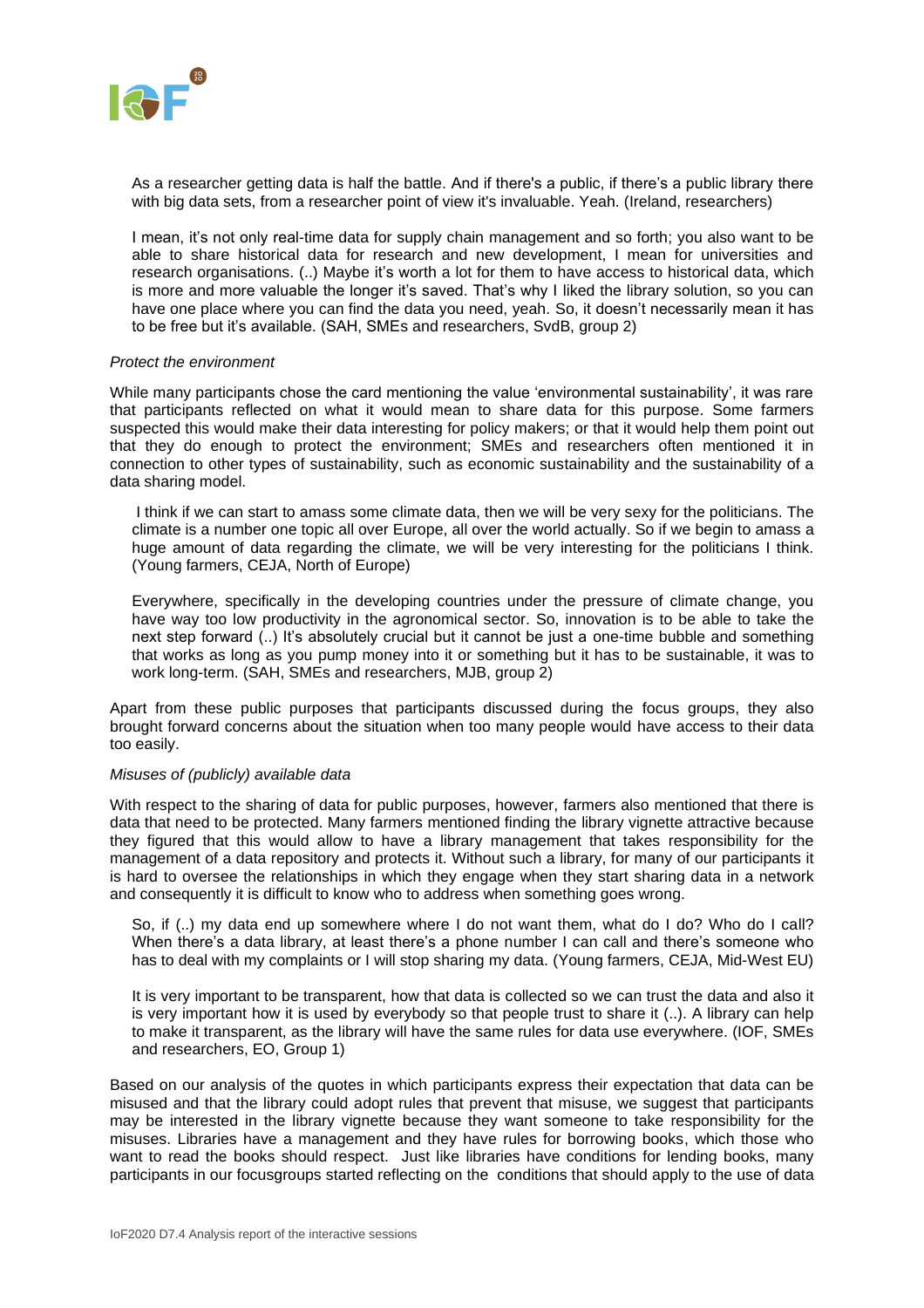

stored in a data library, a repository or network. Some participants suggested that the management of the data library should adopt policy regarding what types of people are welcome to use the data, for what purposes they can use them and under what conditions they can use them. While some delegated the decisions about the policy that a library should adopt to the library management. Others told us that they preferred individual farmers to be in charge and that they should individually pick and choose who could use their data. Whether part of a library policy, or the object of individual choice, however, participants considered types of data misuse and the protective measures that they would like to have respected in a library.

#### *Protection of competitive data*

As participants in our focusgroups are to a large extent owners of (farm or tech) businesses, they frequently worry about their competitors having information that could harm their business. An important concern that they brought forward was that a data library would harm their competitive position. Remaining competitive as a business was a concern that farmers and tech companies share.

I do not want to make my competitors wiser than they are today. The way in which I do my work is information that belongs to me. I don't want my competitors to know, for that could be bad for my business. (CEJA, young farmers, South Europe, Group 1)

I think preference and reality are different things. It would be good if all of their data was available because everybody in general could … in theory would do better, but then you lose the competitive nature, I guess, so your competitiveness. If you have, especially if you've perfected a technique over 10 years and you give it away tomorrow how are you different to your competitor? (Ireland, SME)

With regard to sharing data, participants requested that their business interest would not be harmed, which is a consideration that should be leading in the development of playrules for a library. Harming business interests includes also, for example, the possibility that data would be used to de-value land. When the use of sensors would offer information pointing out that the level of nutrients in a piece of land is very low, then the price of that piece of land would go down and this could potentially harm the interests of a farmer willing to sell it.

#### *Private data protection*

Participants often requested protection of their private data. While some farmer-participants observed that their privacy is already lost, as a lot of data about their farm are already being collected, others called for more protection. It was however not always clear what data are private and therefore need protection. According to the GDPR, private data include data containing personal names, addresses, locations, which could be misused by third parties. Our participants, however, suggested that farmers have a broader understanding of private data, as farm data concern their farm business as well as their household.

So, if you can share but it's not traceable back to you as an individual or me as a farmer, I do agree. But the thing is in farming, most farmers live on their fields at their housing or their stables, so if you know the location of a stable or a parcel, then you know which farmer it is. Privacy is a very difficult issue.(SAH, SMEs and researchers, svdb, group 2)

Farmer participants in our focus groups bring forward different possible examples of uses of data that they consider to involve 'privacy breaches'. These include, for example, the possible use by the government to blame farmers who did not pay their taxes, or by environmental protesters who could use data to shame farmers publicly. Furthermore, they consider the use of data for profiling and for selling products an unwanted privacy breach. (See quotes in appendix 4) Given these examples, many farmers require data that are used in a data library to be anonymized before they are re-used for public purposes:

If there is a proper system of anonymization, and if there's very limited access, which is also a restriction, then you could share more, but then we need a system that codes it. (..) It is a layered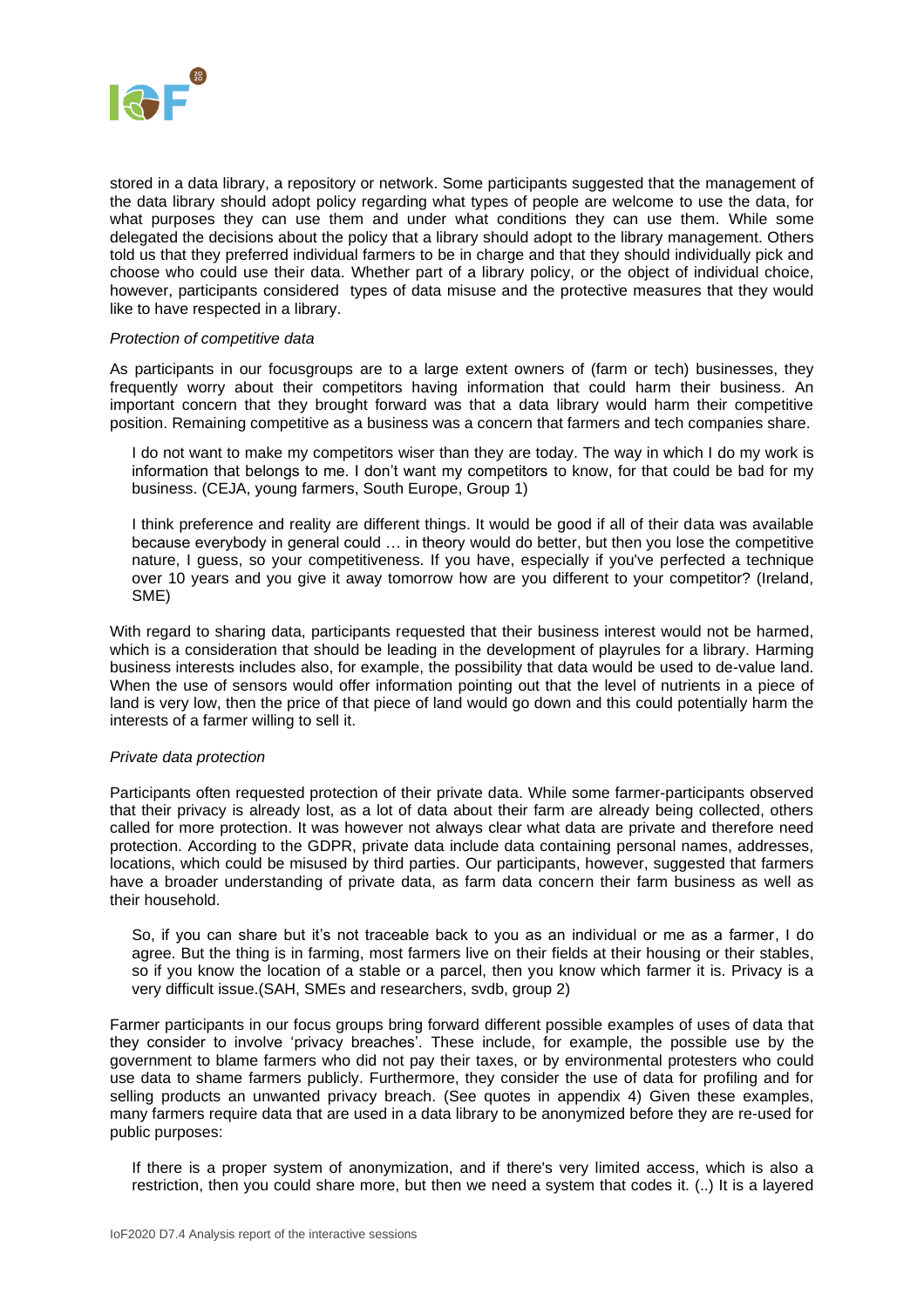

perspective, like first you give a consent to one thing and then once it is anonymized then you could consent to other types of uses for research or for policies or for … controlling bodies or payment agencies (..). (Young farmers, CEJA, Mid-East EU)

Some researchers point out that they also have an interest in adequate privacy protection of farmers: if a data library does not protect the farmer's privacy adequately, farmers will stop sharing data and researchers will have a problem.

In projects I work in a lot of data is confidential. We're very clear with the farmer what we're going to use the data for and we only use it for that purpose. So it is a very closed loop because a lot of it is damaging if it gets out. Also again, because we're a smaller industry and it's very … people are very identifiable. So you can talk about a strawberry grower in [name region]. That has actually only four growers. So you can … if you break it up by a geographic area it's very easy to identify people. (Ireland, researchers)

While the support we encountered in focus groups for the data library suggests that participants often support sharing data for public purposes, they also ask for data protection. While some think that having an individual choice about whether to share data and with whom will offer protection, others doubt that and call for a responsible and accountable management of data repositories, which is absent today. A lot of the discussion related to the data library as well as other vignettes, however focussed on who is to decide about the data sharing rules, as well as the rules for data protection.

#### **Inclusiveness**

In our focus groups we frequently encountered reflections about the inequality of negotiation power of the various stakeholders in the data sharing network. This unequal negotiation power of different stakeholders is explained by difference of expertise and different market positions. Some farmers observe, for example, that farmers do not have digital expertise and therefore engage too naively in collaboration with tech-businesses, not realizing that they're being taken advantage of. They therefore give their consent too easily.(See appendix 5)

In my point of view, we should be more (..) mature about using the data Well, I mean, we can ... I can agree that it can be good. But still today the major data collectors or data owners are still trying to keep them for themselves mostly and sell them and make money off them, so …(Young farmers, CEJA, South EU, Group 2)

Tech-businesses on the other hand point out that tech companies know the value of data, while farmers most often do not.

The problem I think here is the data is originating from the farmers and it's data when it's on their side and when it comes to the company, they would transform that into information and somehow make profit out of it. So, the company has the whole and sole idea of what value it is. So, the farmers on the other hand, they don't know the value of the data because it's originating on their side. So, I think… (..) the farmers will never know what value their data has, actually. It's a disbalance. (IOF, SMEs and researchers, MJB, Group 1)

Next to differing expertise, participants in the focus groups also mentioned that the size of companies gives them different negotiation power. Large companies who possess a lot of the data have a lot more authority. If they get to defend their interests, this means that other smaller companies will have less chance to communicate their interests, including the farmers companies that are usually smaller.

....at one point in time, you'll get a bias, no? You'll get a collection of people or of companies…Or, I don't know when they'd have more data they'd have more to say, they put more weight in the scale, the same with number four [vignette four, SvdB], we organise collaboration in the value chain, the big ones that collaborate, push the small ones out. (SAH, SMEs and researchers, EO, Group 2)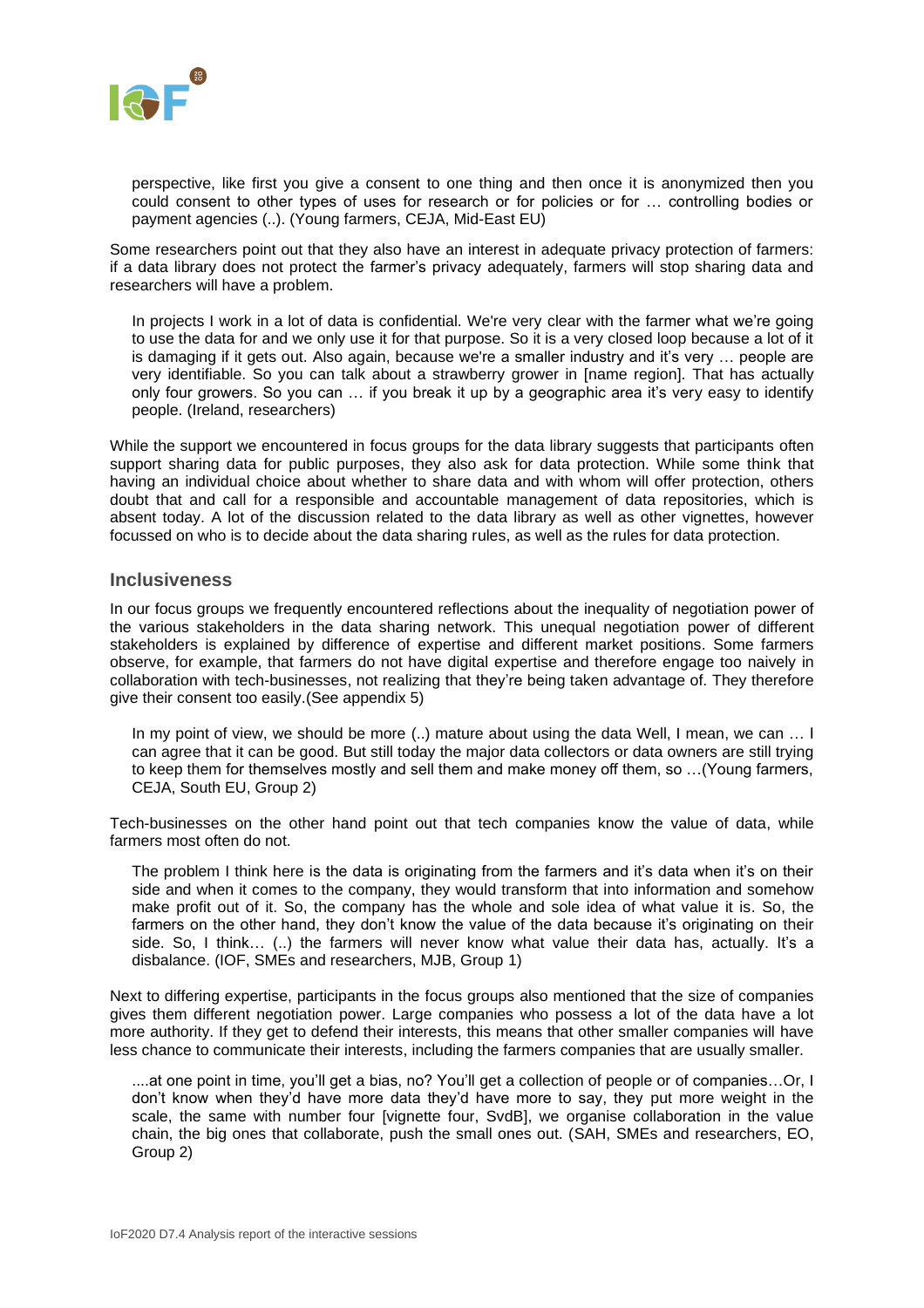

Farmers as well as tech companies suspect that the conversation leading to some kind of 'playrules' for data sharing relationships, is therefore not always an open conversation in which everyone can influence the eventual outcome. Some participants expect strong players in the market to dictate the playrules that others would have to follow.

This perceived power difference, figures as a motivator behind the preference of many farmers and SMEs and researchers for the library vignette or the value-chain vignette, as both vignettes invite to think about decision-making power. In the value-chain, especially farmers already working in a cooperative suspect they will have more to say about the ' playrules' that govern their data. Other farmers who work alone, however, are often suspicious that other people in the value-chain will have more profit to gain from this vignette than they do.

A lot of the discussion about the data library focused on the question who should be in charge of the library and have the authority to set the 'playrules'. Some participants proposed the government to take this role, as it is considered to be a disinterested party that can pay for the maintenance and standardization of data, which fosters the development of data flows across the EU. Farmers from mid-east EU countries, however, objected that governments can be corrupt; participants from southern EU countries were against governments taking this role and memorized the 20th century World Wars during which governments misinformed people and they suggested that data can also be used for propaganda. While some participants suggested that companies would be more efficient managers of data than governments, most participants thought putting them in charge would be detrimental to farmer's trust. Alternative suggestions were to give farmers a central role in data library management as this would foster their trust in data sharing and make them more willing to share data in the library. As this would give farmers a very central position, other participants suggested that every interested party should be represented in the team that takes charge of the data libraries across the EU: SMEs, researchers, governments and farmers. These participants thought that every group should be represented in order to help solve the diverse perceived problems and realize acceptable rules that players in the data sharing game should respect.

## **4. CONCLUSION AND DISCUSSION**

While the focus groups gave insight into a wealth of preferences and considerations, we conclude in this report that stakeholders value having individual control over data, but also plead for the use of data for public goals. Participants find it important to have autonomy in deciding to share data or not. But apart from having individual control, they also call for social values that govern the context in which the various actors are implicated and to which they have to conform. Fair access to data, fair distribution of benefits, data sharing for 'the commons' and inclusiveness, all call for 'playrules' that govern the behaviour of the various data sharers in concrete data practices and which –to some extent- define the game of data sharing, about which no one can decide individually.

This result comes forward in participant's preferences for vignettes, but also in participants' choices for values. Participants in abundance favored the first vignette that states that farmers should be enabled to choose with whom they want to share their data, based on information. Next to this vignette, there was also a lot of support for -and discussion about- the second vignette which proposed to develop a data library or repository, with a clear management and rules for users, just like different libraries have rules for the people who want to read books. Similarly, the values that are chosen and discussed most often in our focus groups include respect for autonomy which fits with the preference for the vignette favoring personal choice, but also values such as fairness, care for the commons and inclusiveness. These last three values are social values that call for more encompassing 'playrules' that define the data sharing practice, or interactive 'game', of data sharers and which data sharers do not choose individually, but to which they have to conform if they want to be part of data sharing activities.

In the left column of table 4 we summarized the values that our focus group participants brought forward. It mentions respect for individual freedoms, such as autonomy, but also values that govern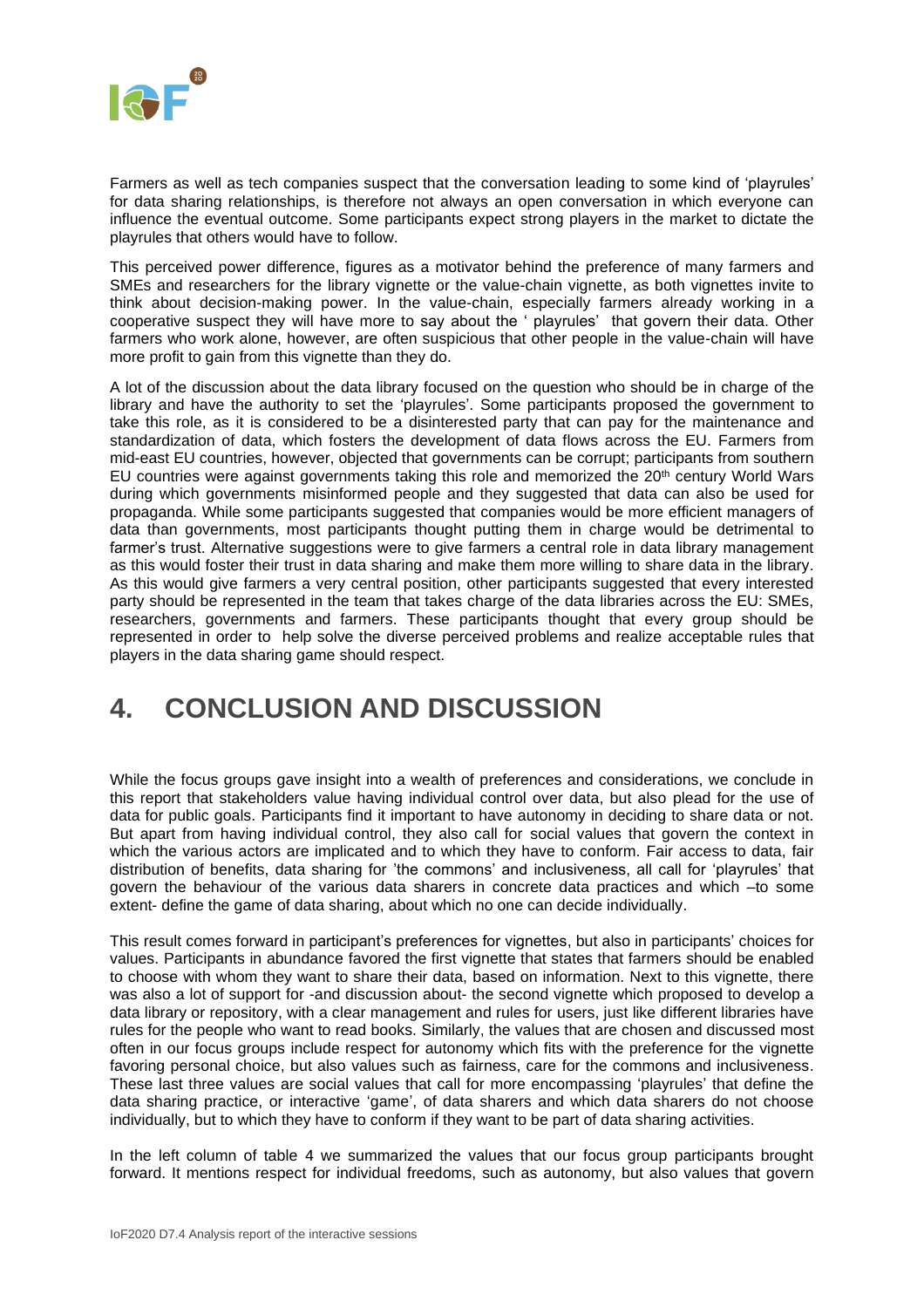

interactions between them such as fairness, care for the commons and inclusiveness, which transcend the individual and ask for more encompassing guidance of data sharing practices. This interest in values that protect the freedom to decide of individuals, as well as values that govern social interaction and which transcend the individual, confirm findings of other empirical studies carried out in different locations over the world. Concern about individual autonomy and control over data comes forward in studies that report lacking trust because of concerns about protection of private data and business data (Hoes et al 2017; Regan 2019; Fleming et al 2018; Ryan 2019), lack of transparency of data sharing practices that make it hard for individuals to oversee how data are being used and by whom (Regan 2019; Jakku et al 2019), and considerations about unequal access to data, data sovereignty and the unclarity of data ownership (Carolan 2018; Newton et al 2020; Ryan 2019; Jakku et al 2019; Regan 2019). Social values come forward in studies that analyze shifting power relationships or intensification of unwanted existing power relations in society (Bronson 2019), equity problems relating to benefits for experts and laymen (Fleming et al 2018) and the problem of the digital divide (Ryan 2019).

While some of the values that participants in our focus groups brought forward support values that other studies also identified, we believe that this study helped identify some of the reasons why participants feel so uncertain about data sharing. Wanting more control over data sharing is for example a common theme in the literature and we found it as well: farmers as well as tech companies seek control by claiming an individual right to decide about data or benefit from them, which is often referred to with the term 'data ownership'. According to our focus groups, however, there is a lot of uncertainty and unclarity about what this right entails for different people. It is for example unclear to a lot of farmers and tech companies what data they are allowed to control by means of their personal choice: is it raw data that stem directly from sensors on farms? Is it processed data which the tech business has combined with other data and transformed into information or knowledge? Different understandings and disagreements about who gets to say or do what with which data, stand in the way of the development of trust in data sharing. They hinder a proper understanding of what values such as autonomy or fairness entail.

Table 4. Overview over values and the questions they raise for further development of the 'playrules' for data sharing

| <b>Values</b>                                                                                                                                                                                                                                                                                                                                                          | <b>Questions</b>                                                                                                                                                                                                                                                                                                                                                                                                                                                                                                                                                                                                                                                                                                                                         |
|------------------------------------------------------------------------------------------------------------------------------------------------------------------------------------------------------------------------------------------------------------------------------------------------------------------------------------------------------------------------|----------------------------------------------------------------------------------------------------------------------------------------------------------------------------------------------------------------------------------------------------------------------------------------------------------------------------------------------------------------------------------------------------------------------------------------------------------------------------------------------------------------------------------------------------------------------------------------------------------------------------------------------------------------------------------------------------------------------------------------------------------|
| <b>Respect for autonomy</b><br>Provide farmers the opportunity to make<br>an informed choice about whether to<br>share their data or not.<br>Communicate accurate, accessible and<br>understandable information that allows<br>farmers to make an informed choice<br>about their data, including information<br>about limitations of their control over their<br>data. | What level of control over data can farmers<br>$\bullet$<br>reasonably expect with their choice? Over<br>what data can they exercise control? What are<br>the limitations of their control?<br>What information do farmers need to make an<br>$\bullet$<br>informed choice?<br>What information can data collectors/users<br>$\bullet$<br>such as ICT companies or researchers be<br>requested to provide? Are there limitations to<br>the volume or depth of information that they<br>can be expected to provide? (Therefore: are<br>there limits to the level of transparency that<br>can be provided about what happens with<br>data?)<br>What does coercion and manipulation of<br>farmer's choices mean? How can this be<br>recognized and avoided? |
| <b>Fairness 1</b>                                                                                                                                                                                                                                                                                                                                                      | Who have a right to data sovereignty in the                                                                                                                                                                                                                                                                                                                                                                                                                                                                                                                                                                                                                                                                                                              |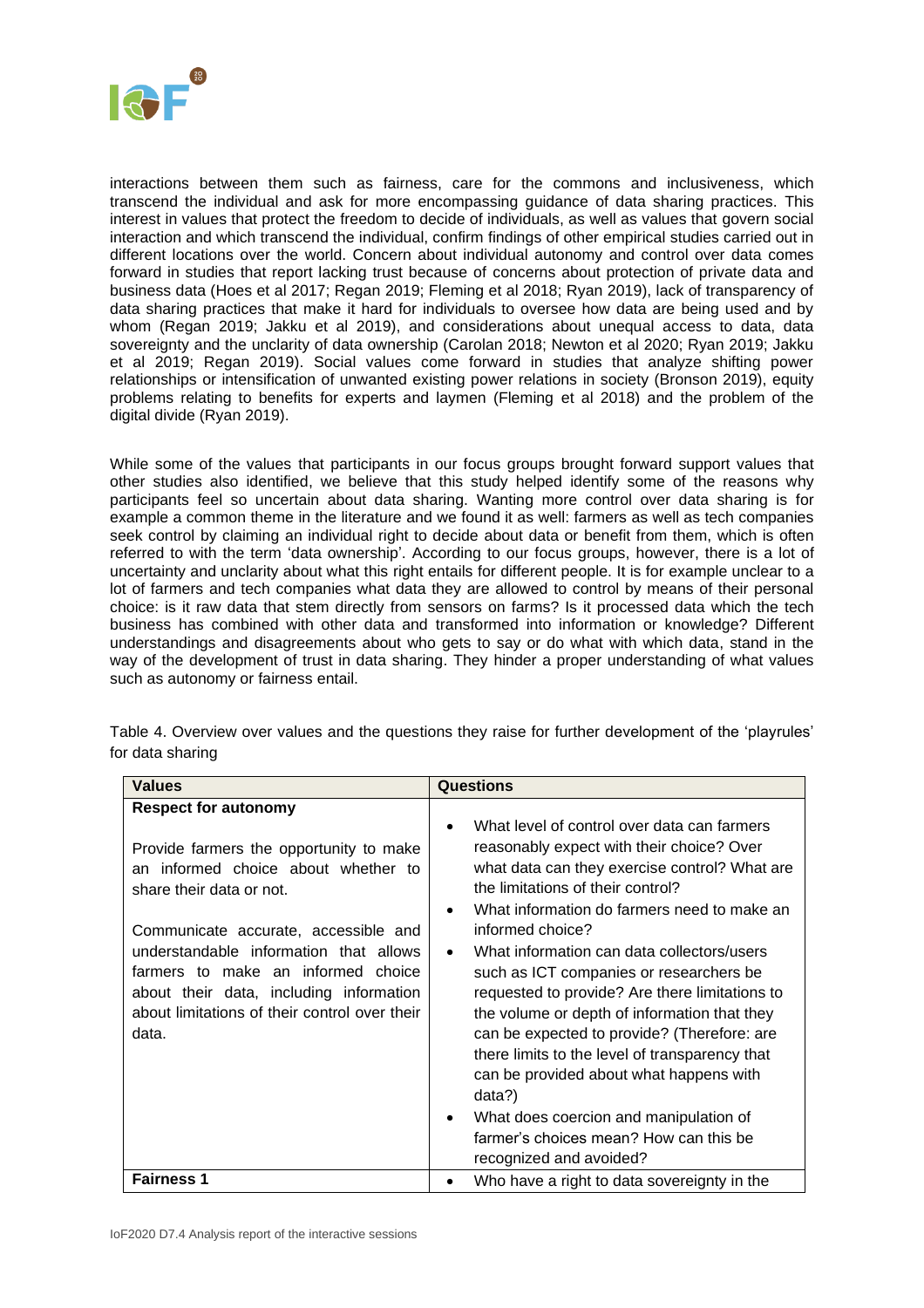

| Data sovereignty                                                          | data sharing network? Is it exclusive for<br>farmers? Do others have this right too? Who? |
|---------------------------------------------------------------------------|-------------------------------------------------------------------------------------------|
|                                                                           | About what data are we talking when we                                                    |
| Give farmers the right to access and use                                  | provide farmers (and perhaps others) the right                                            |
| their own (primary) data for their own                                    | to access and use data stemming from their                                                |
| benefit.                                                                  |                                                                                           |
|                                                                           | own farm? (raw, processed, combined,                                                      |
|                                                                           | interpreted)                                                                              |
|                                                                           | If farmers withdraw their own data, does this                                             |
|                                                                           | mean that they no longer circulate in the                                                 |
|                                                                           | system?                                                                                   |
|                                                                           | If farmers have this right, what does this entail                                         |
|                                                                           | for others in the system who use these data?                                              |
| <b>Fairness 2</b>                                                         | From what data do partners in the data<br>$\bullet$                                       |
|                                                                           | sharing network have a right to benefit? (raw,                                            |
| <b>Fair distribution of benefits</b>                                      | processed, combined, interpreted)                                                         |
|                                                                           | What is the value of data? (monetary value,<br>$\bullet$                                  |
| Give all participants in the data sharing                                 | other values?)                                                                            |
| network a share of the benefits that they                                 | Who in the data sharing network is entitled to<br>$\bullet$                               |
| consider acceptable, or 'fair', and give                                  | benefit from what? And why?                                                               |
| consideration to the interests of each of                                 | What are acceptable criteria to distinguish<br>$\bullet$                                  |
| them                                                                      | between 'fair' and 'unfair' distribution of                                               |
|                                                                           | benefits?                                                                                 |
|                                                                           | How should we deal with differences of                                                    |
|                                                                           | opinion about what constitutes 'fair'?                                                    |
|                                                                           |                                                                                           |
| <b>Care for the commons</b>                                               | $\bullet$                                                                                 |
|                                                                           | What commons are most deserving attention?                                                |
|                                                                           | Based on what, should priorities be set?<br>$\bullet$                                     |
| Keep data available and accessible to<br>develop and expand knowledge and | What are purposes for which data cannot be<br>used?                                       |
| realize innovation that serves a shared                                   | $\bullet$                                                                                 |
| interest, such as the health, safety and                                  | What rights do partners in the data sharing                                               |
| wellbeing of sentient beings (human                                       | network have with respect to access and use                                               |
|                                                                           | of data for 'the commons'? And what                                                       |
| beings, animals) and the environment                                      | responsibilities do these rights entail for                                               |
|                                                                           | everyone?                                                                                 |
|                                                                           | What managing mechanism should be                                                         |
|                                                                           | developed to make partners in the data                                                    |
|                                                                           | sharing network respect each other's rights                                               |
|                                                                           | and take their responsibility?                                                            |
|                                                                           | How should we deal with eventual conflicts                                                |
|                                                                           | between personal (or business) interests and                                              |
|                                                                           | common priorities?                                                                        |
|                                                                           |                                                                                           |
|                                                                           | And related to the protection of data, which should                                       |
|                                                                           | probably lead to a new value called 'non-                                                 |
|                                                                           | maleficence'                                                                              |
|                                                                           | What are the possible harms of data sharing?                                              |
|                                                                           | (Eg. related to information provision, business                                           |
|                                                                           | interests or privacy)<br>Who is being harmed? By whom?                                    |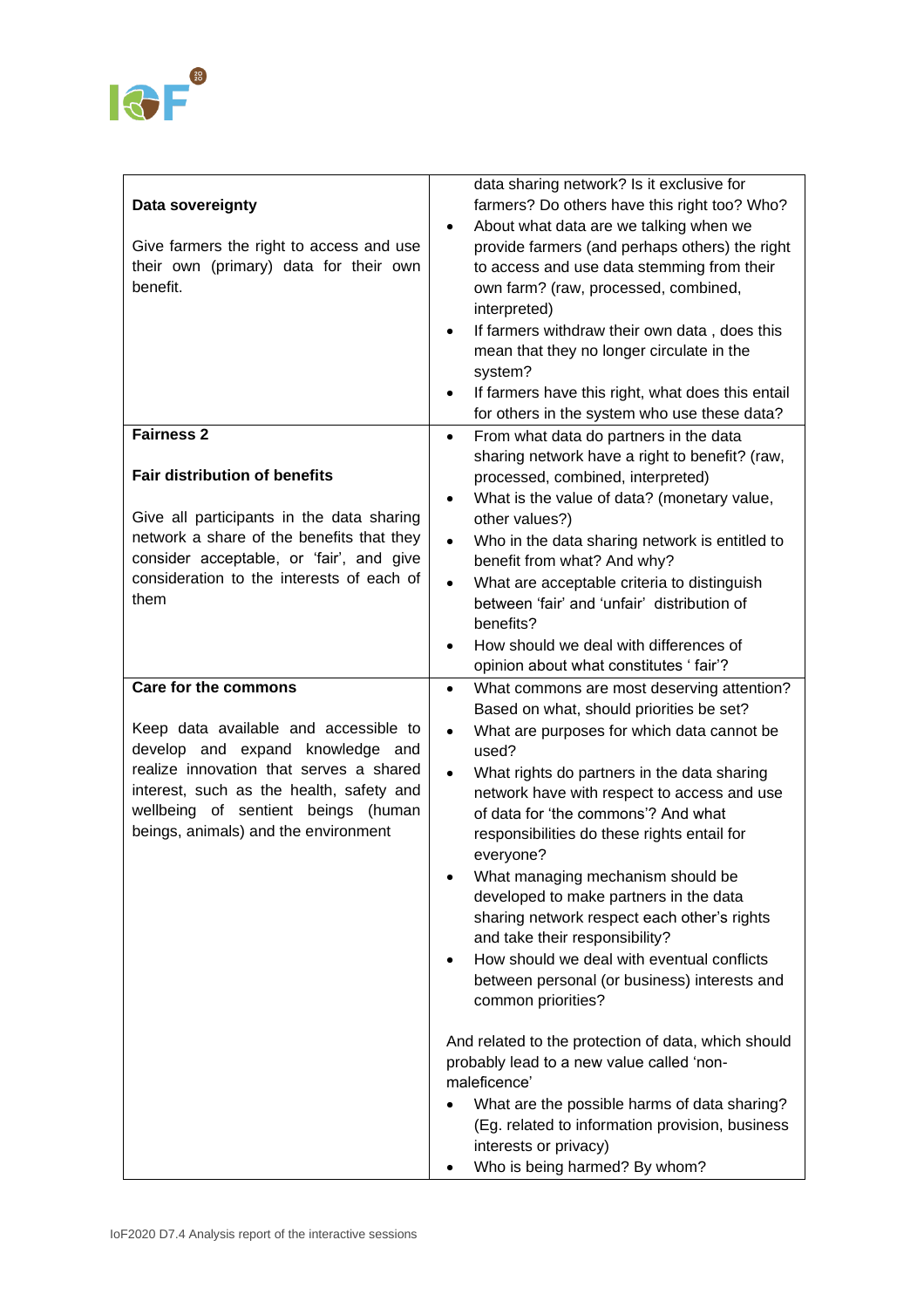

|                                                                                                                                                                                                                           | What are the best ways to avoid/mitigate<br>$\bullet$<br>harm?<br>Who should have the responsibility to<br>$\bullet$<br>implement those measures to prevent harm?                                                                                                                                                                                                                                               |
|---------------------------------------------------------------------------------------------------------------------------------------------------------------------------------------------------------------------------|-----------------------------------------------------------------------------------------------------------------------------------------------------------------------------------------------------------------------------------------------------------------------------------------------------------------------------------------------------------------------------------------------------------------|
| <b>Inclusiveness</b><br>Include<br>different people in<br>the<br>conversation about what constitutes trust<br>in data sharing, do effort to make them<br>talk and take all viewpoints into account,<br>fairly and equally | What stakeholders in the data sharing network<br>$\bullet$<br>should be invited to the negotiation table?<br>What is the best way to enhance their<br>$\bullet$<br>reflection and dialogue?<br>What are fruitful ways to involve all relevant<br>$\bullet$<br>stakeholders into the conversation?<br>In what ways can viewpoints of different<br>٠<br>stakeholders be taken into account fairly and<br>equally? |

In addition to revealing uncertainties about familiar values, our focus groups also identified relatively 'new' values, such as 'care for the commons' and 'inclusiveness'. We did not see these described in previous empirical studies. In our focus groups, however, participants also talked about the shared goals they wish to serve with data; such as for research, for policy making, for showing their compliance with the law, to foster food safety and consumer's acceptance of food production methods. Many participants considered these common goods in relation to the vignette of the data library, which elicited reflection about the sharing of data as if they are a shared source of information or knowledge, similar to books. Like a library which has rules for its members, participants considered having rules for the use of data in a 'library-like' reservoir, and a library management that would take care of compliance with those rules. Many participants however also raised the question who should be entitled to manage the library and set the rules, and they considered different options such as the (EU) government, businesses, farmers, or a combination of those.

With respect to the choice of 'commons' for which data are shared, as well as while considering the question who should manage the data library, many participants considered their own (limited) negotiation power. We summarized these reflections about negotiation power -which farmers as well as agritech businesses brought forward- under the theme 'inclusiveness'. This value labels conversations in our focus groups about not knowing where to go if one wants to get information about data sharing, or if one wants to influence data sharing rules, or file a complaint about people who are 'misusing' data. Many participants considered the problem of the abstract nature of data sharing relationships, which would make already existing power relationships of people in society harder to mitigate. There were many concerns about differences between people with respect to digital expertise and competitive power, which raises questions about who gets to decide about who can use data, for which purposes and under what conditions. As many participants uttered concerns about stakeholders who have more negotiation power than others, such as stakeholders with digital expertise or with access to large data sets and markets, we chose to thematize this as an<br>'inclusiveness' problem. Under 'inclusiveness' we ordered all concerns related to questions problem. Under 'inclusiveness' we ordered all concerns related to questions concerning who will dominate the market and who will set the rules that everyone taking part in data sharing practices will have to respect.

The preferences for vignettes and values call for the further elaboration of the guidelines that are available at present to govern farm data. This implies an invitation for stakeholders to reconsider the principles, codes of conduct and codes of practice that have hitherto been developed to govern data sharing practices in the US, New Zealand, Australia and Europe and which all prescribe the formation of contract agreements prior to the sharing of data. These existing documents successfully attend to autonomy which is an important value that receives a lot of support from participants in our focus groups. The documents also succeeded to enhance discussion about several issues, for example about fairness with regard to data access, data use and the distribution of benefits harvested from data. But they also have limitations. They only attend to fairness issues in as far as individuals can decide about it. However, fairness is often not an issue that individuals settle in a contract agreement about data. Furthermore, as contract agreements become digital it will become less likely that data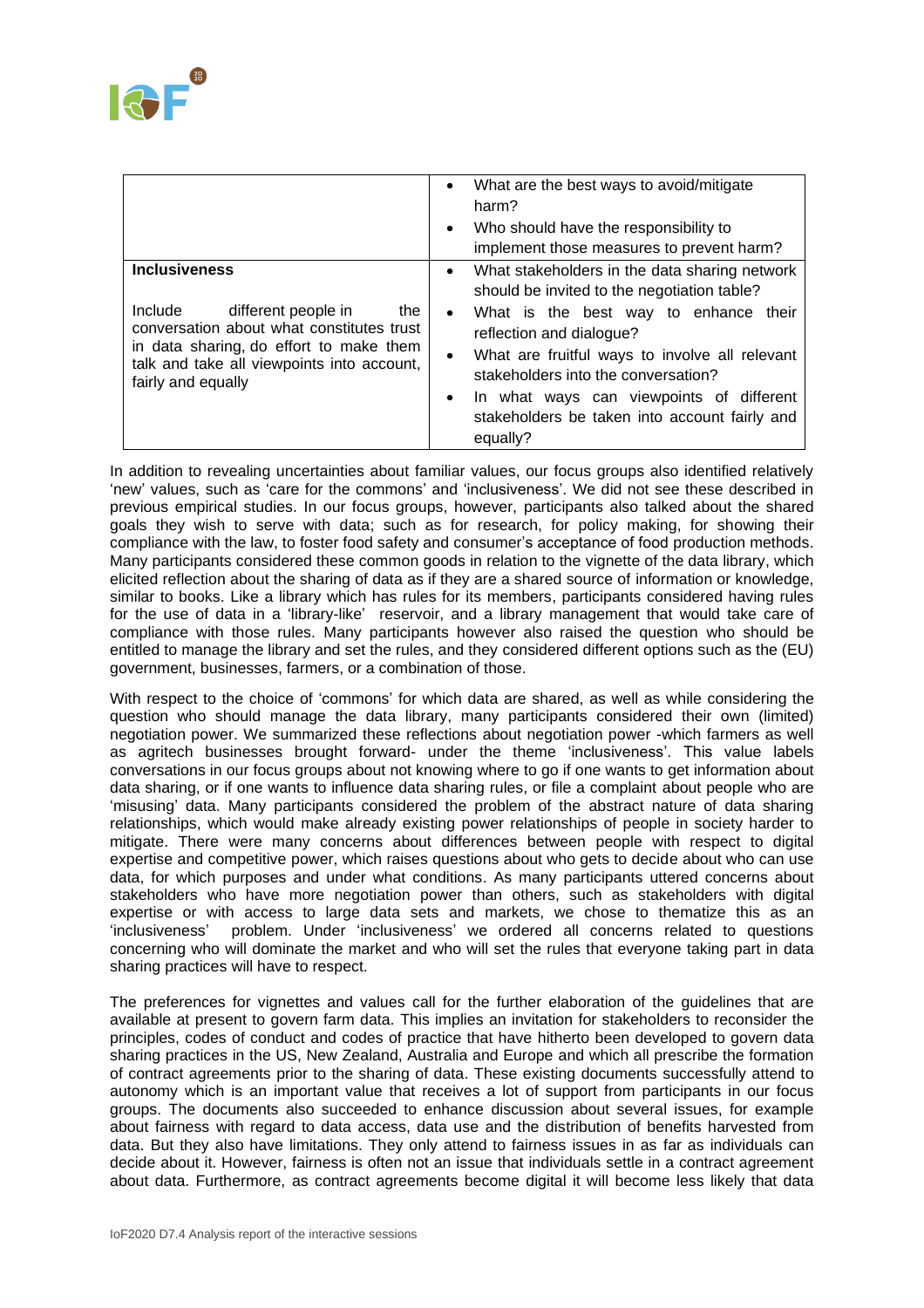

sharing partners discuss data sharing issues. Nor do contract agreements usually attend to the other social values that participants in our focus groups addressed, such as care for the commons or worries about the uneven decision making power of different actors about the rules that govern data sharing. To think further about the further elaboration of these guidelines, principles and codes of conduct, we have included a list of questions in the right column of table 4. These questions imply an invitation for stakeholders to think beyond the shortcomings of these documents and expand and enrich current reflections about the ethics of farm data sharing. The list of values as well as the questions noted in table 4 suggests that forming agreements about data sharing is important, but more is needed to build a (morally) acceptable collaboration between data sharers.

Based on our focus groups we conclude that it is important to think beyond contract agreements. More serious thought should go into the development of playrules for data sharing practices, which does not depend on the decisions of individuals, but concerns the constitution of acceptable relationships between them. Just like other contracts (such as, employment contracts, purchase contracts, cooperation contracts) are not shaped in a social void, but are always embedded in a wider social context of interactions that are already governed by do's and don'ts, contracts about the sharing of farm data also need to be embedded in data sharing practices that already respect some norms and values. In our vignettes, these data sharing practices are imagined to be as 'a library', as 'a market' or as a 'collaboration in the value-chain', but there are probably also other possibilities that are more suitable to the developing variety of data networks or 'data spaces'. What we take from our focus groups is however that if data networks or data 'spaces' are to inspire more trust, we need to not make the individuals the only ones responsible for making the right decisions about their own data sharing, we also need to think about what makes the relationships that come about between them acceptable. A focus on these social values in addition to the individual values could help to foster trust.

Our study is -to our knowledge- the first of this size which engages a combination of farmers, tech providers and researchers in a reflection on the data sharing future across the EU. It responds to a call to adopt a responsible research and innovation approach to digital farming, as digitalization of farms is understood as a development with profound societal and ethical implications (Eastwood et al. 2017; Rose and Chilvers 2018; Van der Burg et al 2019; Klerkx et al 2020; Bronson 2019). There are however also limitations to this study. We succeeded to involve a large number of farmers and innovators in a reflection, but sometimes had to work within limited timeframes and therefore sometimes we could not always finish all three conversation rounds of the focus group. Finishing them all could have led to a broader and richer reflection. Also, we worked with a large number of facilitators with different expertise which all have different styles and a slightly different focus in the way they enhance the reflection of participants. While we trained everyone prior to doing a focus group, the transcripts reveal that each facilitator pursues the reflections of participants in a different way. This has obvious advantages, as there was no chance that the interest of one facilitator dominated the focus groups and created a bias in the results. It also has disadvantages as sometimes interesting topics that come forward in focus groups are not elaborated further, as the facilitator was interested to pursue different topics.

Other limitations lie in the selection of participants and in the language barriers we encountered. Sometimes it proved difficult to involve farmers: in the Netherlands and Italy there were significant difficulties to get people interested in joining a focus group. Given these difficulties, we were very happy to be able to join meetings to which farmers would attend anyway, such as the annual meeting of the young farmers at CEJA. This may however have created a bias, as young representatives of their countries are relatively well informed and highly educated in comparison to their peers. Furthermore, originally we planned to do a regional comparison, but the amount and diversity of stakeholders involved in Ireland does not compare to the ones we succeeded to involve in Poland or Italy. While the separation of CEJA members in regional groups suggests regional differences, these are very rough and based on this we cannot do more than indicate that there are regional differences of opinion that deserve further elaboration in future studies. Lastly, there is language problem. The focusgroups with SMEs and researchers, with young farmers and with the Irish researchers, SMEs and farmers, were carried out in English, but -apart from the Irish participants- there was only a slight minority of native English speakers. The types and levels of English spoken was diverse, which may have influenced their capacity to articulate their thoughts, as well as our capacity to understand. Similarly, focusgroups in Poland and Italy were carried out in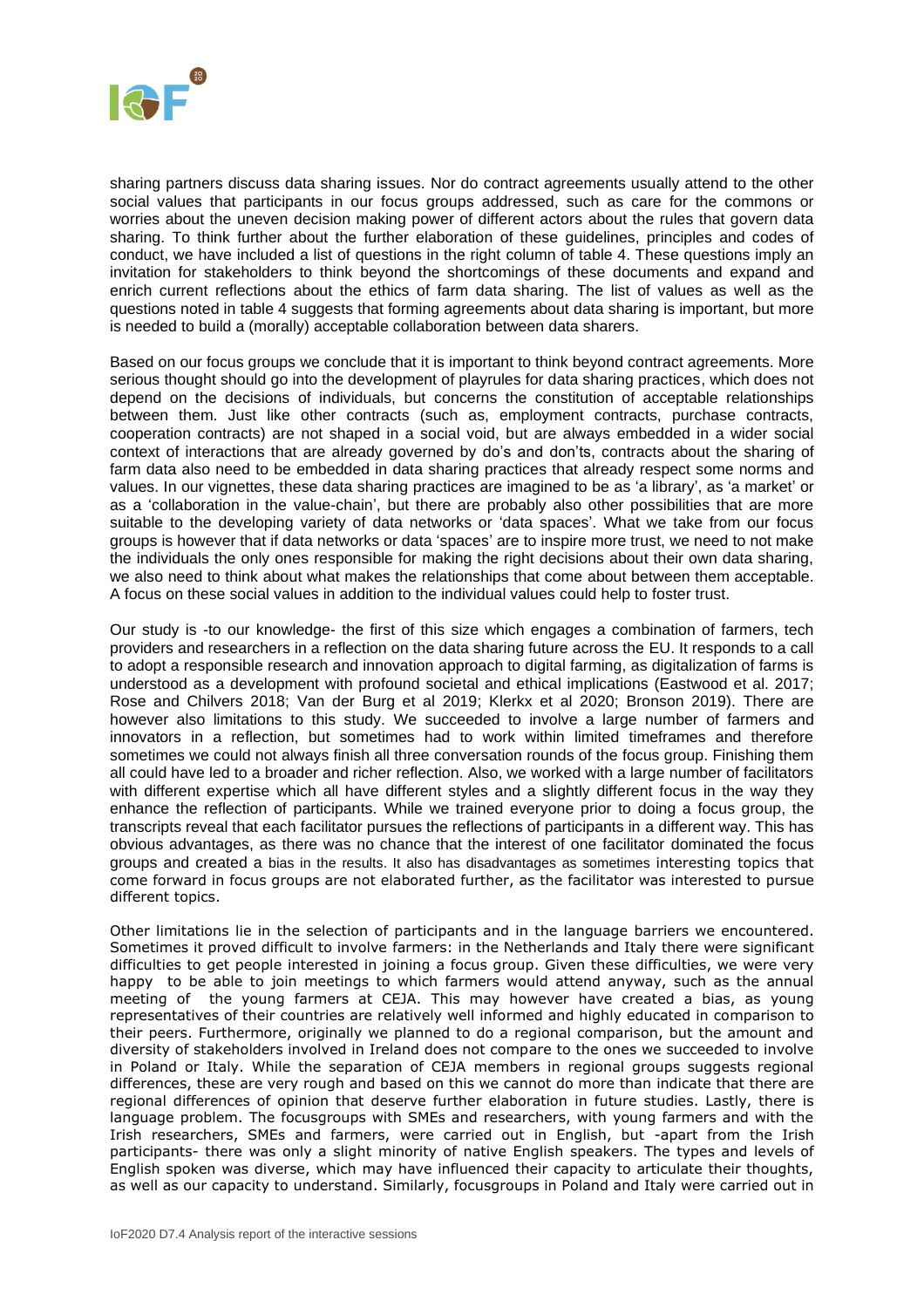

Polish and Italian and were subsequently translated and subtleties of their considerations may have been lost in translation.

While we recognize these limitations, we do think that our results are valuable. Given the number of focus groups that we did and the number of people we involved, we think this research offers quite a reliable overview of visions on the data sharing future at this moment across the EU. These inputs from European participants give a starting point to start developing additional playrules that will support the development of trust in the data sharing future.

## **5. LITERATURE**

American Farm Bureau Federation. (2019). Privacy and security issues for farm data, centennial. Retrieved October 20, 2019, from https://www.fb.org/issue s/technology /data-privacy/privacy-andsecurity-principles -for-farm-data.

Blok, V., & Lemmens, P. (2015). The emerging concept of responsible innovation. Three reasons why it is questionable and calls for a radical transformation of the concept of innovation. In *Responsible Innovation 2* (pp. 19-35). Springer, Cham.

Boenink, M., van der Scheer, L., Garcia, E., & van der Burg, S. (2018). Giving Voice to Patients: Developing a Discussion Method to Involve Patients in Translational Research. *NanoEthics*, *12*(3), 181-197.

Bronson, K., & Knezevic, I. (2016). Big Data in food and agriculture. *Big Data & Society*, *3*(1), 2053951716648174.

Bronson, K. (2018). Smart farming: including rights holders for responsible agricultural innovation. *Technology Innovation Management Review*, *8*(2), 7-14.

Bronson, K. (2019). Looking through a responsible innovation lens at uneven engagements with digital farming. *NJAS-Wageningen Journal of Life Sciences*, *90*, 100294.

Carolan, M. (2017). Publicising food: big data, precision agriculture, and co-experimental techniques of addition. *Sociologia Ruralis, 57*(2), 135–154.

Carolan, M. (2018). 'Smart' farming techniques as political ontology: Access, sovereignty and the performance of neoliberal and not‐so‐neoliberal worlds. *Sociologia Ruralis*, *58*(4), 745-764.

COPA-COGECA et al. (2018). EU code of conduct on agricultural data sharing by contractual agreement. Retrieved October 20, 2019, from https ://www.copacogeca.eu/img/user/files /EU%2520C ODE/EU\_Code\_2018\_web\_versi on.pdf.

Felt, U., S. Schumann, C. G. Schwarz, and M. Strassnig. 2014. Technology of imagination: A cardbased public engagement method for debating emerging technologies. *Qualitative Research* 14 (2): 233–251.

Fleming, A., Jakku, E., Lim-Camacho, L., Taylor, B., & Thorburn, P. (2018). Is big data for big farming or for everyone? Perceptions in the Australian grains industry. *Agronomy for Sustainable Development, 38*, 24.

Anne-Charlotte Hoes and Lan Ge, 2017. Digital compliance: Perspectives of key stakeholders; (D3.2.2 & D.3.2.3 Analysis of workshops and interviews). Wageningen, Wageningen Economic Research, Report 2017-015. 28 pp.; 5 fig.; 4 tab.; 11 ref.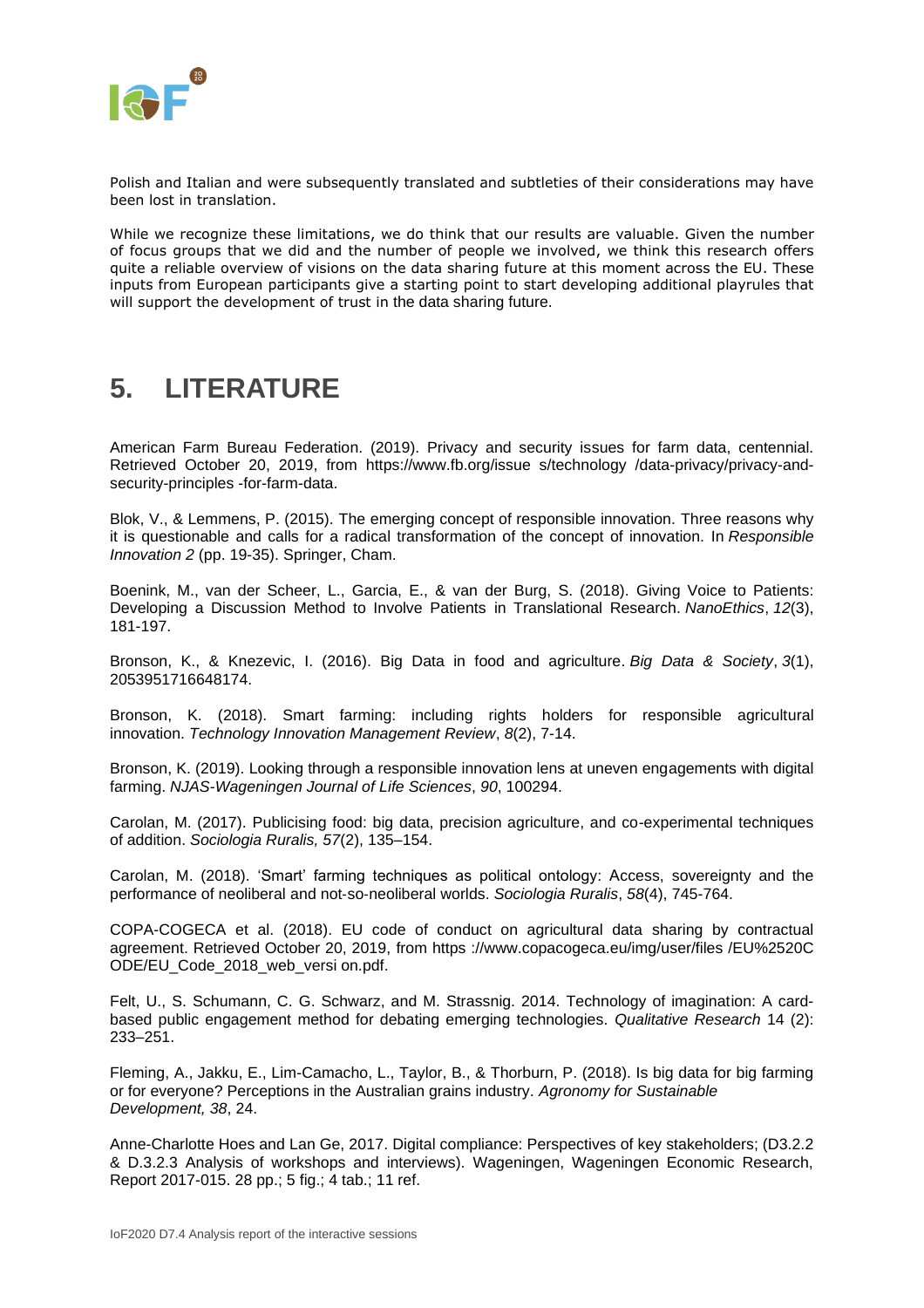

Jakku, E., Taylor, B., Fleming, A., Mason, C., Fielke, S., Sounness, C., et al. (2019). If they don't tell us what they do with it, why would we trust them? Trust, transparency and benefit-sharing in Smart Farming. *NJAS Wageningen Journal of Life Sciences*. https ://doi.org/10.1016/j.njas.2018.11.002.

Glaser, B., and A. Strauss. 1967. *The discovery of grounded theory: Strategies for qualitative research*. Chicago: Aldine Publishing Company.

Kitzinger, J. 1994. The methodology of focus groups: The importance of interaction between research participants. *Sociology of Health and Illness* 16 (1): 103–121.

Klerkx, L., & Rose, D. (2020). Dealing with the game-changing technologies of Agriculture 4.0: How do we manage diversity and responsibility in food system transition pathways?. *Global Food Security*, *24*, 100347.

Lingard, L., M. Albert, and W. Levinson. 2008. Grounded theory, mixed methods, and action research. *BMJ*. https ://doi.org/10.1136/bmj.39602 .69016 2.47.

Lajoie-O'Malley, Alana, Kelly Bronson, Simone van der Burg, Laurens Klerkx (2020) The futures of digital agriculture and sustainable food systems: an analysis of high level policy documents, Ecosystem Services 45: 101183,<https://doi.org/10.1016/j.ecoser.2020.101183>

Mooney, P. (2017). Too big to feed: exploring the impacts of mega-mergers, consolidation and concentration of power in the agri-food sector.

National Farmers Federation. (2020). Australian farm data code. https://nff.org.au/progr ams/austr [alian -farm-data-code/.](https://nff.org.au/progr%20ams/austr%20alian%20-farm-data-code/)

New Zealand's Farm Data Code of Practice. Retrieved October 20, 2019, from https://www.farmdatacode.org.nz/.

Rose, D. C., & Chilvers, J. (2018). Agriculture 4.0: Broadening responsible innovation in an era of smart farming. *Frontiers in Sustainable Food Systems*, *2*, 87.

Mark, R. (2019). Ethics of Using AI and Big Data in Agriculture: The Case of a Large Agriculture Multinational. *The ORBIT Journal*, *2*(2), 1-27.

Sykuta, M. E. (2016). Big data in agriculture: property rights, privacy and competition in ag data services. *International Food and Agribusiness Management Review*, *19*(1030-2016-83141), 57-74.

Regan, Á. (2019). 'Smart farming' in Ireland: A risk perception study with key governance actors. *NJAS-Wageningen Journal of Life Sciences, 90*, 100292.

Tong, A., P. Sainsbury, and J. Craig. 2007. Consolidated criteria for reporting qualitative research (coreq): A 32-item checklist for interviews and focus groups. *International Journal for Quality in Health Care* 19 (6): 349–357.

Owen, R., Stilgoe, J., Macnaghten, P., Gorman, M., Fisher, E., & Guston, D. (2013). A framework for responsible innovation. *Responsible innovation: managing the responsible emergence of science and innovation in society*, *31*, 27-50. doi:10.1002/9781118551424.ch2.

van der Burg, S. (2016). A Lay Ethics Quest for Technological Futures: About Tradition, Narrative and Decision-Making. Nanoethics, 10(3), 233-244.

van der Burg, S., Schreuder, F. H., Klijn, C. J., & Verbeek, M. M. (2019). Valuing biomarker diagnostics for dementia care: enhancing the reflection of patients, their care-givers and members of the wider public. *Medicine, Health Care and Philosophy*, *22*(3), 439-451.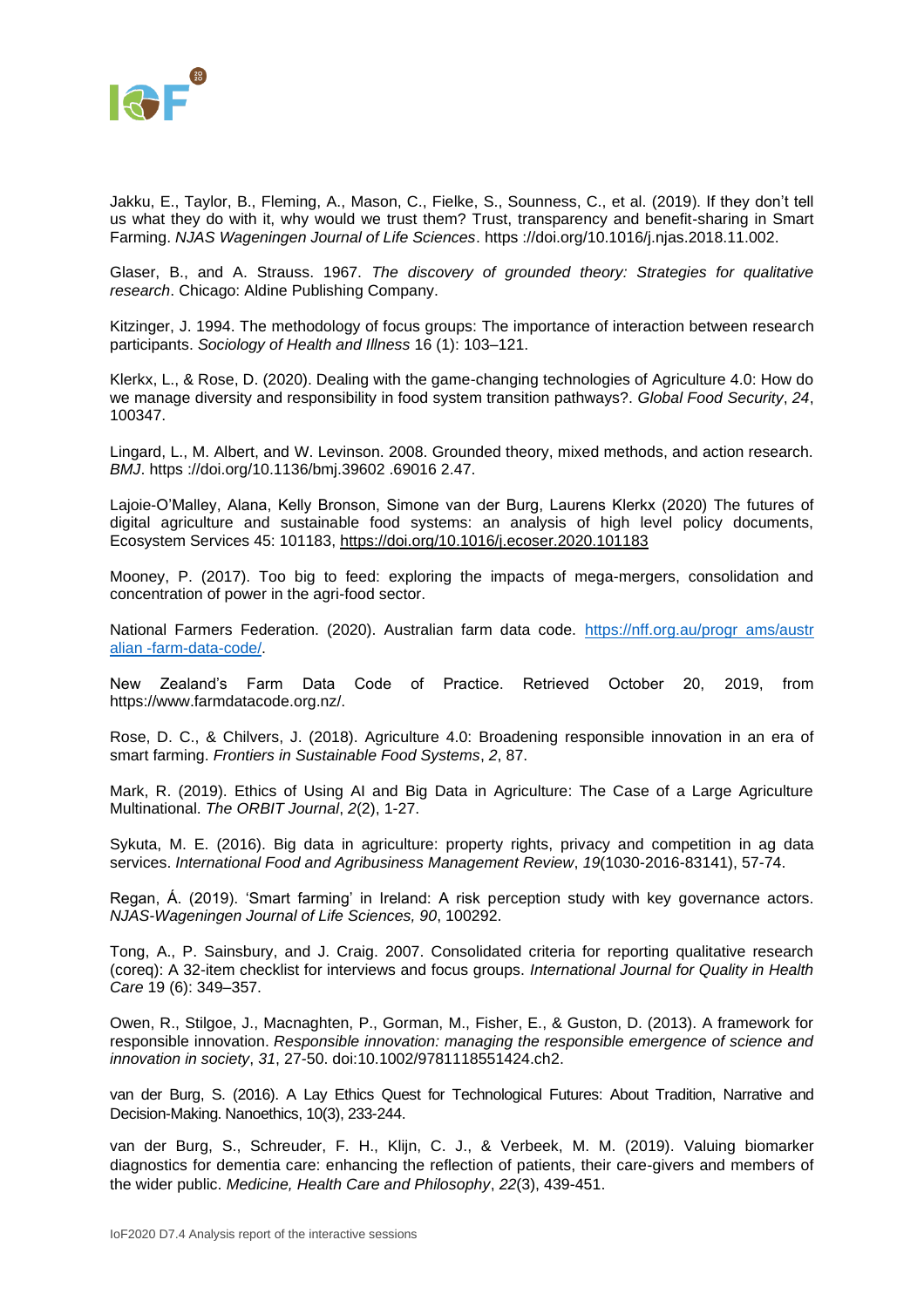

van der Burg, S., Bogaardt, M. J., & Wolfert, S. (2019). Ethics of smart farming: Current questions and directions for responsible innovation towards the future. *NJAS-Wageningen Journal of Life Sciences*, *90*, 100289.

Von Schomberg, R. (2013). A vision of responsible research and innovation. *Responsible innovation: Managing the responsible emergence of science and innovation in society*, 51-74. doi:doi:10.1002/9781118551424.ch3

Winner, L. (1977). *Autonomous technology: Technics-out-of-control as a theme in political thought*. Mit Press.

Winner, Langdon. 2011. "Artifacts/Ideas and Political Culture." In Society, Ethics and Technology (Updated Fourth Edition), edited by Morton Winston and Ralph Edelbach, 83–89. Boston: Wadsworth.

Wiseman, L., Sanderson, J., Zhang, A., & Jakku, E. (2019). Farmers and their data: An examination of farmers' reluctance to share their data through the lens of the laws impacting smart farming. *NJAS-Wageningen Journal of Life Sciences, 90*, 91.

Zhang, A., Baker, I., Jakku, E., & Llewellyn, R. (2017). *Accelerating precision agriculture to decision agriculture: The needs and drivers for the present and future of digital agriculture in Australia. A crossindustry producer survey for the Rural R&D for profit 'precision to decision' (P2D) project*. EP175936. Canberra: CSIRO.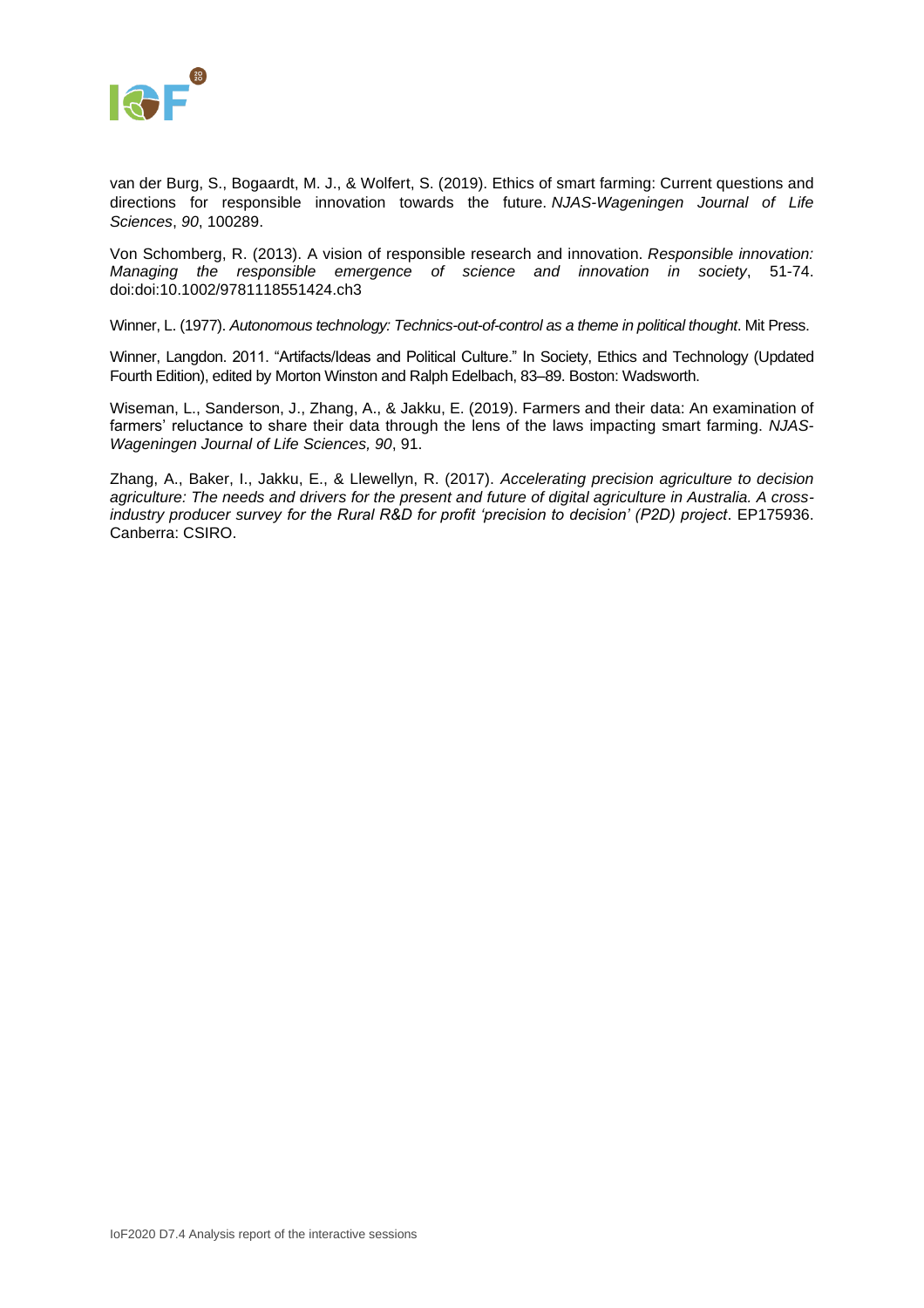# **REP**

# **APPENDIX 1**

## **Trust in farm data sharing**

Our focus groups offered us a wealth of qualitative data, but we realized that including too many of them in the report would make the text too long and hard to read. Therefore we decided to make a slightly wider set of quotes available in these appendices.

Table 1. Selection of quotes showing the importance of trust in farm data sharing

| Type of stakeholder                             | Quote                                                                                                                                                                                                                                                                                                                                                                                                                                                           |
|-------------------------------------------------|-----------------------------------------------------------------------------------------------------------------------------------------------------------------------------------------------------------------------------------------------------------------------------------------------------------------------------------------------------------------------------------------------------------------------------------------------------------------|
| Reasons to consider trust of crucial importance |                                                                                                                                                                                                                                                                                                                                                                                                                                                                 |
| Farmers                                         | I chose trust. Trust because mainly you are in a system that is not well known until<br>now. I don't know if there's this comprehension of what is going on in the big data<br>circuit. So you need to create trust between the provider of data, the user of data, so<br>the main industry. () So trust is the, was the main pillar of my reasoning. (CEJA,<br>young farmers, South of Europe, group 1)                                                        |
|                                                 | So of course everything can be there for everybody, it could to be a public library,<br>but still if there will be a public library, the first and foremost important thing is trust.<br>If you, if everybody within, who has access to that public library trusts each other, a<br>lot of problems are solved just by that. You won't have to worry about things<br>because you trust each other. (CEJA, young farmers, North of Europe)                       |
|                                                 | So we put a lot of time together, but we thought that, yes, trust. We agreed on that,<br>that was the main thing. (CEJA, young farmers, North of Europe)                                                                                                                                                                                                                                                                                                        |
|                                                 | "Well, what's in it for me to share that data?" And so as long as we don't have that<br>trust level, and we are not there at all, I'm not willing to give data away. (CEJA,<br>young farmers, South of Europe, Group 2)                                                                                                                                                                                                                                         |
|                                                 | in some countries the trust between the people and the government is really good<br>and in some there is like no trust so it's then it's really hard. And if you're  you<br>have a  or a farmer is producing a lot of data and just sharing it to, I don't know, to<br>government and then you don't know what you're getting back it's really risky.<br>(CEJA, young farmers, Mid-East of Europe)                                                              |
|                                                 | If the trust is there that they are going to be transparent with you you'd have no<br>A<br>problem sharing the data.<br>Or you are not going to give them your data unless you trust them.<br>A<br>But this doesn't always happen, in life ()<br>А<br>(Ireland, sheep farmers)                                                                                                                                                                                  |
| <b>SMEs</b><br>and<br>researchers               | And the first and foremost important thing was to have transparency and trust. So<br>we kind of categorize them as  although there's two we categorize them as<br>equally important at the top. (Ireland, SME's)                                                                                                                                                                                                                                                |
|                                                 | Trust, actually we chose trust because it incorporates many other things that were<br>involved here, as fairness and so on and so forth, transparency. So, if there is trust<br>between all the parties involved, so there is a big chance the transaction of the data<br>would get monetary value and everybody would trust the system so the system<br>would work. Without trust, there is no system of working. (IOF, SMEs and<br>researchers, MJB, Group 2) |
|                                                 | Then, of course, we were also very interested in trust, transparency and others but<br>we felt these are really not the values of this, these are critical success factors. If<br>you are not having this, you have nothing. So, we try to unravel it a little bit like that<br>to say what is the top value, what are the most important things to go after in order                                                                                           |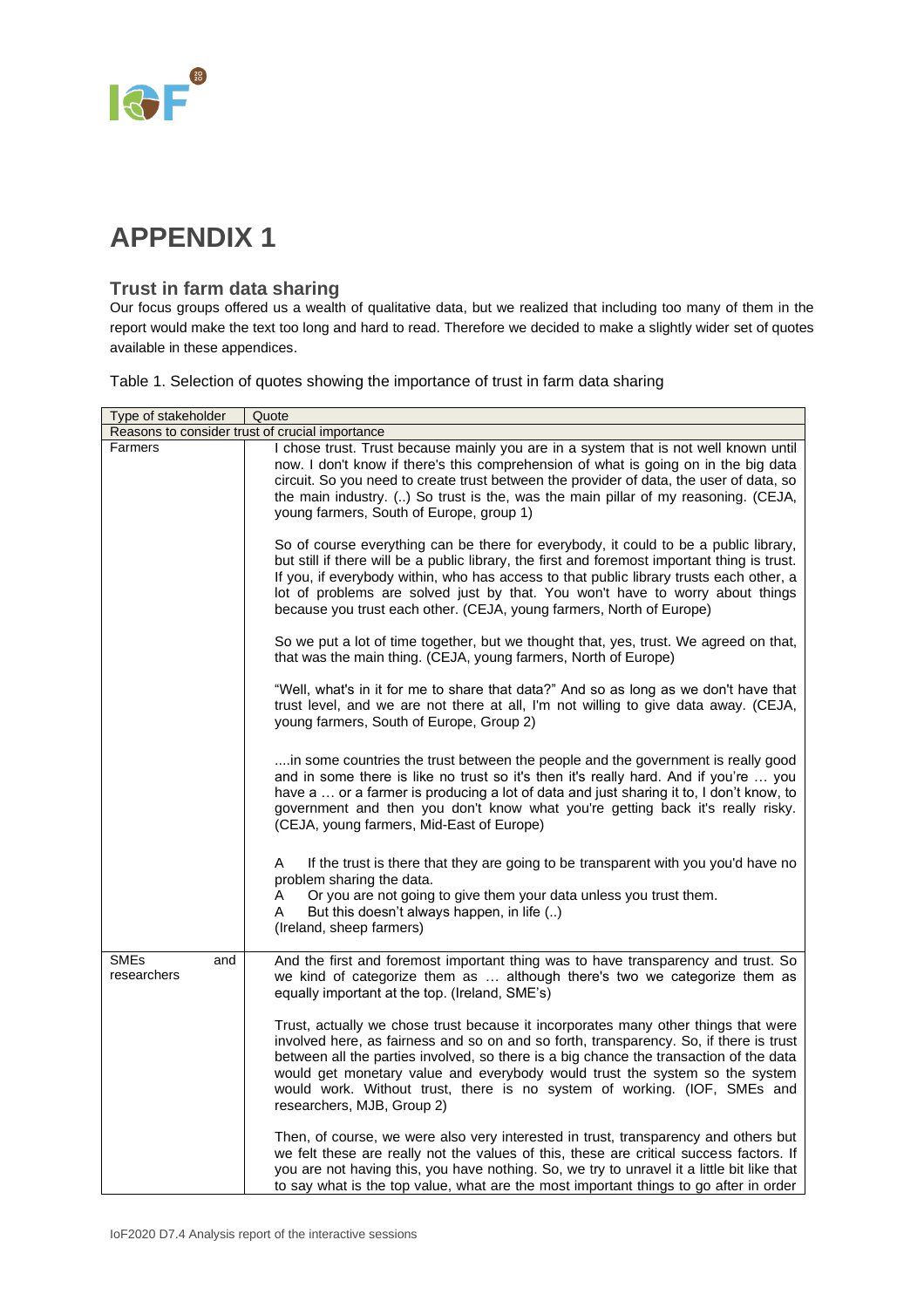

| to increase that value or safeguard it and then we say what can we really not<br>overlook. But, it's not a value per se in this context, it's just without it, you cannot do<br>anything.  (SAH, SMEs and researchers, MJB, Group 2)                                                                                                                                    |
|-------------------------------------------------------------------------------------------------------------------------------------------------------------------------------------------------------------------------------------------------------------------------------------------------------------------------------------------------------------------------|
| So we put at the head of the pyramid, pretty similar to Ann, we put trust as kind of<br>the central point of data. So data providers and data users have to trust each other.<br>They have to trust that the data is used to the best benefits of all involved ().<br>(Ireland, researchers)                                                                            |
| I think the trust one was obviously a key one. Whenever data is supplied there has<br>to be an element of trust there from the owner of the data that the person taking it is<br>going to use it for the  in the way it was intended and that they're not going to<br>abuse that data, and particularly as you deal with more sensitive data. (Ireland,<br>researchers) |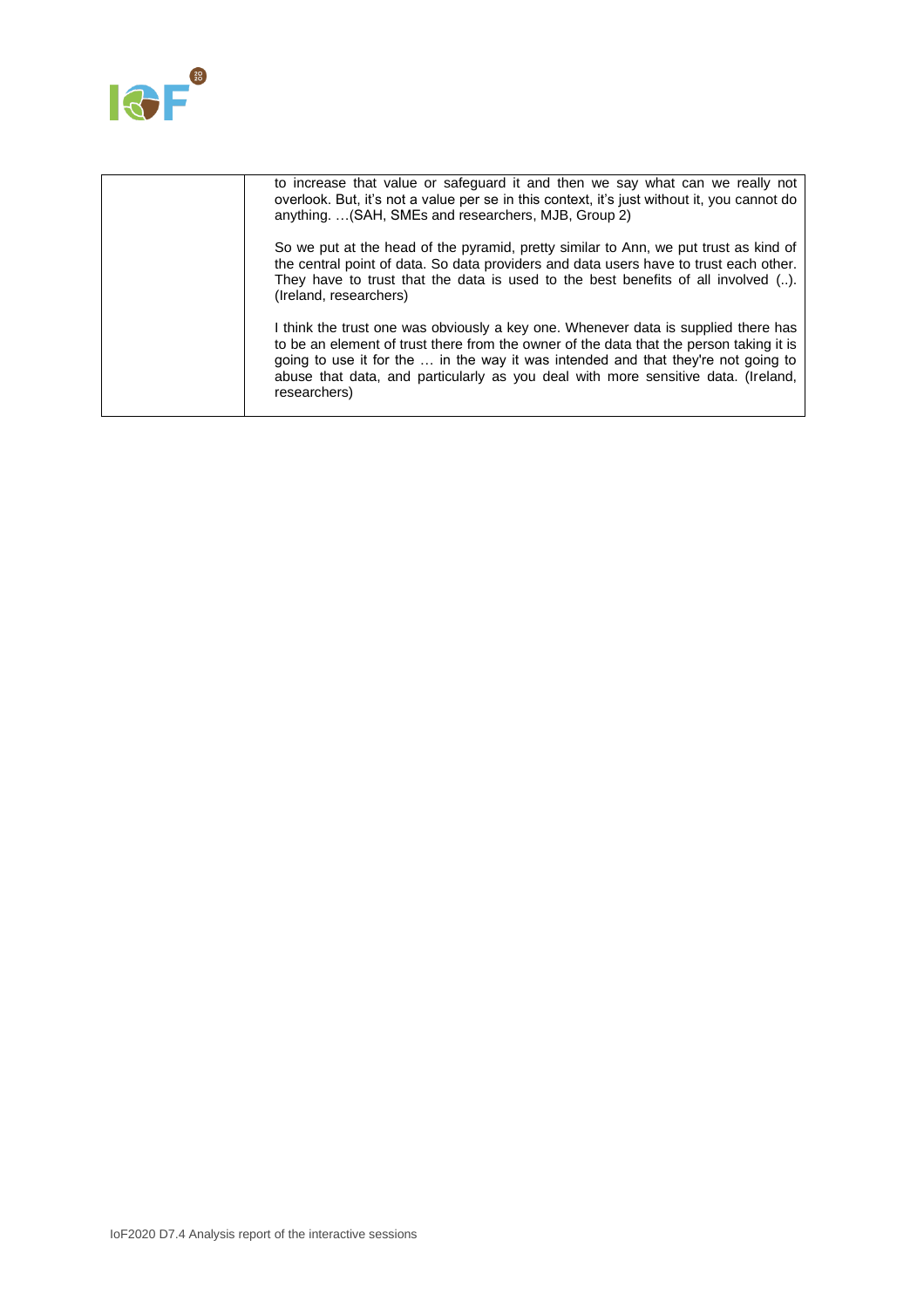

# **APPENDIX 2**

## **Support for autonomy**

Table 1. Quotes showing support for ' autonomy' in the relationship between farmers and SMEs

| <b>Type</b><br>of<br>stakeholder  | Quote                                                                                                                                                                                                                                                                                                                                                                                                                                                                                                                                                                                                                                                                                                                                                                                                                                                                                                                                                                                                                                                                                                                                                                                     |
|-----------------------------------|-------------------------------------------------------------------------------------------------------------------------------------------------------------------------------------------------------------------------------------------------------------------------------------------------------------------------------------------------------------------------------------------------------------------------------------------------------------------------------------------------------------------------------------------------------------------------------------------------------------------------------------------------------------------------------------------------------------------------------------------------------------------------------------------------------------------------------------------------------------------------------------------------------------------------------------------------------------------------------------------------------------------------------------------------------------------------------------------------------------------------------------------------------------------------------------------|
| Autonomy is important for trust   |                                                                                                                                                                                                                                                                                                                                                                                                                                                                                                                                                                                                                                                                                                                                                                                                                                                                                                                                                                                                                                                                                                                                                                                           |
| Farmers                           | Maybe just to explain also why I chose autonomy is we kind of feel like farmers are<br>insecure in terms of the more technology, the less, I don't know, overview and insider<br>capability I have to run my own farm. So, my dependency on third parties increases. () I<br>feel a small repository for farmers to collect their own data is a means to solve the issue<br>of autonomy because they feel the autonomy decreases, that's why there's less trust.<br>And you can think of different types of solutions to make sure that a farmer feels he is<br>empowered and his autonomy stays in tact or even is improved. (SAH, SMEs and<br>researchers, MJB, Group 1)                                                                                                                                                                                                                                                                                                                                                                                                                                                                                                                |
| <b>SMEs</b><br>and<br>researchers | Trust is really the basis, () because the farmers don't have trust. We want them on a<br>voluntary basis to share data () They will have the right on the data and therefore it gives<br>them, a number of them, a bit more negotiation power () The contract's in any case<br>there but they should be formed in such a way following code of conduct that it's clear for<br>farmers what their added value et cetera issafeguarding. (IOF, SMEs and researchers,<br>SvdB, group 3)                                                                                                                                                                                                                                                                                                                                                                                                                                                                                                                                                                                                                                                                                                      |
|                                   | Reason: It is self-evident to ask farmers for their choice to share data or not                                                                                                                                                                                                                                                                                                                                                                                                                                                                                                                                                                                                                                                                                                                                                                                                                                                                                                                                                                                                                                                                                                           |
| Farmers                           | For me it's the point number one. Because data is a thing of my farm and I want to have<br>the right to decide who's going to work with it. (Young farmers, CEJA, Mid-West EU)<br>So I think you need to combine a personal choice with any of the other options. Without a<br>personal choice, in my view, I think the other options are bad choices. (Young farmers,<br>CEJA, South EU, group 1)<br>I think that the first model "I choose, I decide" is best. What data I collect, how I store it,<br>how I use it and who I give it to should be my decision. (Poland, older dairy Farmers)<br>I think if I were to choose one I probably would choose the 'I choose' model. I think<br>especially talking with farmers and experience that I've had with them, I think they need to<br>know whether or not their data is going to be shared or not, and whether they're happy<br>enough to go forward with that. Their  Farmers are very private people and they,<br>sometimes they don't want to share their information. And I've found that with past<br>experiences, so I think they should be able to choose whether or not they should go<br>forward. (Ireland, young farmers) |
| SMEs<br>and<br>researchers        | I would say for this model since it states very clear that data() they have the freedom<br>to choose the type of services they would like to buy into, improve their farming practices<br>but just through buying the service that has used their data, it provides the service they're<br>looking for. (SAH, SMEs and researchers, EO, Group 2)<br>I've picked number one because it's the one I'm most familiar with in terms of data, like,<br>you know, it gives the power to the use, the generator of the data, () I think as part of<br>what I choose, I can alsoI can choose, like, to share data in a certain way but I could<br>also choose it to be part of a public library, in a way, with constraints that I put around it.<br>(IOF, SMEs and researchers, SvdB, group 2)<br>In which way is it your own data that you can decide who is using your data and in what                                                                                                                                                                                                                                                                                                        |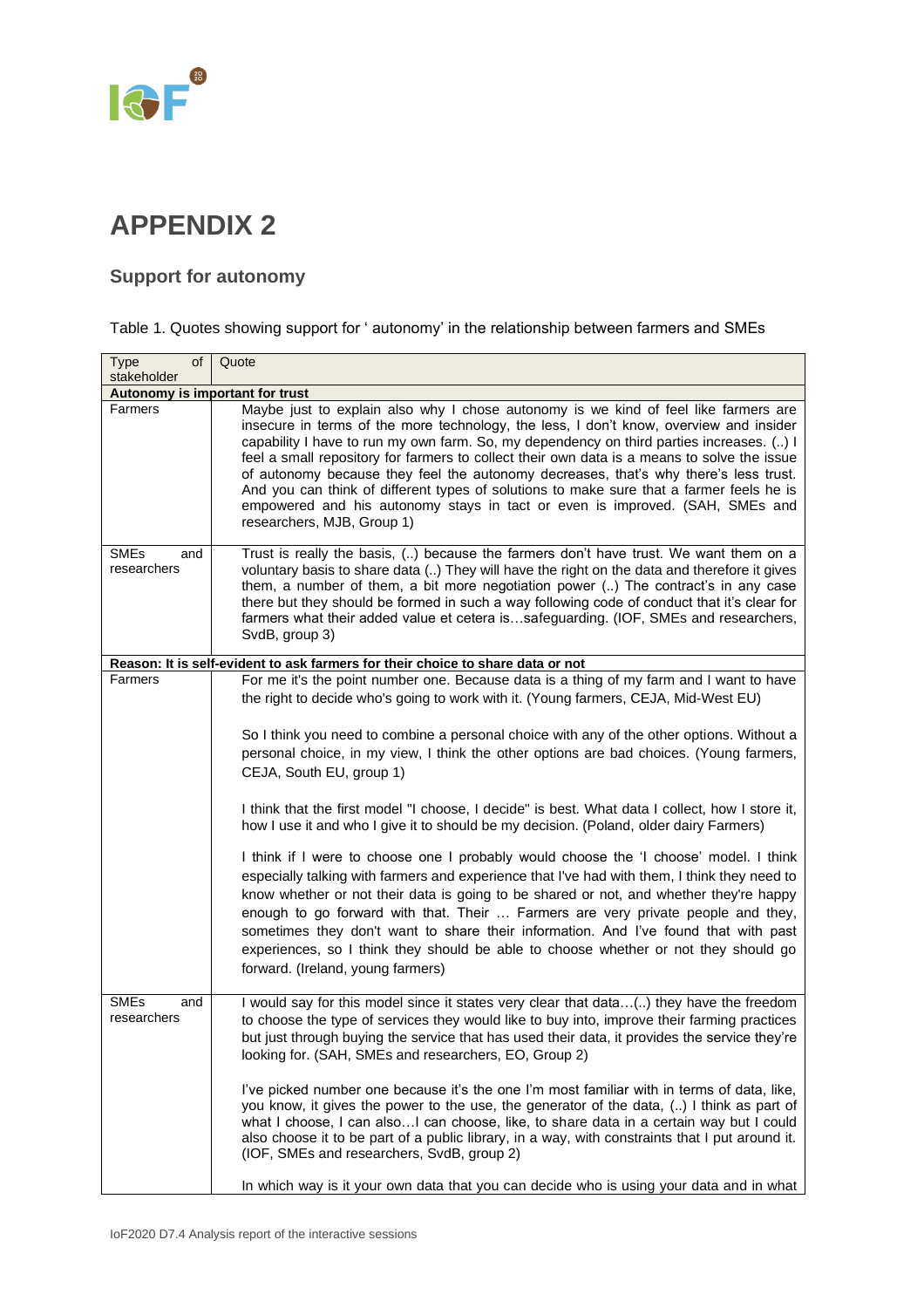| $\frac{20}{20}$<br>v |
|----------------------|
|                      |
|                      |

|                                              | circumstances. And () it is important to know what people are going to do with your data<br>that you can, at that moment, can make a decision, will I do that or will I don't, who gives<br>the permission. (IOF, SMEs and researchers, SvdB, group 1)                                                                                                                                                                                                                                                                                                                                               |
|----------------------------------------------|------------------------------------------------------------------------------------------------------------------------------------------------------------------------------------------------------------------------------------------------------------------------------------------------------------------------------------------------------------------------------------------------------------------------------------------------------------------------------------------------------------------------------------------------------------------------------------------------------|
|                                              | it should be, like, a voluntary collaboration between parties, it can be voluntary if<br>people are allowed to choose and if it's transparent. (SAH, SMEs and researchers, EO,<br>Group 2)                                                                                                                                                                                                                                                                                                                                                                                                           |
|                                              | Reason: Having a choice provides farmers a sense of control over the safety of their data                                                                                                                                                                                                                                                                                                                                                                                                                                                                                                            |
| Farmers                                      | For me I choose the first model or something like that because I would like to have a little<br>bit restriction on this data()' (Young farmers, CEJA, Mid-East EU).                                                                                                                                                                                                                                                                                                                                                                                                                                  |
|                                              | () I chose the 'I choose' model as a default position. If farmers think that the value chain<br>or their suppliers are taking advantage of them and they're not honoring their<br>commitments in terms of data sharing. Well I think the farmers are going to want to make<br>the 'I choose' model the default because they just don't trust the system () (Young<br>farmers, CEJA, North EU)                                                                                                                                                                                                        |
|                                              | I'd agree with number one as well, you've control -or I've control- you can choose to read<br>the terms and conditions. If you don't agree with them then you know you don't have to<br>go ahead. (Ireland, older sheep farmers)                                                                                                                                                                                                                                                                                                                                                                     |
|                                              | However, at present it is safest to choose the first model "I choose" because then I decide<br>specifically with whom I share the data. As unfortunately we are so closely monitored by<br>various institutions or companies. Everyone wants to get our data everywhere. () You<br>must first secure the gates, create a security mechanism for data protection, and then the<br>technology for data processing. (Poland, older potato farmers)                                                                                                                                                      |
|                                              | Because it's in your hands. You can decide everything, like you can decide who you<br>want to give the information to and you're entitled to access it. It also means if you do<br>decide to give it to outside parties it's your choice, likeyou can always, like if it's in the<br>right hands they can do something with it. () (Ireland, older tillage farmers)                                                                                                                                                                                                                                  |
|                                              | And I suppose in terms of certainly the first model, I think in terms of the trust and then<br>the farmers can decide what to do with their data and that will empower them. Then if<br>they give their data to someone to use it- (Ireland young farmers)                                                                                                                                                                                                                                                                                                                                           |
|                                              | 'data ownership' is a key point. 'Transparency', as well. I give you my data, but I need to<br>understand well what you do with it. (Italy, older farmers)                                                                                                                                                                                                                                                                                                                                                                                                                                           |
| <b>SME<sub>s</sub></b><br>and<br>researchers | So, for instance a slaughterhouse can be a data originator because they produce specific<br>data in the processes, which is their secrets. Why should they choose to share some of<br>that, and less when there is a kind of added value to it. So, that's your role and then also<br>the right connected to it. We still believe in that but probably it needs to be worked out, of<br>course, I think that's the first stop. (IOF, SMEs and researchers, SvdB, group 3)                                                                                                                            |
|                                              | I think that the first scenario, the 'I choose' model is based on safety so I'm protecting my<br>data, I would like to keep it safe and as soon as I trust somebody, I will share it. And we<br>think that trust is the building block of sharing, whether it is the government or any other<br>company and it's a kind of goal to be at trust so that we can innovate and build something<br>fun or something profitable. But everything is based on the other one, safety, because if I<br>don't feel safe then I will not share my data, very basic.  (SAH, SMEs and researchers,<br>EO, Group 2) |
|                                              | I think that transparency and the trust is the basis to getno, that sounds wrong if I say to<br>get to the data but to have people share the data, and once you have the data being<br>shared, that's when you can start building on top of it and get the innovation, get the<br>shareholders, get theValue.  (SAH, SMEs and researchers, EO, Group 2)                                                                                                                                                                                                                                              |
|                                              | But trust is really the basics, and safety, security. If I don't feel safe, I won't do anything<br>()So I need transparency to establish trust and start sharing and then there is value that<br>would need to be shared.  (SAH, SMEs and researchers, EO, Group 2)                                                                                                                                                                                                                                                                                                                                  |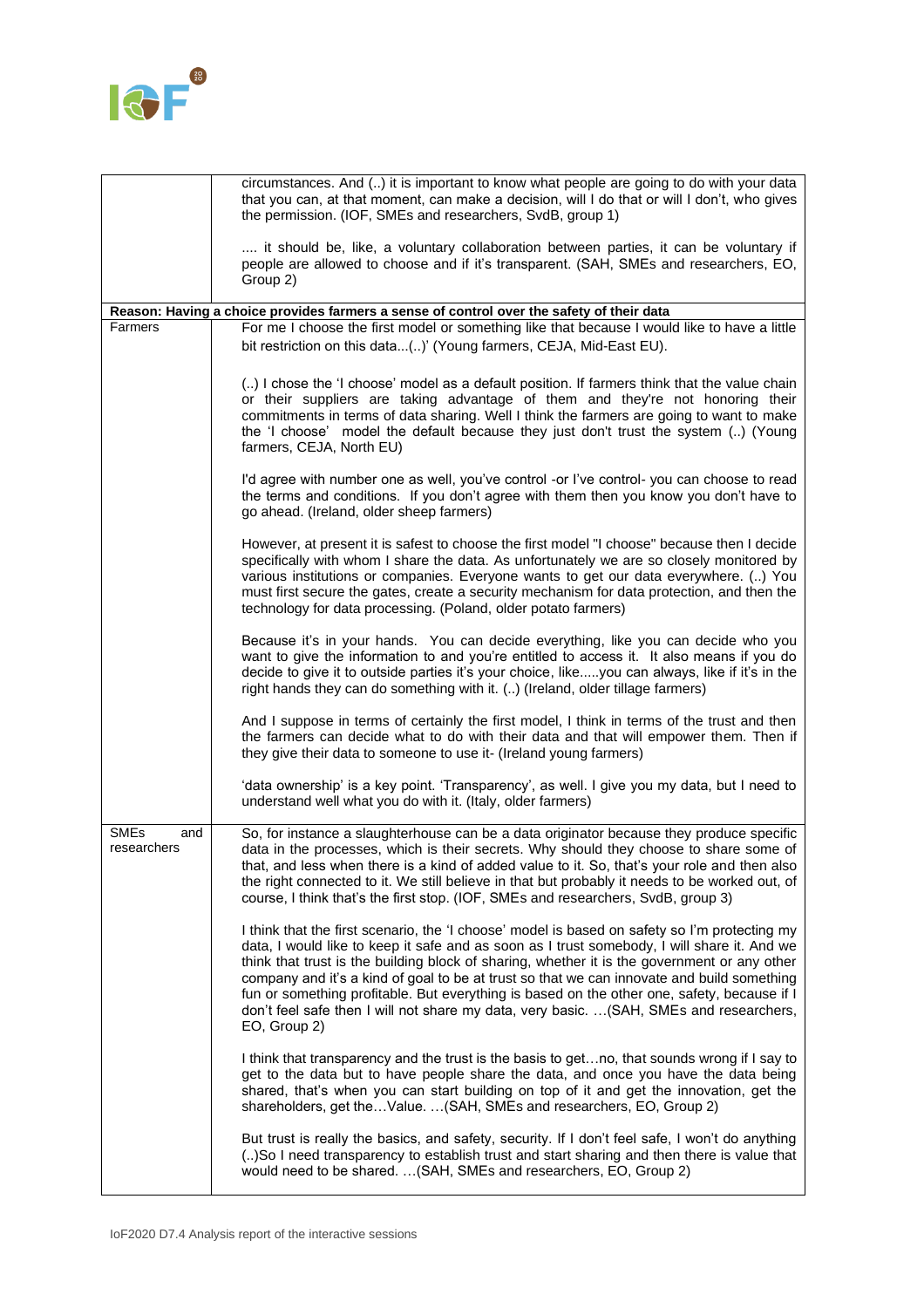

Maybe just to explain also why I chose autonomy is we kind of feel like farmers are insecure in the terms of the more technology, the less, I don't know, overview and insider capability I have to run my own farm. So, my dependency on third parties increases. I feel that data ownership, for instance, is deteriorating (..) they feel the autonomy decreases, that's why there's less trust. This is a source of concern, for without their cooperation we cannot proceed. And you have to think of different types of solutions to make sure that a farmer feels he is empowered and his autonomy stays in tact or even is improved. (SAH, SMEs and researchers, MJB, Group 1)

Table 2. Quotes showing challenges to the realization of autonomy in relationships between techproviders and farmers

| Farmers feel pushed to make a choice         |                                                                                                                                                                                                                                                                                                                                                                                                                                                                                                                                                                                                                                                                  |  |
|----------------------------------------------|------------------------------------------------------------------------------------------------------------------------------------------------------------------------------------------------------------------------------------------------------------------------------------------------------------------------------------------------------------------------------------------------------------------------------------------------------------------------------------------------------------------------------------------------------------------------------------------------------------------------------------------------------------------|--|
| Farmers                                      | well for that yield map, I clicked No for (Brand Name) to have access to it. And within<br>a couple of days I got a couple of phone calls from (Brand Name) to say oh we can't see<br>this, we can't access this, we can't look at this. (Ireland, older tillage farmers)                                                                                                                                                                                                                                                                                                                                                                                        |  |
|                                              | a lot of times you have to tick yes. (laughing) you have no choice, for otherwise you<br>cannot use the service. (Poland, older potato farmers)                                                                                                                                                                                                                                                                                                                                                                                                                                                                                                                  |  |
| <b>SME<sub>s</sub></b><br>and<br>researchers | Yeah, so a lot of it comes down to the ability to exercise your ownership, so() because<br>I don't know what it means and if I say no, I'm out. So, in the case in which you are<br>downloading an app and you have to comply with the privacy rules for otherwise you<br>cannot have itwell you're almost forced into complying. Your arm is twisted on your<br>back and you said yes. So, empowerment is needed for everyone involved, including the<br>farmer, to exercise that ownership.<br>Moderator: and what would you do to foster empowerment?<br>Well, that's the tricky part, that's  a good question. (IOF, SMEs and researchers, SvdB,<br>group 2) |  |
|                                              | Difficult to understand/provide adequate information                                                                                                                                                                                                                                                                                                                                                                                                                                                                                                                                                                                                             |  |
| Farmers                                      | I'm not sure like I signed up to (Brand Name), I don't know what exactly, not that I don't<br>know what I signed up to but I tick the box and you know agreed to, I didn't, I wanted to<br>know what do they do so that's what I actually (Ireland, older tillage farmers)                                                                                                                                                                                                                                                                                                                                                                                       |  |
|                                              | So sometimes it's easy, but sometimes you probably have, maybe you have a problem<br>understanding the information. () I have to admit that some terms are multi-interpretable,<br>you can search information and understand other definitions behind it. But that's up to<br>you to make it clear, to actually look for explanations. Yeah. (Young farmers, CEJA, Mid-<br>West EU)                                                                                                                                                                                                                                                                              |  |
|                                              | Transparency is so important because farmers should know  Do you think they know? I<br>think not. They are just offered an interesting service, they accept it and do not realize<br>that their data are being collected and used by this company. Farmers need to know. We<br>need transparency about that. (Young farmers, South EU, group 2)                                                                                                                                                                                                                                                                                                                  |  |
|                                              | And the thing about what John reads and what I read, and what he takes from it and what<br>I take from it could be different, what we both understand from that – it could be different<br>as well. So you have to take a moment and question that sort of model. (Ireland, older<br>tillage farmers)                                                                                                                                                                                                                                                                                                                                                            |  |
|                                              | Realistically [farmers] shouldn't () part with that data unless they know where that's                                                                                                                                                                                                                                                                                                                                                                                                                                                                                                                                                                           |  |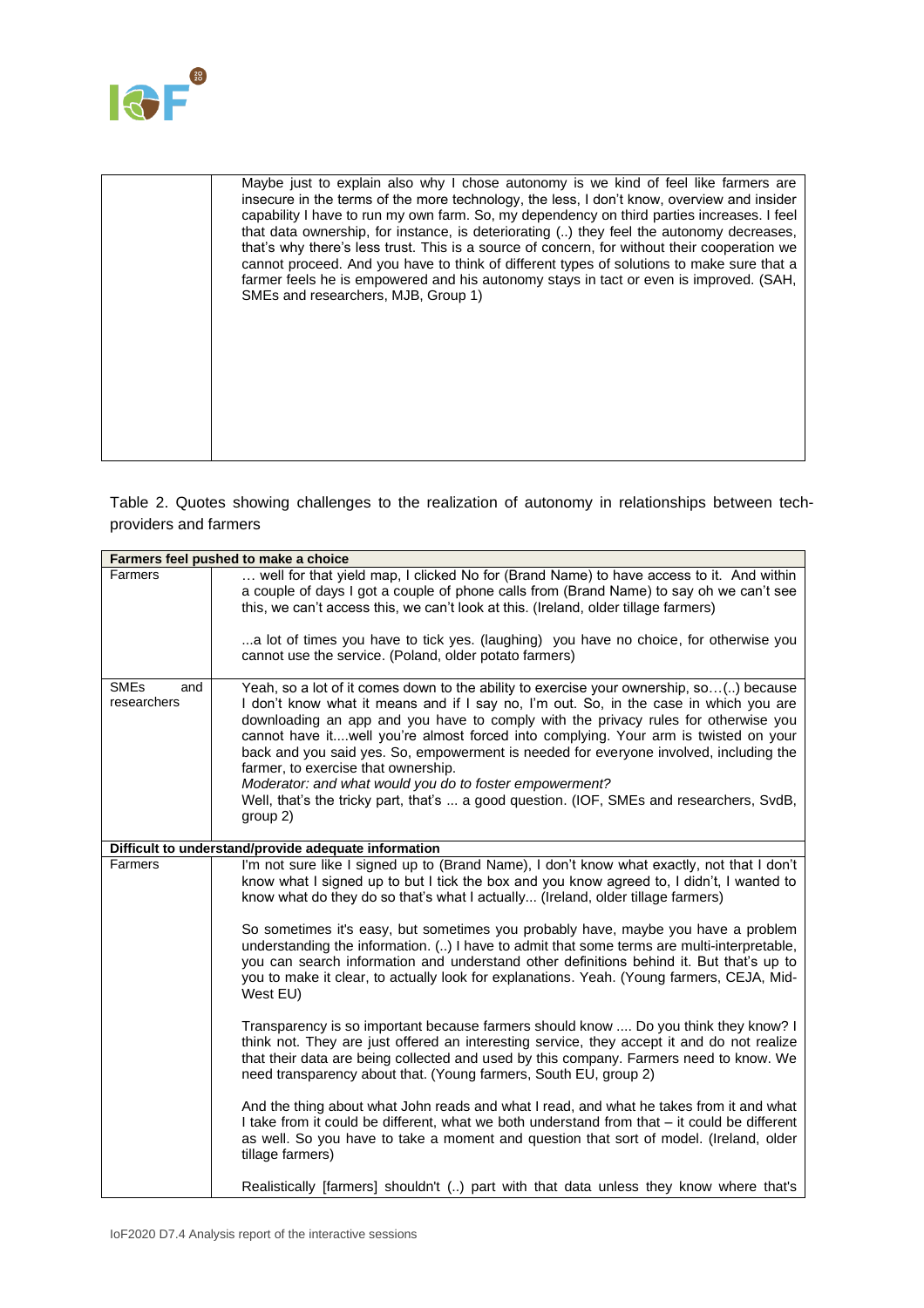

|                                   | going to be used, the transparency point of view, unless they trust the user of it. (Ireland,<br>young farmers)                                                                                                                                                                                                                                                                                                                                                                                                                                                                                                                                                                                                                                                                                                                                                                                                    |
|-----------------------------------|--------------------------------------------------------------------------------------------------------------------------------------------------------------------------------------------------------------------------------------------------------------------------------------------------------------------------------------------------------------------------------------------------------------------------------------------------------------------------------------------------------------------------------------------------------------------------------------------------------------------------------------------------------------------------------------------------------------------------------------------------------------------------------------------------------------------------------------------------------------------------------------------------------------------|
| <b>SMEs</b><br>and<br>researchers | So like 'I choose' model I would not agree with that completely because farmers might not<br>know about the data completely. Like, what data you're using and how are you using?<br>Like, they might not know the technicality of it so I'm not sure about that. (Ireland,<br>researchers)                                                                                                                                                                                                                                                                                                                                                                                                                                                                                                                                                                                                                         |
|                                   | I think we're already overwhelmed. I mean, who of us keeps his password in his head? I<br>mean, just an easy example; there's so much information that we cannot process this,<br>transparency is totally useless because we cannotwe, as consumers, we cannot<br>understand this. Although it would be all written in front of us, we cannot understand.<br>(IOF, SMEs and researchers, SvdB, group 2)                                                                                                                                                                                                                                                                                                                                                                                                                                                                                                            |
|                                   | The I choose model assumes that everyone has read the conditions and the<br>consequences of that which is never true (SAH, SMEs and researchers, SvdB, group 2)                                                                                                                                                                                                                                                                                                                                                                                                                                                                                                                                                                                                                                                                                                                                                    |
|                                   | Or I limit to a maximum what I give away but transparency doesn't help me because it's<br>so complex, the whole universe, that we don't get it. I don't believe that transparency<br>would help a normal person. (IOF, SMEs and researchers, SvdB, group 2)                                                                                                                                                                                                                                                                                                                                                                                                                                                                                                                                                                                                                                                        |
|                                   | Yeah, but if it's just that, like if you say, look here's a contract, for example, and it says<br>here's what we're going to do, here's what we're going to do, you go okay, I'm happy with<br>that, that's trust, yeah. So, you trust but there's no means of monitoring that that [what<br>was agreed to in the contract, SvdB] was implemented in any way. Because oftentimes,<br>you know, what you see on the front side of a website, is here's the policy, it's as vague<br>as hell, nobody knows what it means half the time, nobody reads it half the time(IOF,<br>SMEs and researchers, SvdB, group 2)                                                                                                                                                                                                                                                                                                   |
|                                   | Unclarity about who has the right to decide about what data                                                                                                                                                                                                                                                                                                                                                                                                                                                                                                                                                                                                                                                                                                                                                                                                                                                        |
| <b>SMEs</b><br>and<br>researchers | () look, the paradox is that by sharing all that data, it's still the corporates who have the<br>ability and the analysts and the hardware to do smart stuff with it and the rest of it is just<br>flooded with three terabytes of open data and you can't do anything with it. () So, I think<br>it is just fair that we are rewarded for the efforts we do. Without us, there would be no way<br>for farmers to turn the data into something well, valuable for them. They get information,<br>you know, knowledge. It is based on their data, yes, but  it does not come falling out of<br>the blue, so(IOF, SMEs and researchers, SvdB, group 2)                                                                                                                                                                                                                                                               |
|                                   | That's, of course, they have the right to decide to give or not to give the data but what I<br>see is that transparency is very important and defining who's the owner of the data<br>or() I think what happens on the farm level, the data ownership is still rather simple.<br>But then the further the data travels and () data transforms on the way, often there's<br>different players adding to data on top of it, because, like, now we're not talking anymore<br>about data but refined data or knowledge. So, it's getting even more and more valuable.<br>The more the data travel, the more people have a, kind of, ownership on it, maybe<br>thaton one ownership because there's metrological algorithms that run on it and<br>produced part of the knowledge. There was an agronomic algorithm running on it, putting<br>some part of the knowledge in it. (IOF, SMEs and researchers, EO, Group 1) |
|                                   | () it's sometimes very easy to define who owns the raw data coming out of the sensors.<br>But as soon as that data is processed by some processing component, then some other<br>data is generated and they don't need the raw data anymore, they can throw it away, just<br>keep the process data and they monetise the process data and people who own the raw<br>data are a little bit sceptical because somebody is making money with data that is only<br>possible with their raw data but they are just not involved in the process anymore. (IOF,<br>SMEs and researchers, EO, Group 1)                                                                                                                                                                                                                                                                                                                     |
|                                   | Yeah, from a market perspective it's difficult because it's like, how do I maintain my<br>competitive advantage () Yeah, I mean, at the end, of course, yeah, the minority of the<br>users or stakeholders might be really interested to dive deep into what's behind the data<br>but, yeah, just having that possibility would, yeah,  it benefits all the whole system. In<br>agtech, businesses are building their business based on the model that they have a                                                                                                                                                                                                                                                                                                                                                                                                                                                 |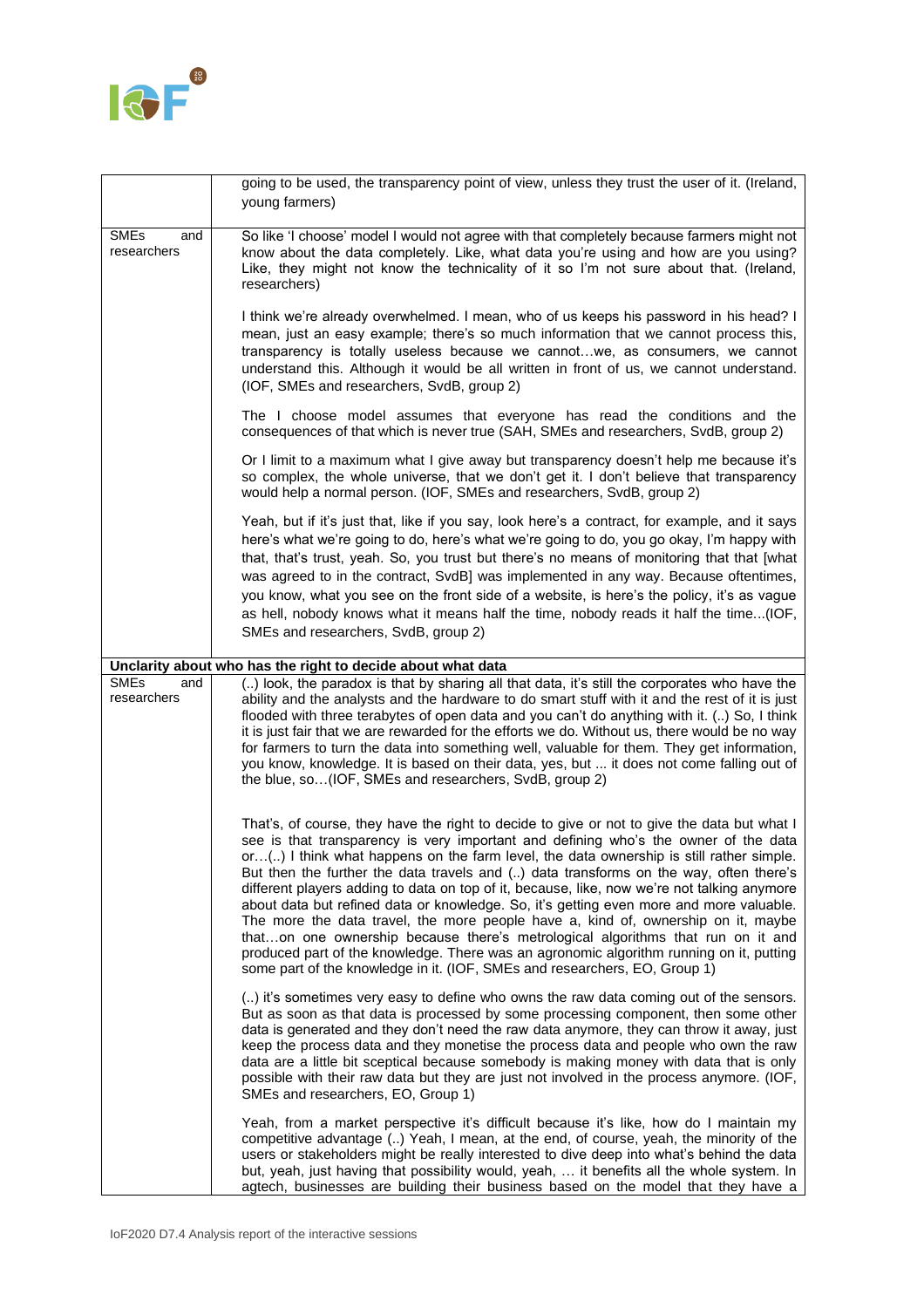

|  | unique access to data and a unique access to models, which is contributing to distrust.<br>(SAH, SMEs and researchers, MJB, Group 1)                                                                                                                                                                                                                                                                                                                                                                                                                                                                                                                                                                                                                                                                                                                                                                                                                                                                                                                                                                                                                                                        |
|--|---------------------------------------------------------------------------------------------------------------------------------------------------------------------------------------------------------------------------------------------------------------------------------------------------------------------------------------------------------------------------------------------------------------------------------------------------------------------------------------------------------------------------------------------------------------------------------------------------------------------------------------------------------------------------------------------------------------------------------------------------------------------------------------------------------------------------------------------------------------------------------------------------------------------------------------------------------------------------------------------------------------------------------------------------------------------------------------------------------------------------------------------------------------------------------------------|
|  | Like without transparency and trust there's going to be  the farmers are going to be<br>reluctant to kind of essentially transfer ownership of the data. And then without<br>ownership, you know, it can't really be monetized or value can't be put on it. And that's, I<br>think, what kind of is the problem around this whole conversation where they say agritech<br>businesses if they can't monetize and sell the data that's going to lead to less innovation<br>and it's going to not drive the industry forward. ()<br>Moderator: So you're talking about transferring ownership, so actually selling your data<br>and then somebody else can do what he pleases with it?<br>Well, that's kind of essentially what's happening. If you're agreeing to let, whatever  if<br>you're using this service from a company, if you're agreeing to let them collect data you're<br>essentially saying, "Yeah, you own this." You know? (Ireland SME)                                                                                                                                                                                                                                      |
|  | I think that transparency and the trust is the basis to getno, that sounds wrong if I say to<br>get to the data but to have people share the data, and once you have the data being<br>shared, that's when you can start building on top of it and get the innovation, get the<br>shareholders, get theValue. (SAH, SMEs and researchers, EO, Group 2)                                                                                                                                                                                                                                                                                                                                                                                                                                                                                                                                                                                                                                                                                                                                                                                                                                      |
|  | I can see the advantages in the 'I choose' model, definitely. And in an ideal world being<br>able to just  the farmer to have complete control over who gets data and what, how is<br>data useful at the time of supply and in the future. You know, that's the ideal. () But in<br>this whole area, like in the whole digital area, you know, you have so much innovation<br>happening, so many new players coming in, so many different ways of looking at data<br>and analyzing it that you'll never be able to keep up. () You know, so there needs to be<br>an element of openness, I think, and trust there to allow data to be shared for new players<br>in this whole area to use that data in innovative ways to drive benefits at farm level (). So<br>that's the only issue I have with the 'I choose' model. I just think it's too restrictive. There's<br>too much of a straitjacket there. And that might seem to be giving great benefits to the<br>data owner initially, great control or full control really but I think that kind of limits the<br>innovation that can take place with the data. And so that's the issue that I have with that.<br>(Ireland, researchers) |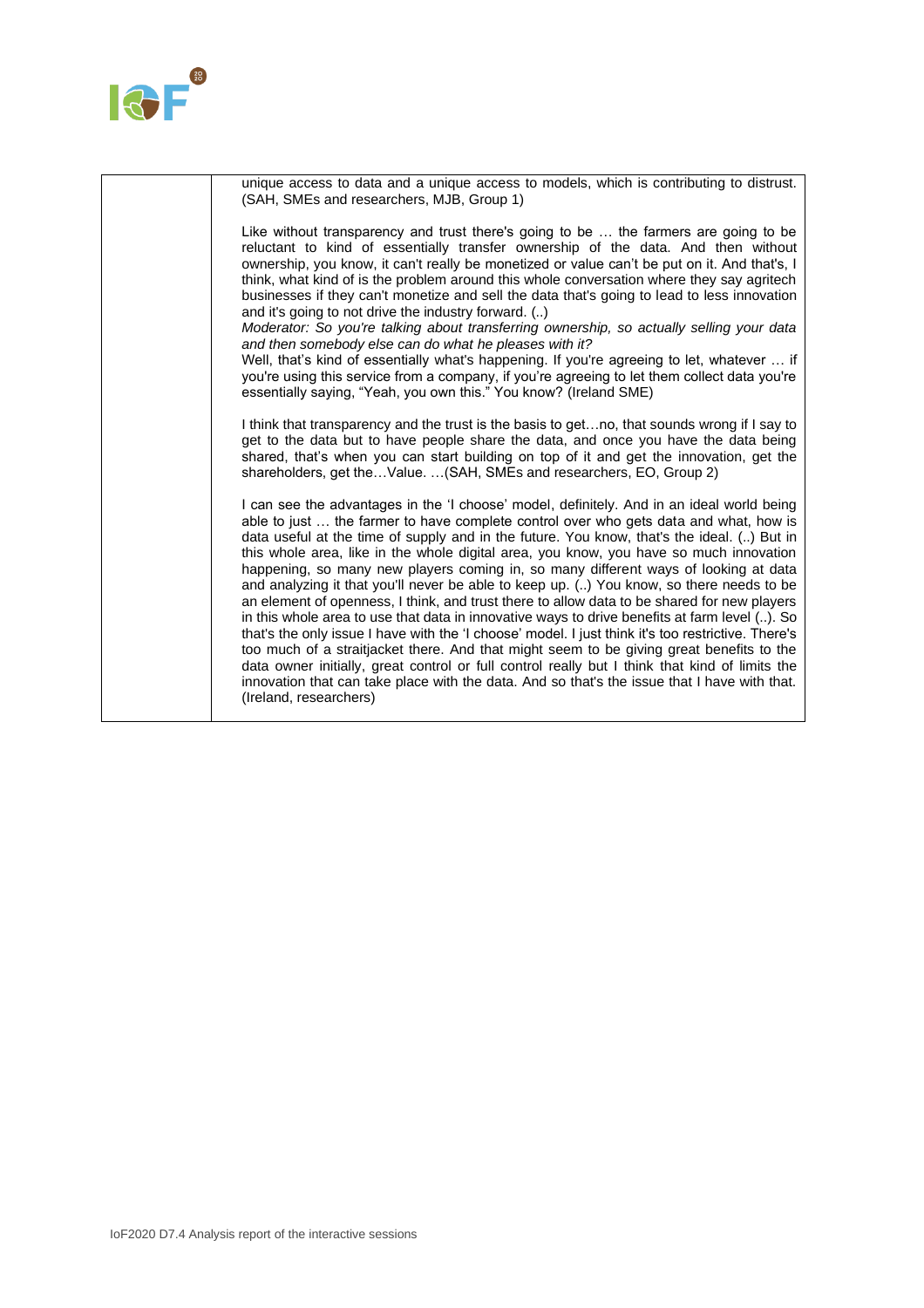

# **APPENDIX 3**

#### Fair distribution of benefits

## Table 1. Quotes showing unclarity about what ' fairness' requires/means

| Type of stakeholder        | Quote                                                                                                                                                                                                                                                                                                                                                                                                                                                                                                                                                                                                                                                                                                                        |
|----------------------------|------------------------------------------------------------------------------------------------------------------------------------------------------------------------------------------------------------------------------------------------------------------------------------------------------------------------------------------------------------------------------------------------------------------------------------------------------------------------------------------------------------------------------------------------------------------------------------------------------------------------------------------------------------------------------------------------------------------------------|
| Unclarity about what '     | fairness' means                                                                                                                                                                                                                                                                                                                                                                                                                                                                                                                                                                                                                                                                                                              |
| Farmers                    | We think fairness is important, but choosing this card [with this value, SvdB] led to a<br>whole lot of discussion I think it would be good if we are paid for our data. But<br>getting information that is really beneficial to your farm is good too. I don't know<br>what you all think, but I think it would be good if someone told us, well, what we can<br>request from tech providers in return for our data. (Young farmers, CEJA, Mid-East<br>of EU)                                                                                                                                                                                                                                                               |
|                            | If the tech companies paid me for my data, this would be good. This is extra<br>business for me. But  [person's name] said if they pay for it, they own it, the data.<br>That, that made me think. I don't find that idea  I don't find it very, well, attractive,<br>for what will they do? It is still data about my farm. (Young farmers, CEJA, South of<br>EU, group 2)                                                                                                                                                                                                                                                                                                                                                  |
|                            | The fourth model "Supply chain" is the one which is the closest to our situation. We<br>exchange data with each other, our partners, e.g. McDonalds, because we are<br>connected in one chain and these data should generally not go beyond our chain.<br>However, then the problem relates to our business relationships: who owns a given<br>company? And who owns then the data? It is difficult to judge here. (Poland, older<br>potato farmers)                                                                                                                                                                                                                                                                         |
|                            | One point I would also like to make: 'sharing' means that each actor involved in<br>sharing brings something in exchange, otherwise it's just a 'splitting' what is now<br>mine. (Italy, older farmers)                                                                                                                                                                                                                                                                                                                                                                                                                                                                                                                      |
| SMEs<br>and<br>researchers | There are trade-offs, evidently (). In our case, yes, in terms of fairness, a bit like<br>you stated; if I contribute to the system, I want to get a fair share out of it in terms of<br>knowledge or other benefits, value, payment and so on. That was it, I think. () The<br>thing is, who decides what's fair? (IOF, SMEs and researchers, SvdB, group 2)                                                                                                                                                                                                                                                                                                                                                                |
|                            | Other thing, we need a system of control (). A watchdog, yeah, regulatory body.<br>Moderator: and it should control?<br>That every party gets what he puts in; money-wise, not data-wise.<br>Moderator: Yeah, do you want to add something about it?<br>A proper distribution of value.<br>Moderator: A fair, may I say fair?<br>Yeah. (IOF, SMEs and researchers, MJB, Group 1)                                                                                                                                                                                                                                                                                                                                             |
|                            | So, justice usually means one person is right and this time, this is very absolute.<br>Fairness is something different; fairness is everyone is a bit right because you<br>have to agree on it, to negotiate, and it has to be sustainable for everyone.<br>Moderator: You're not meaning sustainability as a possible goal?<br>No, sustainability in terms of that I can further operate this way, so that I'm as a<br>company being economically sustainable, that I can prolong that so there's a fair<br>exchange, so you getting a bit out of it but I'm getting also a bit out of it so that we<br>can maintain the whole thing to be working. So, that's what we thought. (IOF, SMEs<br>and researchers, EO, Group 1) |
|                            | It is fair when you have a balance between what I give and what I receive and it<br>depends according the use cases, according to the people involved, according to<br>data. But if it's fair, data sharing is no issue. Yeah, there's not only a fairness<br>between what I give and what I take but also what I get and what others get. So, in                                                                                                                                                                                                                                                                                                                                                                            |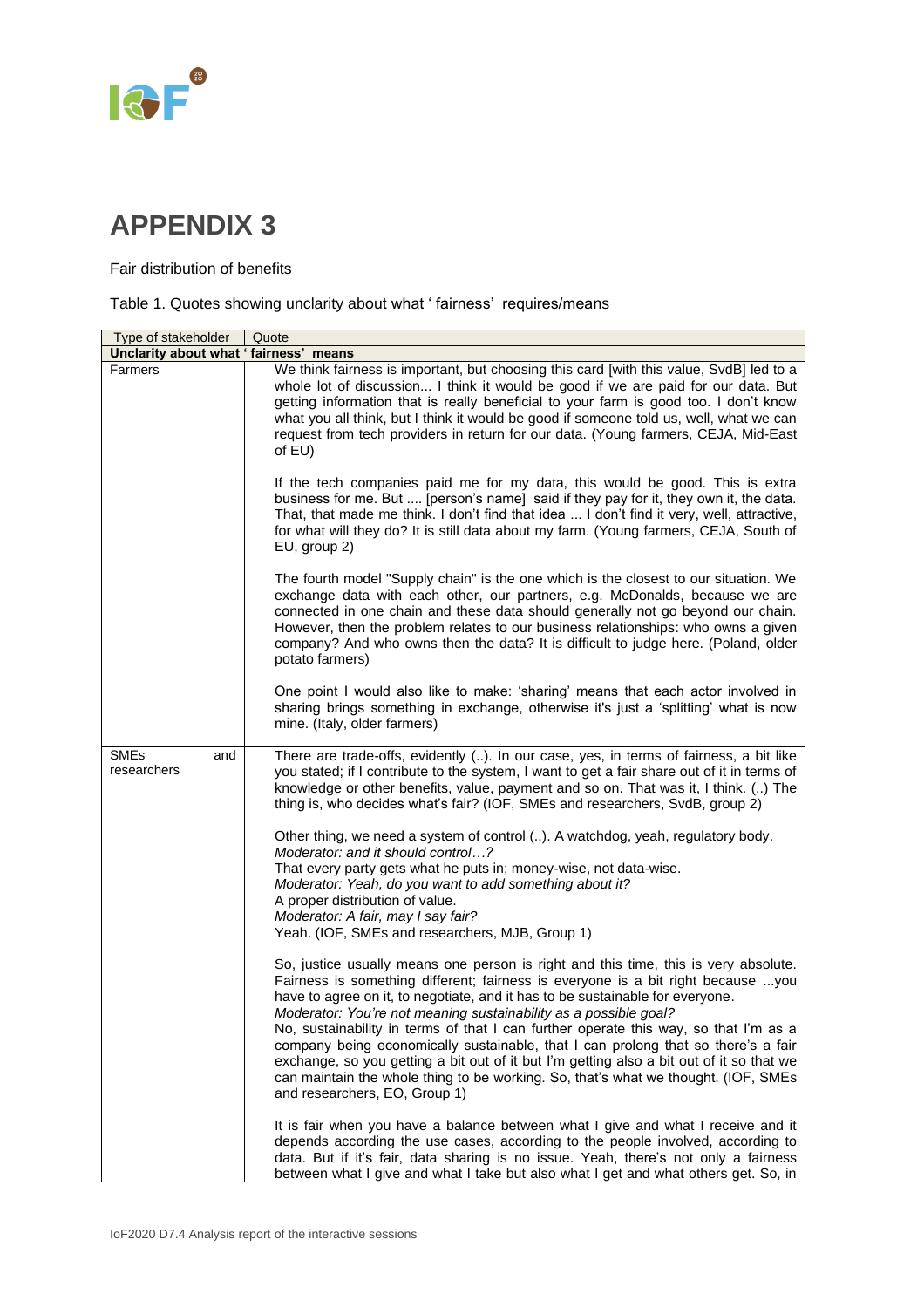

| the beginning, the use case or the value of this data may not be clear, so it's just   |
|----------------------------------------------------------------------------------------|
| giving data every year, maybe. But then suddenly someone discovers the use for         |
| this data and it might be a profit or a benefit. And then, we need to agree on what is |
| fair, yeah as a farmer, I do want to receive a fair share or a benefit and be part of  |
| these, yeah, benefits that come out of it eventually. (SAH, SMEs and researchers,      |
| EO, Group 2)                                                                           |

## Table 2. Quotes showing that a fair distribution of benefits is important for trust

| Type of stakeholder                          | Quote                                                                                                                                                                                                                                                                                                                                                                                                                                                                                                                                                                            |
|----------------------------------------------|----------------------------------------------------------------------------------------------------------------------------------------------------------------------------------------------------------------------------------------------------------------------------------------------------------------------------------------------------------------------------------------------------------------------------------------------------------------------------------------------------------------------------------------------------------------------------------|
|                                              | A fair distribution of benefits is important for trust                                                                                                                                                                                                                                                                                                                                                                                                                                                                                                                           |
| Farmers                                      | I suppose linked to the trust elements is the whole area of transparency and how<br>that information is being used and who's benefiting from us. And how much of that                                                                                                                                                                                                                                                                                                                                                                                                            |
|                                              | benefit is flowing directly back to me as the owner of the data and how much is                                                                                                                                                                                                                                                                                                                                                                                                                                                                                                  |
|                                              | coming to other people generally. () And it's given me as an owner of the data                                                                                                                                                                                                                                                                                                                                                                                                                                                                                                   |
|                                              | something that allows me to either keep up with those other individuals. I'm thinking                                                                                                                                                                                                                                                                                                                                                                                                                                                                                            |
|                                              | I suppose it would be benchmarking, I don't know. That there's benefits to both me                                                                                                                                                                                                                                                                                                                                                                                                                                                                                               |
|                                              | and the industry. But I'm more important than the industry, from my perspective. The<br>industry may benefit, but if it's benefitting and I'm not benefiting, well, there's not an<br>awful lot of advantage there. (Ireland, young farmers)                                                                                                                                                                                                                                                                                                                                     |
|                                              | Farmers think that the value chain or their suppliers are taking advantage of them<br>and they're not honoring their commitments in terms of data sharing. Well I think the<br>farmers () just don't trust the system or if they're taking advantage of farmers<br>because we see different () aspects, (Young farmers, CEJA, north EU)                                                                                                                                                                                                                                          |
|                                              | Farmers trust their own community ().                                                                                                                                                                                                                                                                                                                                                                                                                                                                                                                                            |
|                                              | Moderator: for a tech-business to become part of that community, what would he<br>have to do?                                                                                                                                                                                                                                                                                                                                                                                                                                                                                    |
|                                              | Come to the farm, look around, talk to the family, and then if I trust him, I do<br>business with him.                                                                                                                                                                                                                                                                                                                                                                                                                                                                           |
|                                              | Moderator: Would you say you need to meet face-to-face before trusting a business<br>partner?<br>Yes.                                                                                                                                                                                                                                                                                                                                                                                                                                                                            |
|                                              | Moderator: And if you trust this company, what do you do? And what does the<br>company have to do to continue to be trusted by you?                                                                                                                                                                                                                                                                                                                                                                                                                                              |
|                                              | It means I will not talk bad about this company to outsiders and I will do my best to<br>protect his interests - and he will do the same for me. (CEJA, young farmers, Mid-<br>East EU)                                                                                                                                                                                                                                                                                                                                                                                          |
| <b>SME<sub>s</sub></b><br>and<br>researchers | Data is not just fun but there has to be a benefit for the farmer and<br>trust is the framework or the precondition, a very important<br>precondition if data is generated anywhere at the farm, the farmer<br>has to trust his farm management system or the tractor producer or<br>the machinery producer or the advisor that he give access to just<br>for this data to someone else, right, yes, fun. But the fun factor<br>comes in if there's a good trust equation and he's able to get return<br>on investment and there is () peace of mind. (SAH, SME, EO,<br>Group 2) |
|                                              | So we put at the head of the pyramid, pretty similar to Ann, we put trust as kind of<br>the central point of data. So data providers and data users have to trust each other.<br>They have to trust that the data is used to the best benefits of all involved ().<br>(Ireland, researchers)                                                                                                                                                                                                                                                                                     |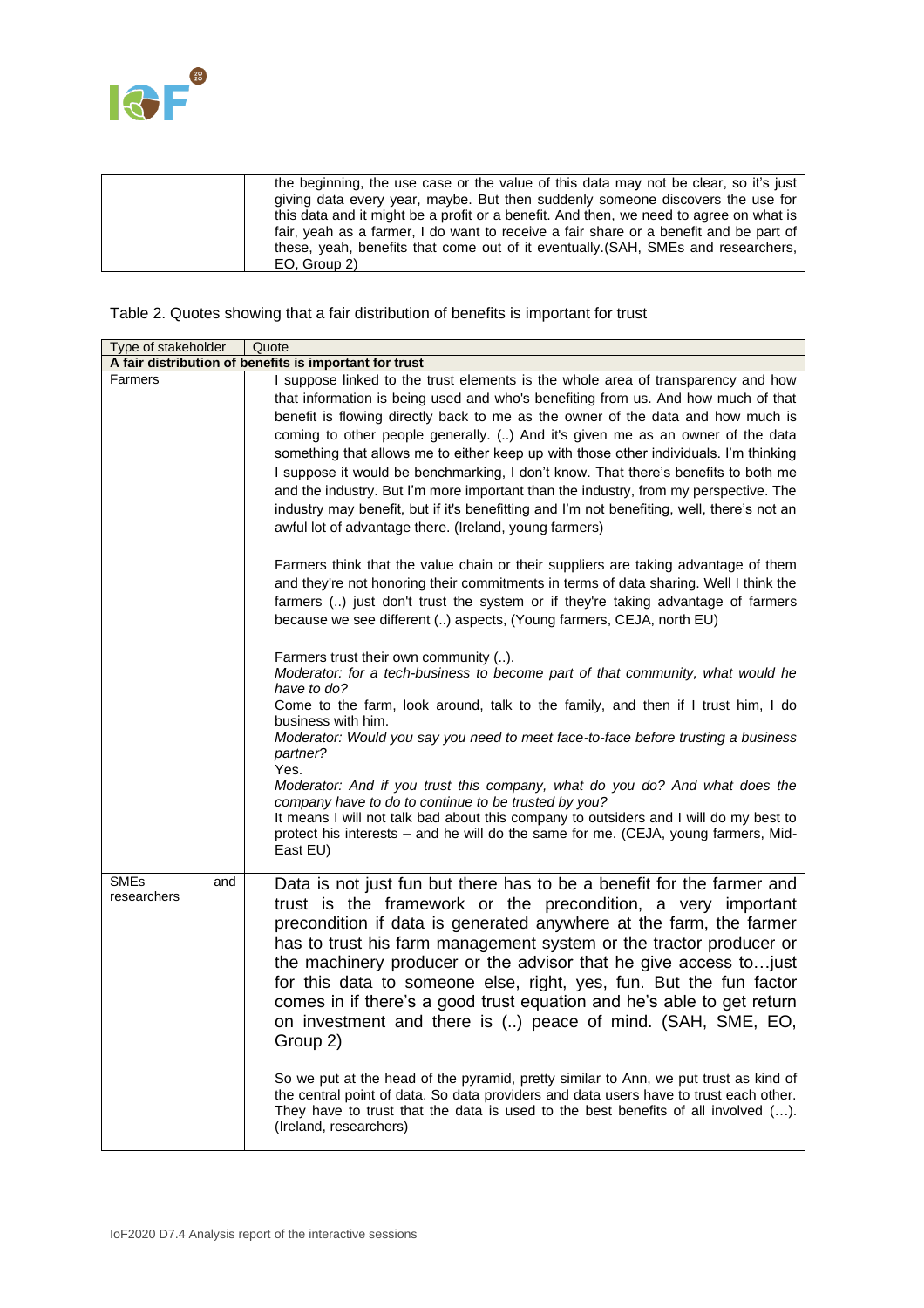# **ISF®**

Table 3. Quotes showing reflections about 'fairness' related to access to data, information or knowledge

| Type of stakeholder | Quote                                                                                                                                                                                                                                                                                                                                                                                                                                                                                                                                                                                                                                                                     |
|---------------------|---------------------------------------------------------------------------------------------------------------------------------------------------------------------------------------------------------------------------------------------------------------------------------------------------------------------------------------------------------------------------------------------------------------------------------------------------------------------------------------------------------------------------------------------------------------------------------------------------------------------------------------------------------------------------|
|                     | Fairness means fair access to data, information or knowledge                                                                                                                                                                                                                                                                                                                                                                                                                                                                                                                                                                                                              |
| Farmers             | At this moment, on my farm I see that in fact the market regulates lots of issues,<br>including data, and we often have no access to this data, even our own data.<br>Despite that storage systems exist and we know that our data is there and<br>connected to databases. It is often difficult to get information from these databases<br>even about my own farm, ().' (Poland, older potato farmers)                                                                                                                                                                                                                                                                   |
|                     | Well, I mean it depends partly how they want to use the data. I mean, if you find only<br>big companies collect all the data maybe they will have all the information. But<br>these, the farmers cannot take advantage of this data because finally they only will<br>be in the big companies' hands. (Young farmers, CEJA, South Europe, Group 2)                                                                                                                                                                                                                                                                                                                        |
|                     | I believe that if someone makes data available to a company, i.e. this company<br>draws from this data, they should return copies of the data to the farmer and then I<br>decide whether I want to share (). (Poland, older potato farmers)                                                                                                                                                                                                                                                                                                                                                                                                                               |
|                     | Because if we have the ownership of the data we can use it for our benefit. And<br>when we use for our benefit we can make innovation. We can listen to the market so<br>we can wait for a new priority or whatever. () We develop our knowledge and we<br>become more efficient.  (Young farmers, CEJA, South EU, Group 1)                                                                                                                                                                                                                                                                                                                                               |
|                     | Because one very important thing I think is that even if we work with a lot of new<br>data in smart farming, we have to make sure that we are still autonomous. So that<br>we are not dependent of some big companies which have a lot of data that we could<br>need to work with, but they won't share it with us. (Young farmers, CEJA, Mid-West<br>EU)                                                                                                                                                                                                                                                                                                                 |
| <b>SMEs</b>         | Farmers should be able to access their own data, of course they should. And that is<br>easy. We can give them their data back after we processed them and then they can<br>use them for themselves. There's no problem about that. (IOF, SMEs and<br>researchers, MJB, Group 2)                                                                                                                                                                                                                                                                                                                                                                                           |
|                     | We thought in that, again getting back to the points that were made earlier, the<br>supplier of data needs to know they're going to get something back. So there has to<br>be an element of "I supply this and as a result of that  through analyzing that with<br>other data sets to give a context and whatever  that I'm going to get some<br>information back that will benefit me and benefit my business. (Ireland, researchers)                                                                                                                                                                                                                                    |
|                     | it's sometimes very easy to define who owns the raw data coming out of the<br>sensors. But as soon as that data is processed by some processing component,<br>then some other data is generated and we don't need the raw data anymore. We<br>can throw it away or give it back to farmers, whatever, just keep the processed data<br>and they monetise the processed data. People who own the raw data are a little bit<br>sceptical because somebody is making money with data. That is only possible if<br>farmers provide their raw data but after they gave the data, they are just not involved<br>in the process anymore. (IOF, SMEs and researchers, EO, Group 1) |
|                     | Lack of data or lack of knowledge returning to the farmer is a service.<br>If you pay the farmer only for the data, you don't return anything except the money.<br>That does not really help the farmer, eventuallyyeah, lack of return of knowledge.<br>(IOF, SMEs and researchers, MJB, Group 1)                                                                                                                                                                                                                                                                                                                                                                        |
|                     | () look, the paradox is that by sharing all that data, it's still the corporates who have<br>the ability and the analysts and the hardware to do smart stuff with it and the rest of<br>it is just flooded with three terabytes of open data and you can't do anything with it.<br>() So, I think it is just fair that we are rewarded for the efforts we do. Without us,<br>there would be no way for farmers to turn the data into something well, valuable for                                                                                                                                                                                                         |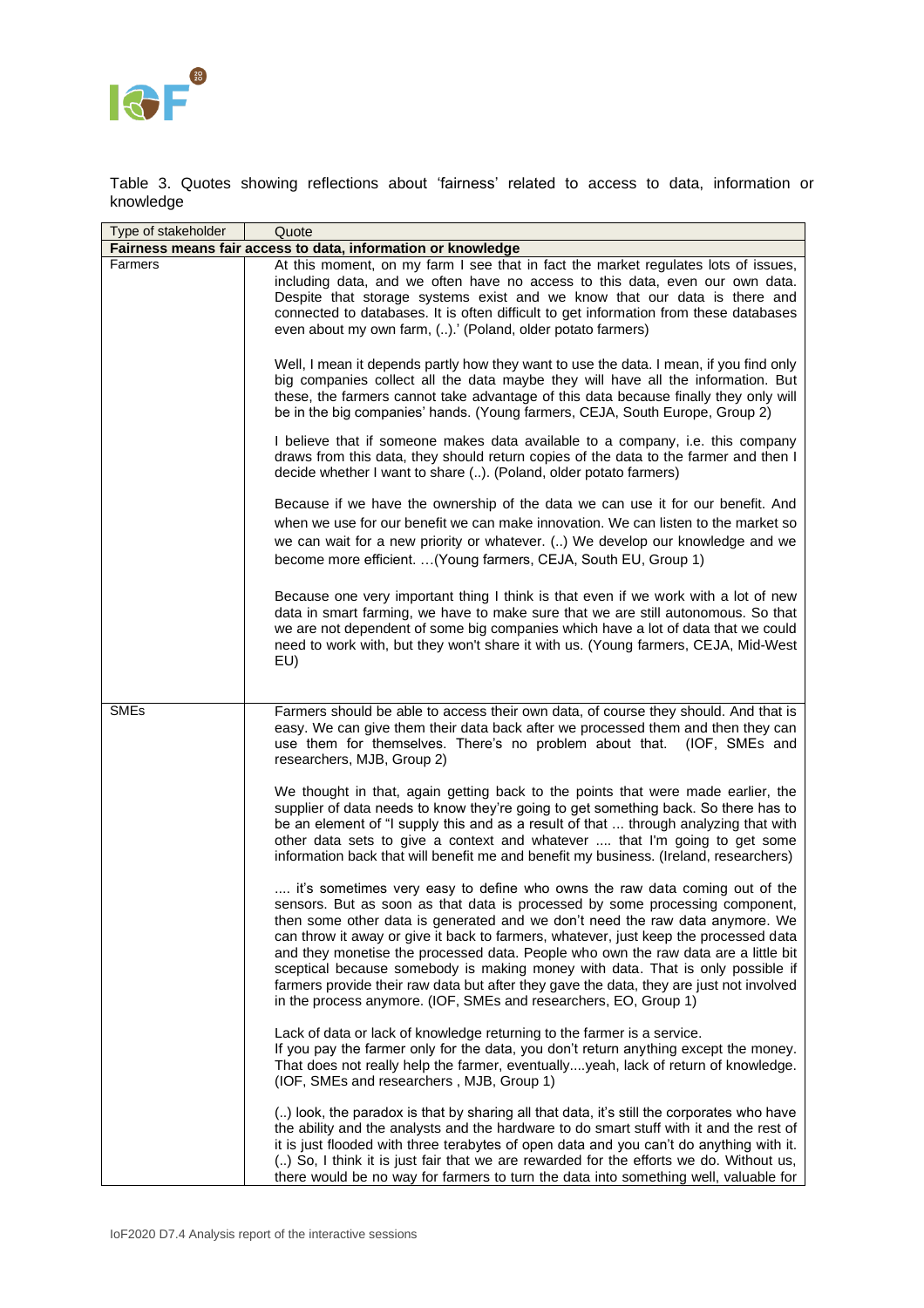

| them. They get information, you know, knowledge. It is based on their data, yes, but<br>it does not come falling out of the blue, so(IOF, SMEs and researchers, SvdB,<br>group 2)                                                                                                                                                                                                                                                                                                                                                                                                                                                                            |
|--------------------------------------------------------------------------------------------------------------------------------------------------------------------------------------------------------------------------------------------------------------------------------------------------------------------------------------------------------------------------------------------------------------------------------------------------------------------------------------------------------------------------------------------------------------------------------------------------------------------------------------------------------------|
| Just generally I don't think farmers in general have issues about being given<br>information and stuff. I think more  At this moment in time I think some of the<br>information is kind of getting used in terms of the commercial benefits of companies<br>that are developing products in the back of the information given. And I suppose to<br>echo what finaudible 00:06:24] said in relation to all they really want is the value<br>back in terms of that they see a benefit in giving their information, and that there's<br>transparency. It's used correctly and not purely for commercial benefit. I don't know<br>how you get it. (Ireland, SME) |

## Table 4. Quotes showing reflections on ' fairness' related to the trade of data

| Type of stakeholder                 | Quote                                                                                                                                                                                                                                                                                                                                                                               |
|-------------------------------------|-------------------------------------------------------------------------------------------------------------------------------------------------------------------------------------------------------------------------------------------------------------------------------------------------------------------------------------------------------------------------------------|
| Fairness means a fair trade of data |                                                                                                                                                                                                                                                                                                                                                                                     |
| Farmers                             | I think farmers really need to see the benefit for themselves, of sharing their<br>information. So they kind of need to see something back out of it, profits I mean.<br>(Ireland, young farmers)                                                                                                                                                                                   |
|                                     | I think farmers just need enough to get by, they don't need big money in the<br>A<br>bank, but at the moment we are not getting by with it.<br>No, no.<br>A                                                                                                                                                                                                                         |
|                                     | You see that comes under fairness you see. If users of data give you<br>A<br>something back, that is fair.<br>That's right. (Ireland, older sheep farmers)<br>A                                                                                                                                                                                                                     |
|                                     | But in the farmer perspective, the most important for the future of agriculture is the<br>farmer's profitability. Right now, the farmer does not earn much on all these<br>innovations; it is mainly the suppliers of these new technologies who make big profit.<br>(Poland, older dairy farmers)                                                                                  |
|                                     | Well they want to know about us in that but that's coming across to me, they want to<br>know about us what we are making and what we are doing. But I'd like to know<br>what's going on in their() Like is there any benefit to us, all the data we give<br>them? Are we getting anything out of it? I know they are getting something out of it.<br>(Ireland, older sheep farmers) |
|                                     | () most of the companies are selling their data sometimes to other companies or to<br>states or  I don't know. And we never get money, you know, back when we give<br>them data. So there is something behind that because, I mean, the data come from<br>our farms most of the time so () There's value behind it  Monetary value.<br>(Young farmers, CEJA, South Europe, Group 2) |
|                                     | Farmers think that the value chain or their suppliers are taking advantage of them<br>and they're not honoring their commitments in terms of data sharing. Well I think the<br>farmers () just don't trust the system or if they're taking advantage of farmers<br>because we see different () aspects, (Young farmers, CEJA, North EU)                                             |
| <b>SMEs</b><br>and<br>researchers   | What was going on in my headit creates added value for the farm and extra<br>business, so farmers not selling only milk or potatoes but it's selling data now. .(IOF,<br>SMEs and researchers, MJB, Group 1)                                                                                                                                                                        |
|                                     | A good thing what I think is that farmers get paid for something.<br>Moderator: Farmers get paid?<br>Yes.<br>Moderator: Okay.<br>So, they give their data and they get in return money which is, I think, a good thing.                                                                                                                                                             |
|                                     | If you don't get anything, then it won't be good.<br>(IOF, SMEs and Researchers, MJB, Group 1)                                                                                                                                                                                                                                                                                      |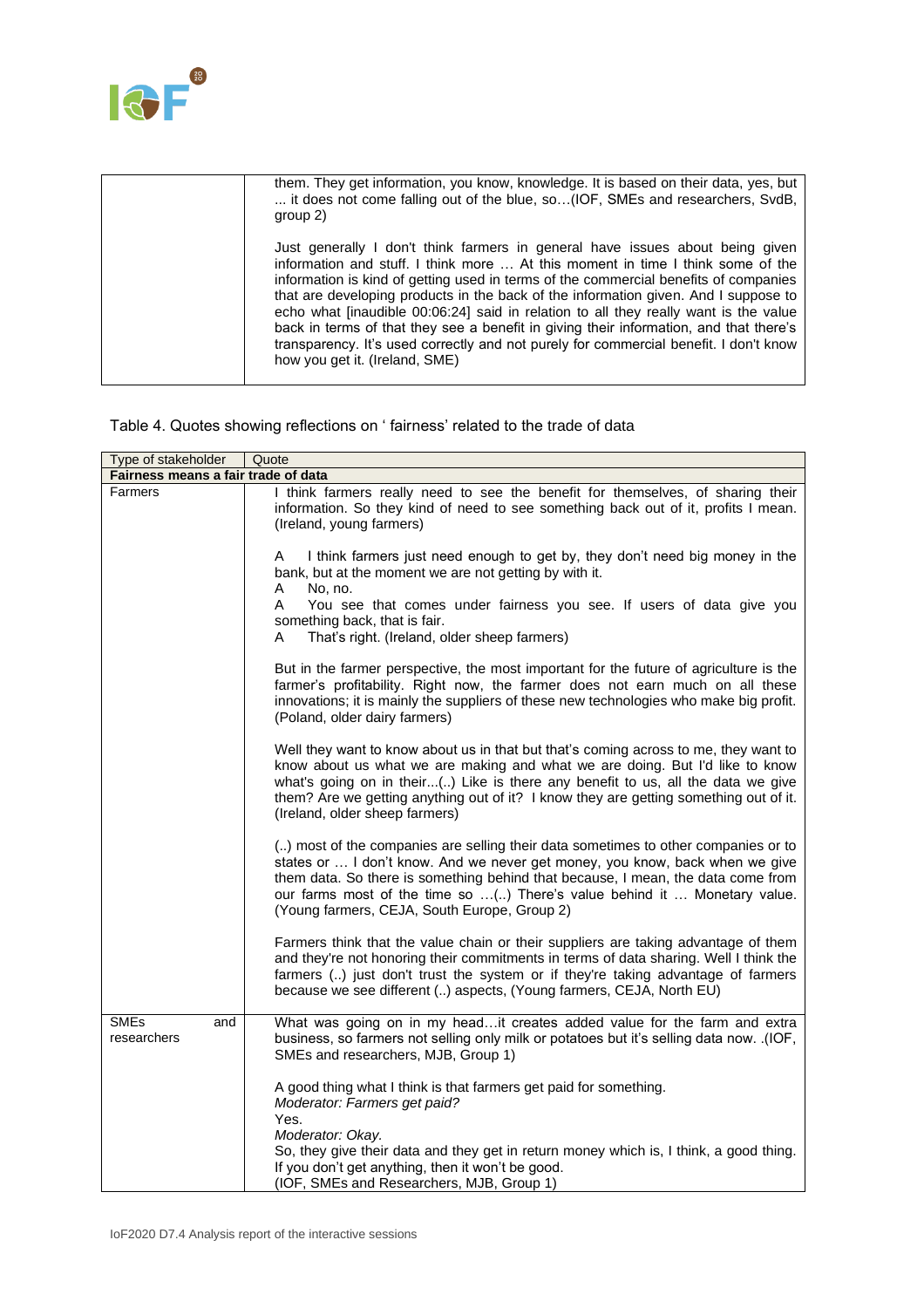

| So, I think defining data ownership in a transparent way is very important. And<br>defining these data driven business models of who is doing what and to gain what<br>and that, propagating that benefit also down the stream, then showing farmers how<br>could they benefit from sharing their data (). So, if you are gathering all this data to<br>your IOT solution, that's fine. But now you have this amount of data that you didn't<br>have before, can you use it for something else, can you monetise it further, can you<br>sell it to a market place, even in an anonymised way so somebody else can use it?<br>(IOF, SME's and researchers, EO, Group 1)                                                                                                                                                         |
|--------------------------------------------------------------------------------------------------------------------------------------------------------------------------------------------------------------------------------------------------------------------------------------------------------------------------------------------------------------------------------------------------------------------------------------------------------------------------------------------------------------------------------------------------------------------------------------------------------------------------------------------------------------------------------------------------------------------------------------------------------------------------------------------------------------------------------|
| Yeah, from a market perspective it's difficult because it's like, how do I maintain my<br>competitive advantage? () Yeah, I mean, at the end, of course, yeah, the minority<br>of the users or stakeholders might be really interested to dive deep into what's<br>behind the data but, yeah, just having that possibility would, yeah, benefits all the<br>whole system. In agtech, businesses are building their business based on the model<br>that they have a unique access to data and a unique access to models, which is<br>contributing to mistrust. (SAH, SMEs and researchers, MJB, Group 1)                                                                                                                                                                                                                        |
| If I'm giving my personal data, as opposed to anonymized data, to somebody who<br>might benefit from it, they're not  there should be some economic benefit. Yeah.<br>() So if there's not an economic benefit to the farmer for that and if he or she<br>engages with her organization, well, there's a payback. We get there could be an<br>agreement but it's my data. () (Ireland, Agricultural scientists)                                                                                                                                                                                                                                                                                                                                                                                                                |
| And I know it's out there and it's well-established at this stage, but I think it just<br>creates this knowledge or this idea that this is something that, you know, has a<br>value. And, okay, I accept that it has a value, but it only has a value really when it's<br>given context and analyzed. And I think in some areas this is seen as another way<br>of monetizing something. That I'm being able to benefit financially from actually<br>supplying the figures rather than the benefits that are going to flow out of the figures<br>being analyzed and the knowledge that comes back. So that, that whole phrase<br>around ownership I think needs to be defined or refined. Or, or, or it's probably too<br>late to kind of rephrase it at this stage because it's so well-established. (Ireland,<br>Researchers) |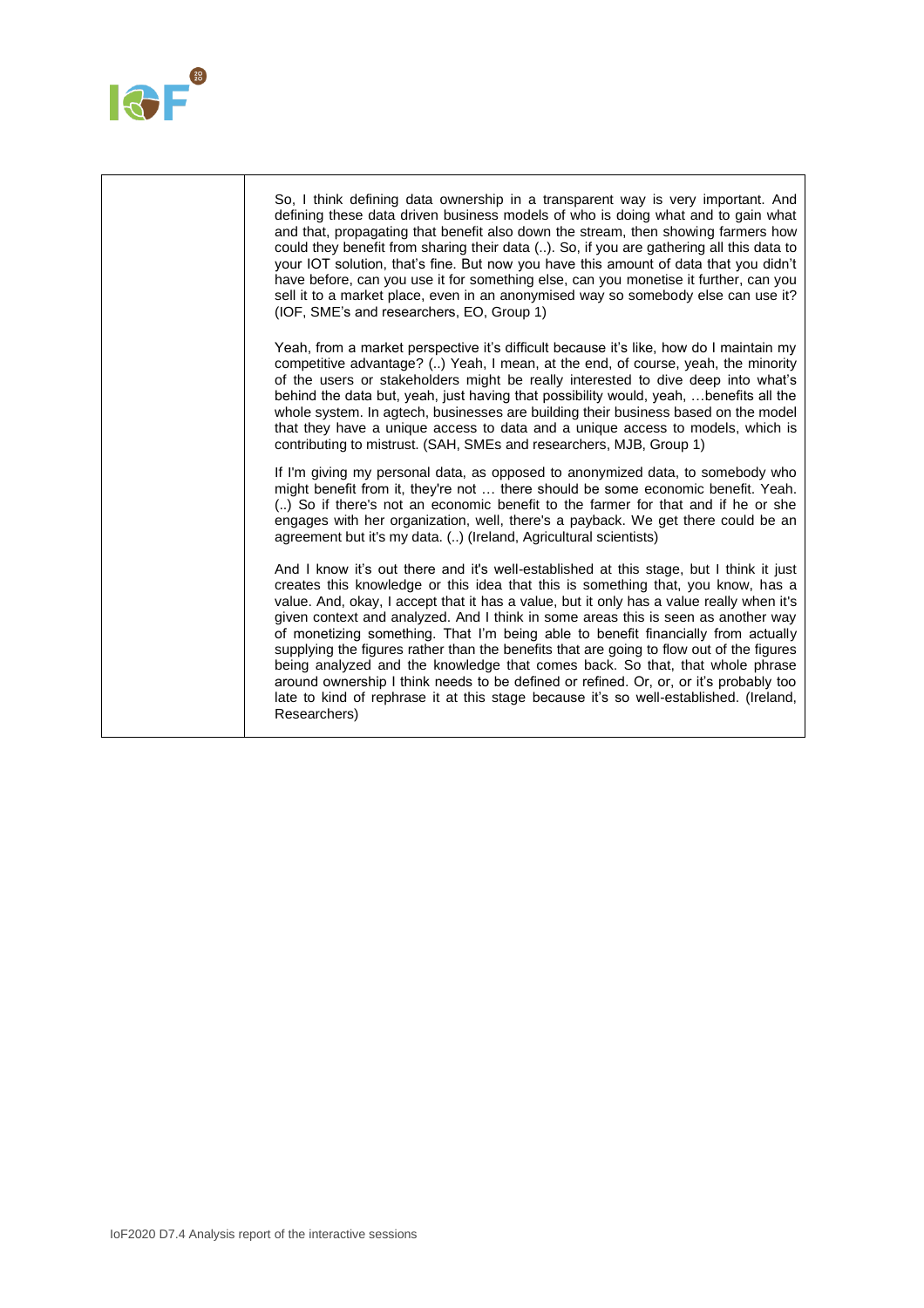# ISF®

# **APPENDIX 4**

Table 1. Quotes revealing commons that participants want to share data for

| Stakeholders                      | Quotes                                                                                                                                                                                                                                                                                                                                                                                                                                                                                                                                                                                                                                                                                                                                                        |
|-----------------------------------|---------------------------------------------------------------------------------------------------------------------------------------------------------------------------------------------------------------------------------------------------------------------------------------------------------------------------------------------------------------------------------------------------------------------------------------------------------------------------------------------------------------------------------------------------------------------------------------------------------------------------------------------------------------------------------------------------------------------------------------------------------------|
|                                   | Farmers are already obliged to share data by law, which serves the common good                                                                                                                                                                                                                                                                                                                                                                                                                                                                                                                                                                                                                                                                                |
| Farmers                           | There is a trade-off between the need to keep your data to yourself and the need for<br>knowledge. Private vs public good, regulation takes different paths: if there is a public<br>interest, eg. food safety problem, the public interest must prevail over the private<br>interest, and the State can intervene by forcing the sharing of data. (Italy, older<br>farmers)                                                                                                                                                                                                                                                                                                                                                                                  |
|                                   | It is so that in Europe the emphasis is on producing safely, and producing a lot. Now<br>nitrogen regulations were introduced, in two years they will throw in the phosphorus<br>and potassium, and will have us under control and so on and so forth. And we need to<br>feed 80% of all humanity. () But it doesn't translate into money/income. And we must<br>earn a living, support our families and children. () (Poland, older dairy farmers)                                                                                                                                                                                                                                                                                                           |
|                                   | Government uses [data, SvdB] for monitoring, maybe it could be more about not<br>about controlling but about teaching, being a coach, being a, like that. The information<br>that they're using for monitoring is not about hitting you with a stick like that, bad<br>farmer. But it can be about like, "Stop trying to do it differently." (CEJA, young farmers,<br>North of Europe)                                                                                                                                                                                                                                                                                                                                                                        |
|                                   | Because there's already like a lot of, like use of medicine, use of antibiotics. It's<br>already collected in a data bank by the government. You have to like have a<br>document on what fertilizer and what pesticides you use. So the government could<br>just shape data banks and just give the public data. Just like offer me to, like they<br>want the government to get the farmer to share the data so that's what the people<br>want the government to do. So like a lot of activists addressing to the government, get<br>the farmers to share the data. But the farmers, they don't want to share the data<br>concerning some things. They do want to share some data but not to the extent others<br>want to. (Young farmers, CEJA, Mid-West EU) |
|                                   | A: The ownership of the data on the use I make of pesticides is mine, but<br>citizens/society has the right to know how much pesticides I distribute in my vineyard.<br>B: most of that data is already shared. (Italy, older farmers)                                                                                                                                                                                                                                                                                                                                                                                                                                                                                                                        |
|                                   | If we want to manage it in a reasonable way that we do not emit nitrogen, nitrates into<br>the water, it is impossible to manage it, let's not fool ourselves, in the business model<br>because there will always be cash first and then other consequences, etc. Business<br>itself it is not to feed, it is to make money. To be clear, I think that there must be a<br>"public and market" combination; there has to be regulation, but it must be regulated<br>so that those who produce can make a reasonable profit as part of the business<br>world. (Poland, older potato farmers)                                                                                                                                                                    |
| <b>SMEs</b><br>and<br>researchers | There is the public good for data which is important, and regulation, I think, should<br>take care of that. You know, I prefer food safety and so on. That should not be<br>discretionary. In businesses, you know, you're prone to auditing and you have to<br>provide information to the revenue and so on. You just have to do this in health safety,<br>food safety. You don't have a choice. You have to be very regulated if you're in<br>business. So I think there's public good which is nondiscretionary. (Ireland,<br>Agricultural scientists)                                                                                                                                                                                                     |
|                                   | Data can inform consumers and foster societal acceptance of food production                                                                                                                                                                                                                                                                                                                                                                                                                                                                                                                                                                                                                                                                                   |
| Farmers                           | () by 2050 people will be so curious about the information from what we produce,<br>what we spend, etc.  () People are already acquiring this information because they<br>want to know what this Mr.-manufacturer has done to make it. And let's be honest, we<br>have to share this data, because in a moment we will no longer sell this product.                                                                                                                                                                                                                                                                                                                                                                                                           |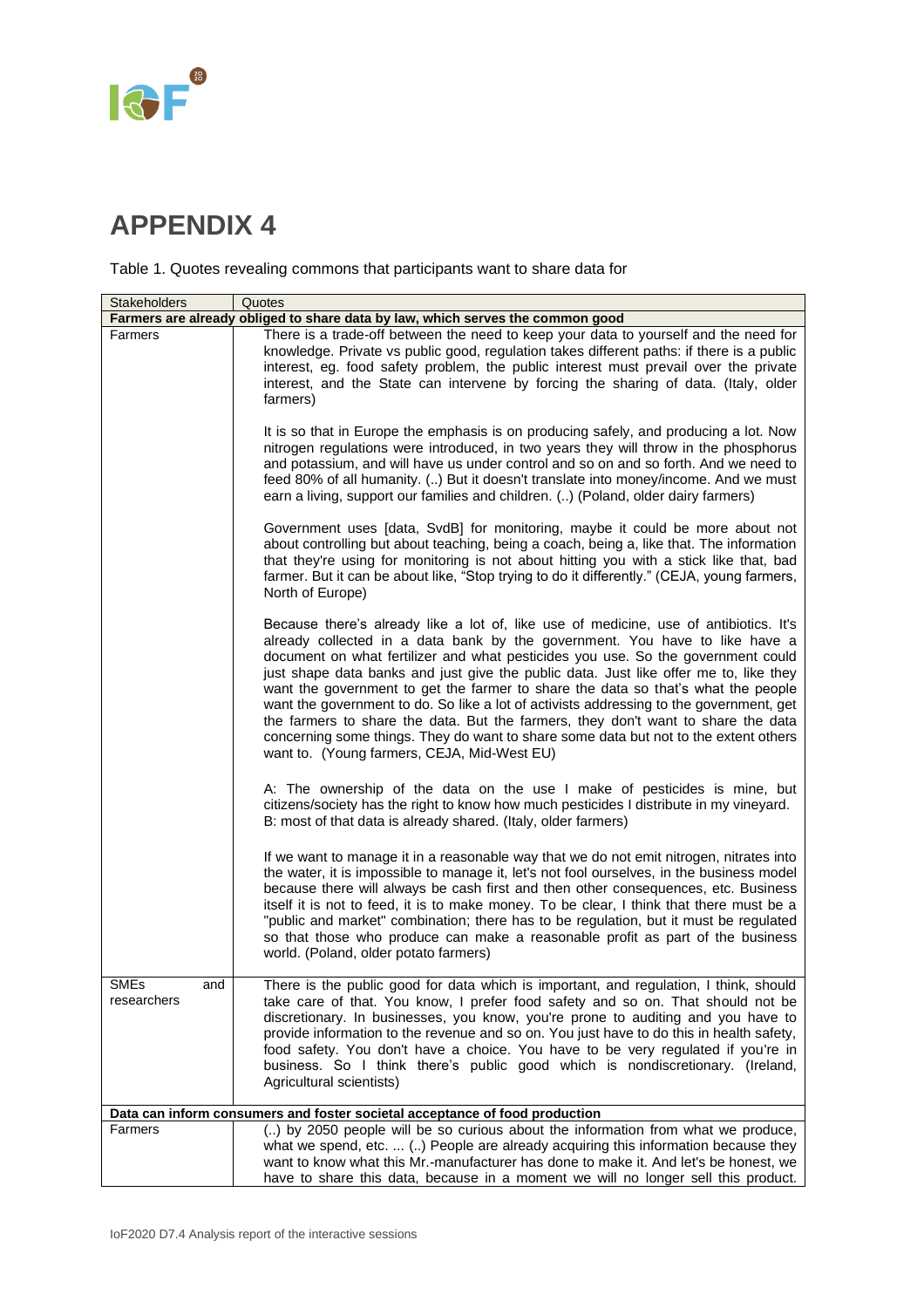

|                                        | (Poland, older dairy farmers)                                                                                                                                                                                                                                                                                                                                                                                                                                                                                                                                                                |
|----------------------------------------|----------------------------------------------------------------------------------------------------------------------------------------------------------------------------------------------------------------------------------------------------------------------------------------------------------------------------------------------------------------------------------------------------------------------------------------------------------------------------------------------------------------------------------------------------------------------------------------------|
|                                        | Knowledge, or actually ignorance of consumers is so great that people are not aware<br>what an organic apple looks like on the market. () Today there is social pressure to<br>give up pesticides and stop using fertilizers and still produce potatoes that look<br>perfect. Data could help to inform the consumer; show him what the effects are on the<br>looks of the potato. (Poland, older potato farmers)                                                                                                                                                                            |
|                                        | You know the Irish consumer doesn't have that knowledge. The consumer doesn't<br>know what to look for. So they need to have more knowledge. And once they have<br>that they can trust what they're buying. That means they're trusting the supplier,<br>they're trusting the shop, they're trusting the farmer. And that's transparency as well.<br>That's trust building. (Ireland young farmers)                                                                                                                                                                                          |
|                                        | If there's an incentive there for farmers to use it and then you can spin that and then<br>from the public eye point of view, you can see that farming in Ireland is actually, it's<br>genuine and sustainable. And it's probably one of the best countries in the world from<br>an environmental point of view in what we can produce. And then the farmer is also<br>getting paid out of that. It's a win-win for everyone. (Ireland, young farmers)                                                                                                                                       |
|                                        | if for example in the dairy cooperative we work together with other farmers and we<br>can improve our products and let consumers know how we make it, then I think we<br>can ask a higher price. For the consumer will understand that we need to ask a higher<br>price. Then we will get some extra value, we will make a better product that the<br>consumer really wants(Young farmers, CEJA, Mid-West EU)                                                                                                                                                                                |
|                                        | a basic consumer also knows basic information: where the product is from, how it's<br>done. So that's it. The consumer should have more information about how food is<br>produced. (Young farmers, CEJA, Mid-East EU)                                                                                                                                                                                                                                                                                                                                                                        |
| Data sharing should foster food safety |                                                                                                                                                                                                                                                                                                                                                                                                                                                                                                                                                                                              |
| Farmers                                | In the case that people point to us and say, "The food is not produced in a safe way<br>and it's not healthy." We can give them, or we can show them the data. () we can<br>say that the, show that it's produced safely. (Young farmers, CEJA, Mid-West EU)                                                                                                                                                                                                                                                                                                                                 |
|                                        | And we also chose to focus on food safety because it's [data sharing, svdb] is one of,<br>probably one of the ways to manage food safety better and also to bring a better trust<br>from consumers around that. (CEJA, young farmers, South of Europe, Group 1)                                                                                                                                                                                                                                                                                                                              |
|                                        | We selected the following values: health comes first. The second value is harmonious<br>development, and third is of course the safety. (Poland, older dairy farmers)                                                                                                                                                                                                                                                                                                                                                                                                                        |
|                                        | We need knowledge and, of course, health, and if health means that we produce well<br>and produce safely so that we will eat it ourselves. () We would be interested in the<br>second and third [vignette, SvdB], i.e. the library model combined with business,<br>because this knowledge needs to be acquired somewhere. Unfortunately, the easiest<br>way to get it is in the library, because if this data is there, except for sensitive data,<br>then you can use it to get knowledge and to show that our product is healthy, it is a<br>good product. (Poland, older potato farmers) |
|                                        | Food safety requires traceability, so it's useful to share this type of data. (Italy, older<br>farmers)                                                                                                                                                                                                                                                                                                                                                                                                                                                                                      |
| <b>SMEs</b><br>and<br>researchers      | () it isyeah, interesting to know that what we're eating is not poisonous or not<br>contaminated. I think it's quite interesting to have traceability of product treatment, for<br>example. So, I would allow data sharing when we're talking about human safety. (IOF,<br>SMEs and researchers, SvdB, group 2)                                                                                                                                                                                                                                                                              |
|                                        | For example, a pig company told me there was a problem many years back with<br>contamination of the feed. () The source was a small company supplying to a few<br>farmers, but the source was not known so they had to close all their factories to figure<br>out if they have one of these problems. So, food safety for the public and for the<br>companies is very important. That was one of the reasons for collaboration. We work                                                                                                                                                      |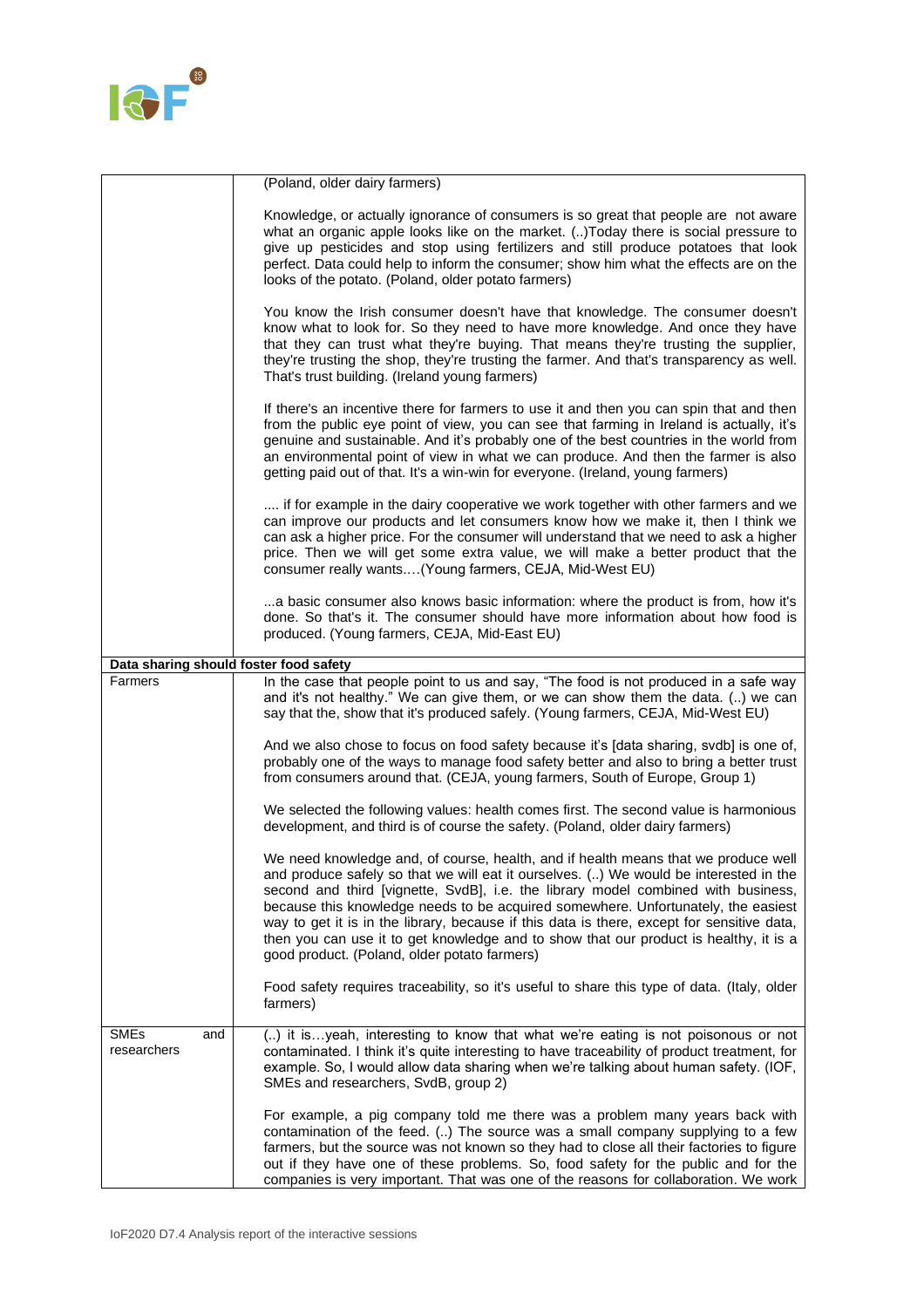

|                            | with feed companies that want to track and trace, that's why they come to us to<br>guarantee safety, not only for the public but also for production. (IOF, SMEs and<br>researchers, SvdB, group 3)                                                                                                                                                                                                                                                                                                                                                                                                                   |
|----------------------------|-----------------------------------------------------------------------------------------------------------------------------------------------------------------------------------------------------------------------------------------------------------------------------------------------------------------------------------------------------------------------------------------------------------------------------------------------------------------------------------------------------------------------------------------------------------------------------------------------------------------------|
|                            | There was this example, I think three or four years ago with the E.coli in Germany, an<br>outbreak, I don't know if you heard of it but so many people died. Lots of producers<br>went bankrupt because of it, so yeah. () And it turned out that it was something in the<br>harbour of Hamburg, when the products fell to the floor and they put it back in the<br>boxes and that's where they got the bacteria that contaminated the whole process.<br>Maybe if we had the idea or the data to trace where this exactly happened, we could<br>have stopped this earlier. (SAH, SMEs and researchers, SvdB, Group 2) |
|                            | Data can be used to foster and innovation research (create more knowledge)                                                                                                                                                                                                                                                                                                                                                                                                                                                                                                                                            |
| Farmers                    | You can use knowledge based on the data of all of us to benefit other farmers ().<br>That can multiply the knowledge that we already have. If you use it in the university, in<br>the research, it can be used in a positive way. So from our point of view it's important<br>to create knowledge ().' (CEJA, young farmers, South of Europe, Group 1)                                                                                                                                                                                                                                                                |
|                            | '() So we believe that the data that we possess as farmers, as consumers it's<br>knowledge. It's raw data that is untreated. () That will promote some sort of<br>innovation that () we'll need to create effectiveness to us farmers, us consumers and<br>to try to earn the money that we get from our products and lower our expenses. So as<br>a farmer point of view I think this is what we need to focus on. We need to believe that<br>the data that we are going to give away to the scientific community or to the EU will<br>benefit us. (CEJA, young farmers, South of Europe, Group 2)                   |
|                            | we could call it a library or some sort of () cloud where I say, "I hereby agree that my<br>data is available for research purposes." End of discussion. And then if you use it for<br>anything else, then you have breached the terms of agreement. It's simple as that.<br>(CEJA, young farmers, North of Europe)                                                                                                                                                                                                                                                                                                   |
| SMEs<br>and<br>researchers | Well, from my experience the data, data analysis says to me and from my point of<br>view I would like that the data will be public. Of course, sensitive information as for<br>example fertilizer and spray quantities should be anonymous because I understand<br>that that's sensitive information. But I really think that research is important for farming<br>and we need to have some kind of access on some kind of data. So I think it probably<br>is the best from my point of view. (Ireland, agricultural scientists)                                                                                      |
|                            | As a researcher getting data is half the battle. And if there's a public, if there's a public<br>library there with big data sets, from a researcher point of view it's invaluable. Yeah.<br>(Ireland, researchers)                                                                                                                                                                                                                                                                                                                                                                                                   |
|                            | Well, it's more knowledge accessible to you if it's all centralised, that you don't have<br>to() You have all the data together and then you can develop more knowledge.<br>(SAH, SMEs and researchers, SvdB, group 2)                                                                                                                                                                                                                                                                                                                                                                                                |
|                            | I mean, it's not only real-time data for supply chain management and so forth; you<br>also want to be able to share historical data for research and new development, I<br>mean for universities and research organisations. () Maybe it's worth a lot for them to<br>have access to historical data, which is more and more valuable the longer it's saved.<br>That's why I liked the library solution, so you can have one place where you can find<br>the data you need, yeah. So, it doesn't necessarily mean it has to be free but it's<br>available. (SAH, SMEs and researchers, SvdB, group 2)                 |
|                            | The main duty of utilisation of data is to actually acquire knowledge. Without<br>knowledge, data is useless. (SAH, SMEs and researchers, MJB, Group 2)                                                                                                                                                                                                                                                                                                                                                                                                                                                               |
|                            | Society should know about the burden of farming on the environment                                                                                                                                                                                                                                                                                                                                                                                                                                                                                                                                                    |
| Farmers                    | I think if we can start to amass some climate data, then we will be very sexy for the<br>politicians. The climate is a number one topic all over Europe, all over the world<br>actually. So if we begin to amass a huge amount of data regarding the climate, we will<br>be very interesting for the politicians I think. But not until then they, they don't care if                                                                                                                                                                                                                                                 |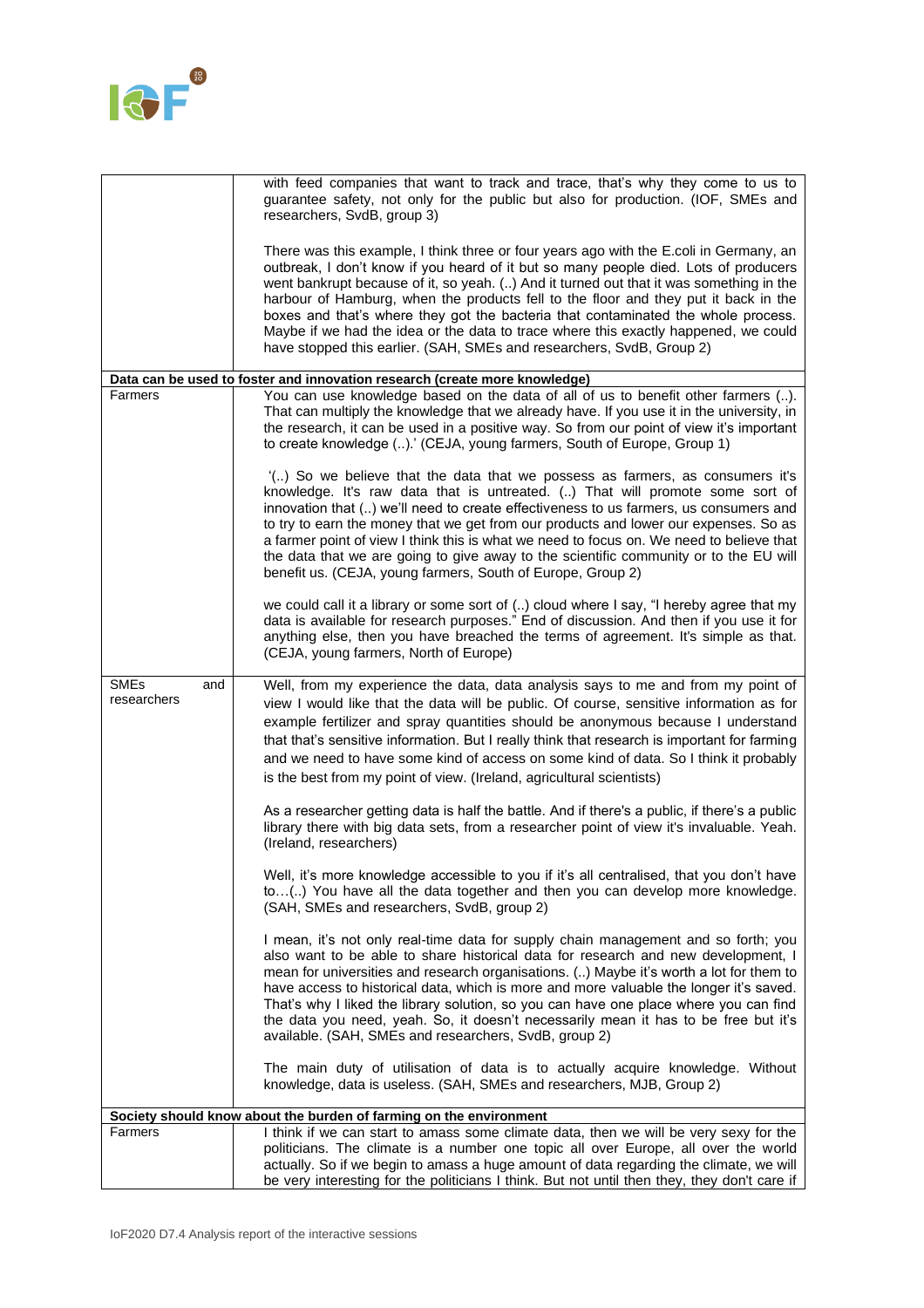

|                                              | the cow has yielded 45 kilograms of milk of 46 kilograms of milk. They don't notice.<br>They have some politics things to do, not cows. (Young farmers, CEJA, North of<br>Europe)<br>And I think it's like if we can collect data and do something with the data it can help                                                                                                                                                                                                                                                                                                                                                                                       |
|----------------------------------------------|--------------------------------------------------------------------------------------------------------------------------------------------------------------------------------------------------------------------------------------------------------------------------------------------------------------------------------------------------------------------------------------------------------------------------------------------------------------------------------------------------------------------------------------------------------------------------------------------------------------------------------------------------------------------|
|                                              | agriculture become more sustainable. I think that is good. (CEJA, young farmers,<br>South of Europe, Group 1)                                                                                                                                                                                                                                                                                                                                                                                                                                                                                                                                                      |
|                                              | The outputs of the data you use should actually bring a more sustainable economic<br>model of the farming. It shouldn't be more costs than benefits, as sometimes go. And<br>the same, there should be a big social benefit which should make the farmer's life<br>better and the life of the rural areas better. So it's kind of a soft infrastructure based on<br>data sharing. And we always need to focus on environmental sustainability. So every<br>model or every instrument you use in improving farming should deliver definitely also<br>for the environmental goals. So sustainability has a very broad meaning. (Young<br>farmers, CEJA, Mid-East EU) |
| <b>SME<sub>s</sub></b><br>and<br>researchers | We, kind of, saw that this is the base line of what you do with the data. It needs to be<br>secured, it needs to be trustworthy, it needs to be transparent, it needs to be fair, it<br>needs to be fair. It's kind of like a catch-all for all of the things() It should be<br>sustainable with the environment in mind as well, then it takes globally everything into<br>account. () (SAH, SMEs and researchers, EO, group 2)                                                                                                                                                                                                                                   |
|                                              | Everywhere, specifically in the developing countries under the pressure of climate<br>change, you have way too low productivity in the agronomical sector. So, innovation is<br>to be able to take the next step forward () It's absolutely crucial but it cannot be just a<br>one time bubble and something that works as long as you pump money into it or<br>something but it has to be sustainable, it was to work long-term. (SAH, SMEs and<br>researchers, MJB, group 2)                                                                                                                                                                                     |

Table 2. Having a library fosters trust, as there is a library management that can set the playrules

| Stakeholder                       | Quote                                                                                                                                                                                                                                                                                                                                                                                                                                                                                                                                                                                                                                                                                                                                                                                                                                                                                                                                                                                                                                                                                                                                              |
|-----------------------------------|----------------------------------------------------------------------------------------------------------------------------------------------------------------------------------------------------------------------------------------------------------------------------------------------------------------------------------------------------------------------------------------------------------------------------------------------------------------------------------------------------------------------------------------------------------------------------------------------------------------------------------------------------------------------------------------------------------------------------------------------------------------------------------------------------------------------------------------------------------------------------------------------------------------------------------------------------------------------------------------------------------------------------------------------------------------------------------------------------------------------------------------------------|
| Farmers                           | It's necessary that there is a system that everybody understands and this helps to<br>trust it. So, and like the library system you go there, you ask somebody and then this<br>person helps you to get the right information. (Young farmers, CEJA, Mid-East EU)<br>It depends on the group of people that you're sharing this data with, the people<br>around the table that you know really well and you know there's not going to be a<br>problem. But if it's 200 farmers and they get really a lot of information and how are<br>you not going to know a lot of the group and is that safe then ()? So yeah, I lean<br>towards two [the data library vignette] for then the library will make sure that nothing<br>strange will happen. You know, there are rules for the use of a library. (CEJA, young<br>farmers, North of Europe)<br>So, if () my data end up somewhere where I do not want them, what do I do? Who<br>do I call? When there's a data library, at least there's a phonenumber I can call and<br>there's someone who has to deal with my complaints or I will stop sharing my data.<br>(Young farmers, CEJA, Mid-West EU) |
|                                   |                                                                                                                                                                                                                                                                                                                                                                                                                                                                                                                                                                                                                                                                                                                                                                                                                                                                                                                                                                                                                                                                                                                                                    |
| <b>SMEs</b><br>and<br>researchers | Yeah, and also if it's stored at one place, so to say, it's easier to be transparent<br>because you always know where to go and where to ask what happened to my data,<br>what will happen in the future and when do you delete them or how do you merge<br>them. I think it's easier than if you have to go to ten different companies and<br>corporations and so on.<br>Accountability is clearer. Yes, so there is more trust. (SAH, SMEs and researchers,<br>SvdB, group 2)                                                                                                                                                                                                                                                                                                                                                                                                                                                                                                                                                                                                                                                                    |
|                                   | It is very important to be transparent, how that data is collected so we can trust the<br>data and also it is very important how it is used by everybody so that people trust to<br>share it (). A library can help to make it transparent, as the library will have the same                                                                                                                                                                                                                                                                                                                                                                                                                                                                                                                                                                                                                                                                                                                                                                                                                                                                      |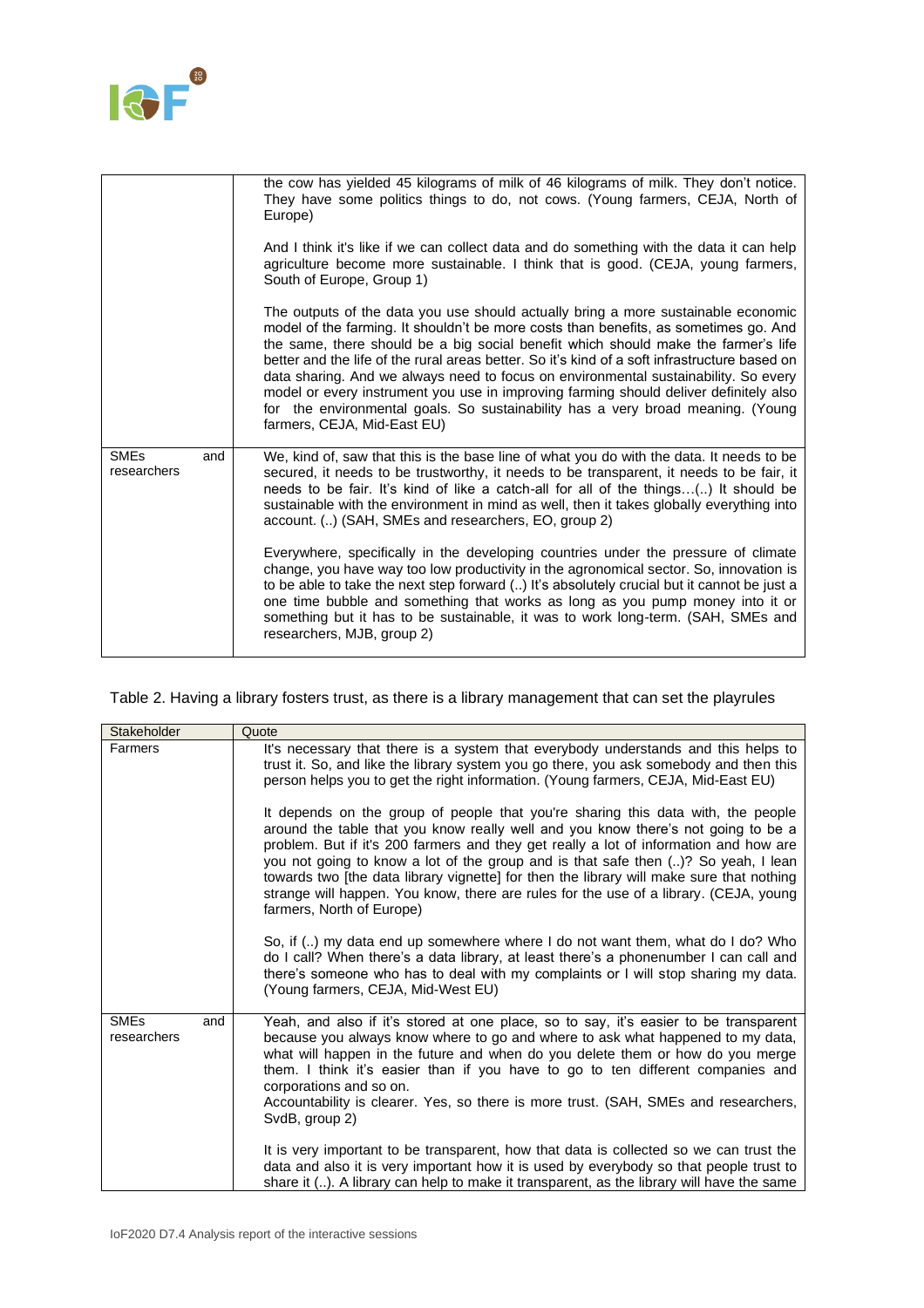

| rules for data use everywhere. (IOF, SMEs and researchers, EO, Group 1)                                                                                                                                                                                       |
|---------------------------------------------------------------------------------------------------------------------------------------------------------------------------------------------------------------------------------------------------------------|
| But some people should be denied access to the data based on maybe their political<br>ideas, I mean if it's a public library it should be accessible to everybody once they fulfil<br>certain criteria, registering. (SAH, SMEs and researchers, EO, Group 2) |
| With this abstract figure of the market no-one is to blame, if something goes wrong<br>That's right.<br>Yeah, there's nothing to do. (SAH, SMEs and researchers, SvdB, Group 2)                                                                               |
|                                                                                                                                                                                                                                                               |

## **Challenges**

Table 3. Quotes revealing the need to protect certain data

| Farmers<br>I do not want to make my competitors wiser than they are today. The way in which I<br>do my work is information that belongs to me. I don't want my competitors to know,<br>for that could be bad for my business. (CEJA, young farmers, South Europe, Group<br>1)<br>So if [a company, svdb] has () all the information globally then they have a way<br>better look into the market than I would have with my cows because my cows can be<br>increasing in their production at the same time. And so if you just leave it to the<br>markets then they can also use that data in their own business model, which won't<br>always benefit the farmers by definition. On the contrary, we have seen in the past<br>that very often it does the opposite. (Young farmers, CEJA, South Europe, Group 2)<br>Regarding innovation, if the model chosen was the public one, as a private person I<br>would have no interest and would not invest in innovating. I'm referring to private<br>innovation, if it is not adequately protected, there is no incentive to innovate. If you<br>use a 'public library model', entrepreneurs' investment would stop. (Italy, older<br>farmers)<br><b>SME<sub>s</sub></b><br>I think preference and reality are different things. It would be good if all of their data<br>and<br>researchers<br>was available because everybody in general could  in theory would do better, but<br>then you lose the competitive nature, I guess, so your competitiveness. If you have,<br>especially if you've perfected a technique over 10 years and you give it away<br>tomorrow how are you different to your competitor? (Ireland, SME)<br>I think what two [the data library vignette, SvdB] does not see is that we use data to<br>shape our business model. If our data is available to everyone, then we lose that.<br>(SAH, SMEs and researchers, SvdB, Group 2)<br>Prohibition to use data to devalue land<br><b>SMEs</b><br>I know some of the projects I work on if that data got out and was used by the market<br>and<br>researchers<br>that could be used by people selling land to devalue people's land because of |
|--------------------------------------------------------------------------------------------------------------------------------------------------------------------------------------------------------------------------------------------------------------------------------------------------------------------------------------------------------------------------------------------------------------------------------------------------------------------------------------------------------------------------------------------------------------------------------------------------------------------------------------------------------------------------------------------------------------------------------------------------------------------------------------------------------------------------------------------------------------------------------------------------------------------------------------------------------------------------------------------------------------------------------------------------------------------------------------------------------------------------------------------------------------------------------------------------------------------------------------------------------------------------------------------------------------------------------------------------------------------------------------------------------------------------------------------------------------------------------------------------------------------------------------------------------------------------------------------------------------------------------------------------------------------------------------------------------------------------------------------------------------------------------------------------------------------------------------------------------------------------------------------------------------------------------------------------------------------------------------------------------------------------------------------------------------------------------------------------------------------------------------------------------------------|
|                                                                                                                                                                                                                                                                                                                                                                                                                                                                                                                                                                                                                                                                                                                                                                                                                                                                                                                                                                                                                                                                                                                                                                                                                                                                                                                                                                                                                                                                                                                                                                                                                                                                                                                                                                                                                                                                                                                                                                                                                                                                                                                                                                    |
|                                                                                                                                                                                                                                                                                                                                                                                                                                                                                                                                                                                                                                                                                                                                                                                                                                                                                                                                                                                                                                                                                                                                                                                                                                                                                                                                                                                                                                                                                                                                                                                                                                                                                                                                                                                                                                                                                                                                                                                                                                                                                                                                                                    |
|                                                                                                                                                                                                                                                                                                                                                                                                                                                                                                                                                                                                                                                                                                                                                                                                                                                                                                                                                                                                                                                                                                                                                                                                                                                                                                                                                                                                                                                                                                                                                                                                                                                                                                                                                                                                                                                                                                                                                                                                                                                                                                                                                                    |
|                                                                                                                                                                                                                                                                                                                                                                                                                                                                                                                                                                                                                                                                                                                                                                                                                                                                                                                                                                                                                                                                                                                                                                                                                                                                                                                                                                                                                                                                                                                                                                                                                                                                                                                                                                                                                                                                                                                                                                                                                                                                                                                                                                    |
| problems associated with it. So I don't like three because you could make money off<br>it. (Ireland, Researchers)                                                                                                                                                                                                                                                                                                                                                                                                                                                                                                                                                                                                                                                                                                                                                                                                                                                                                                                                                                                                                                                                                                                                                                                                                                                                                                                                                                                                                                                                                                                                                                                                                                                                                                                                                                                                                                                                                                                                                                                                                                                  |
| Privacy needs to be protected                                                                                                                                                                                                                                                                                                                                                                                                                                                                                                                                                                                                                                                                                                                                                                                                                                                                                                                                                                                                                                                                                                                                                                                                                                                                                                                                                                                                                                                                                                                                                                                                                                                                                                                                                                                                                                                                                                                                                                                                                                                                                                                                      |
| We (i.e. our group) assumed already at the start that privacy no longer exists. If you<br>Farmers<br>wanted to be really private, then you would have to get rid of the phone, computer<br>etc., but it is impossible to live and work without them at this moment. Privacy is<br>completely gone from our lives. () (Poland, older dairy farmers)<br>Field photos are taken every day and the law does not prohibit it, we have no<br>influence over it () Continuous monitoring of fields via satellites () everything that<br>will happen in our fields, every single field trip will be recorded. () (Poland, older<br>potato farmers)                                                                                                                                                                                                                                                                                                                                                                                                                                                                                                                                                                                                                                                                                                                                                                                                                                                                                                                                                                                                                                                                                                                                                                                                                                                                                                                                                                                                                                                                                                                         |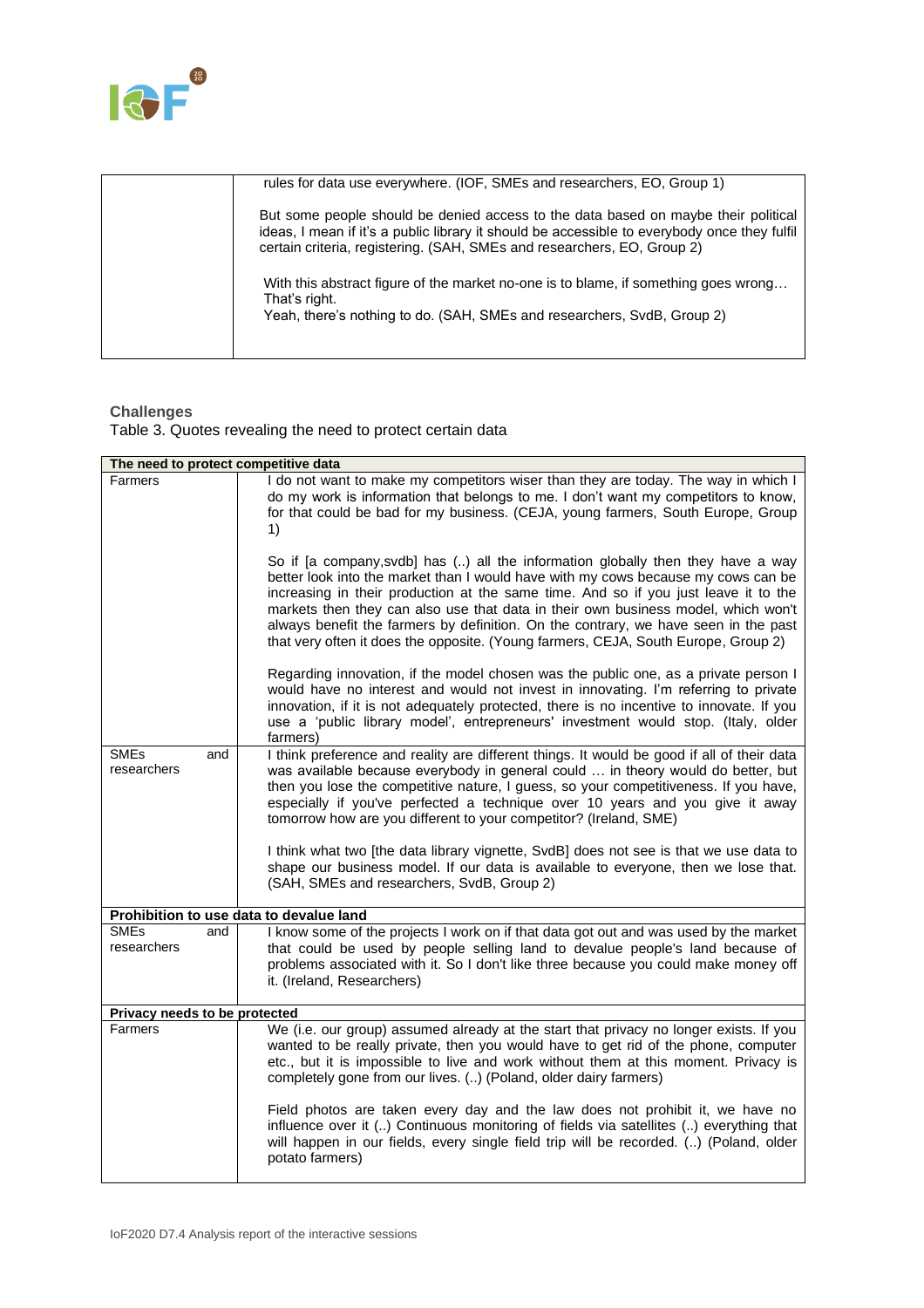

| P: If it's really personal about yourself or<br>Moderator: And that's where privacy comes in.                                                                                                                                                                                                                                                                                                                                                                                                                                                                                                           |  |
|---------------------------------------------------------------------------------------------------------------------------------------------------------------------------------------------------------------------------------------------------------------------------------------------------------------------------------------------------------------------------------------------------------------------------------------------------------------------------------------------------------------------------------------------------------------------------------------------------------|--|
| P: Yeah, (CEJA, young farmers, North of Europe)                                                                                                                                                                                                                                                                                                                                                                                                                                                                                                                                                         |  |
| If it is properly anonymized then the anonymization is one of the restrictions [on the<br>data in a library, SvdB]. If there is a proper system of anonymization, and if there's<br>very limited access, which is also a restriction, then you could share more, but then<br>we need a system that codes it. () It is a layered perspective, like first you give a<br>consent to one thing and then once it is anonymized then you could consent to other<br>types of uses for research or for policies or for  controlling bodies or payment<br>agencies (). (Young farmers, CEJA, Mid-East EU)        |  |
| So, if you can share but it's not traceable back to you as an individual or me as a<br>SMEs/researchers<br>farmer, I do agree. But the thing is in farming, most farmers live on their fields at their<br>housing or their stables, so if you know the location of a stable or a parcel, then you<br>know which farmer it is. Privacy is a very difficult issue. (SAH, SMEs and researchers,<br>svdb, group 2)                                                                                                                                                                                          |  |
| In projects I work in a lot of data is confidential. We're very clear with the farmer what<br>we're going to use the data for and we only use it for that purpose. So it is a very<br>closed loop because a lot of it is damaging if it gets out. Also again, because we're a<br>smaller industry and it's very  people are very identifiable. So you can talk about a<br>strawberry grower in [region A]. That has actually only four growers. So you can  if<br>you break it up by a geographic area it's very easy to identify people. (Ireland,<br>researchers)                                     |  |
| So let's say my location, my personal email address, my personal mobile number that<br>would be categorized as I choose. And then let's say my planning of how I actually<br>farm. I'm planting in March, I'm harvesting in September. That kind of information is in<br>a library freely available. Maybe within a value chain there's more detail. But I would<br>like to see a combination of that so that if I'm a new entrant there's no restrictions for<br>me. I can get access to information. (Ireland, Agricultural scientists)                                                               |  |
| Public library, yes, but then you have certain problems of curating the data,<br>maintaining the servers, all the costs of the structure. Also the privacy issue, if it gets<br>broken how do you restore it (SAH, SMEs and researchers, svdb, Group 2)                                                                                                                                                                                                                                                                                                                                                 |  |
| Data should not be used to penalize farmers                                                                                                                                                                                                                                                                                                                                                                                                                                                                                                                                                             |  |
| There's too much room for abuse in that system too I just think. () Protesters, be it<br>Farmers<br>vegans or environmentalists or whatever it is, you know. There's things we wouldn't<br>want them to see. () If you are recording 24/7, there always going to be something<br>that someone can use against you. no matter what you do. (Ireland, older tillage<br>farmers)                                                                                                                                                                                                                           |  |
| What I do not want is that names of farmers who used too much fertilizer or<br>something, are put on a website for everyone to see. Then the public will thinkall<br>these farmers they don't care about the environment, which isFarmers have their<br>own story to tell about that and this story you don't see. This would be really not<br>good. (CEJA, young farmers, Mid-East EU)                                                                                                                                                                                                                 |  |
| However, if that data becomes public, open for authorities, () then I'm not confident<br>that at a certain moment we will have the government with some biologists and the<br>welfare who say, "All those farmers who have problem with their hoofing they're not<br>taking care of their animals. We're going to penalize them on the data they have<br>provided us." And I say, "Well, what's in it for me to share that data?" And so as long<br>as we don't have that trust level, and we are not there at all, I'm not willing to give<br>data away. .(Young farmers, CEJA, South Europe, Group 2) |  |
| <b>SMEs</b><br>But privacy is number one. You know, () the latest tax defaulters list is out in Ireland<br>and<br>researchers                                                                                                                                                                                                                                                                                                                                                                                                                                                                           |  |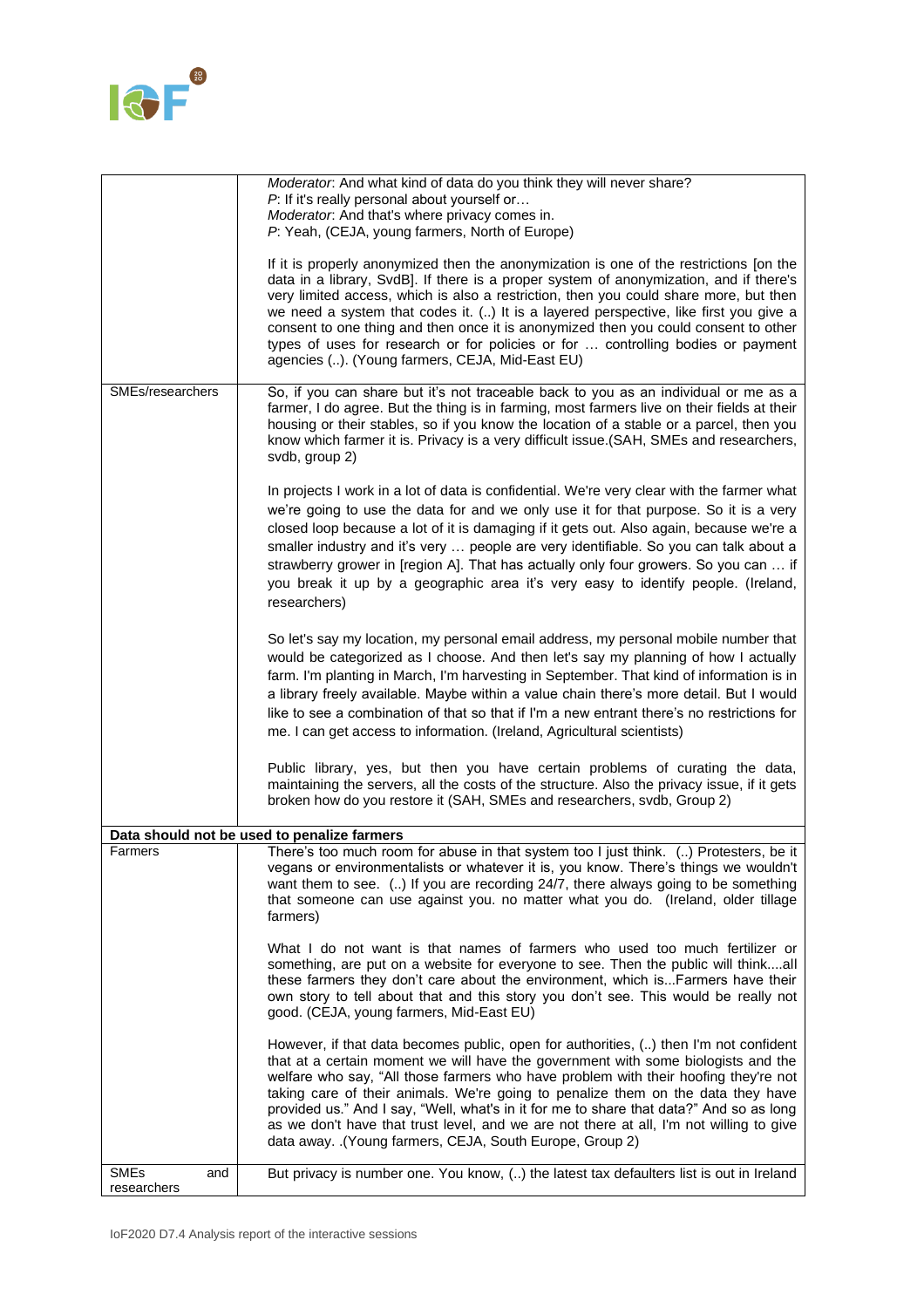

|                  | today. I just saw it in the news and media. And then one of the headlines is "Farmers-<br>one of the biggest cohorts," and that 21 farmers are the tax defaulters. So then they<br>published the names of  You know, this kind of name and shame policy. But that's<br>data. And obviously the whole trick there is that you give up your right to privacy if<br>you're tax defaulting, if you're not playing by the rules. () neutral management [of<br>data, SvdB] is a big part of this. And is that going to be used against farmers? Will<br>they be publishing a list of "These farmers have exceeded their " () There are<br>monetary mechanisms to force people to comply with different rules and regulations.<br>But I think where privacy fits into that is hugely a part how we end up with other<br>scandals in 10 years' time where people's data has impinged on their privacy.<br>(Ireland, SME) |
|------------------|------------------------------------------------------------------------------------------------------------------------------------------------------------------------------------------------------------------------------------------------------------------------------------------------------------------------------------------------------------------------------------------------------------------------------------------------------------------------------------------------------------------------------------------------------------------------------------------------------------------------------------------------------------------------------------------------------------------------------------------------------------------------------------------------------------------------------------------------------------------------------------------------------------------|
|                  | The other one is privacy because as a farmer you don't know what's going to be done<br>with your data, what kind of applications and for example, I could imagine that there<br>will be some kind of societal organisation on animal welfare that is going to find out<br>which farmer is treating his animals according to their principles of that. And then they<br>can find where the farmer is and sue him or something like that. (IOF, SMEs and<br>researchers, MJB, group1)                                                                                                                                                                                                                                                                                                                                                                                                                              |
|                  | The farmers, they are confronted with so much paperwork and so many regulations<br>() and we do know that the farm, it's a living system. So, to apply all the rules, it's<br>nice, but reality comes with a different set of challenges and that means that many<br>times, farmers have to, yeah, let's say break the rules or to curve the rules and make<br>it happening. On paper it looks nice, in reality they have to make it happen. That's<br>something where I sometimes fear the interpretation of data. (IOF, SMEs and<br>researchers, EO, Group 1)                                                                                                                                                                                                                                                                                                                                                  |
|                  | Data cannot be used to sell products to farmers                                                                                                                                                                                                                                                                                                                                                                                                                                                                                                                                                                                                                                                                                                                                                                                                                                                                  |
| Farmers          | () each of us had a situation that he was called by a dealer, shopkeeper, sales<br>representative, who had our contact details (e.g. phone number) yet this person did<br>not know from what source. I do not want such situations. (Poland, older Dairy<br>Farmers)                                                                                                                                                                                                                                                                                                                                                                                                                                                                                                                                                                                                                                             |
|                  | Participant 1: Say the 100 farms using farm plan, and you are inputting data into that,<br>fertiliser, sprays, and yes you think that's not but you put up those 100 farms into that<br>dataset. All of a sudden they have got a very interesting data range of what<br>chemicals people are buying, when they are buying, what fertiliser companies are<br>supplying more fertilizer than the others etc. etc. All these datasets become very<br>interesting. $(.)$<br>Participant 2: () Yeah it has a value I suppose that is what they use or whatever, the<br>likes of amazon and all the rest are dying to get their hands on() They always<br>seem to find some value out of it or for advertising or whatever. (Ireland, older tillage<br>farmers)                                                                                                                                                        |
| SMEs/researchers | Because something that when I spoke to farmers before, something that they were<br>worried about in terms of the privacy and maybe fairness was that if this data gets to<br>a fertilizer company or to a tools company or a machine company that the company<br>then knows in a targeted way that "I should sell X amount of this product to that<br>farmer." And the farmer may not have signed off for that type of marketing approach.<br>() And that was sort of the fear around privacy as well, at least with the names and<br>farm locations anonymized the company could find out interesting things. (Ireland,<br>Agricultural scientists)                                                                                                                                                                                                                                                             |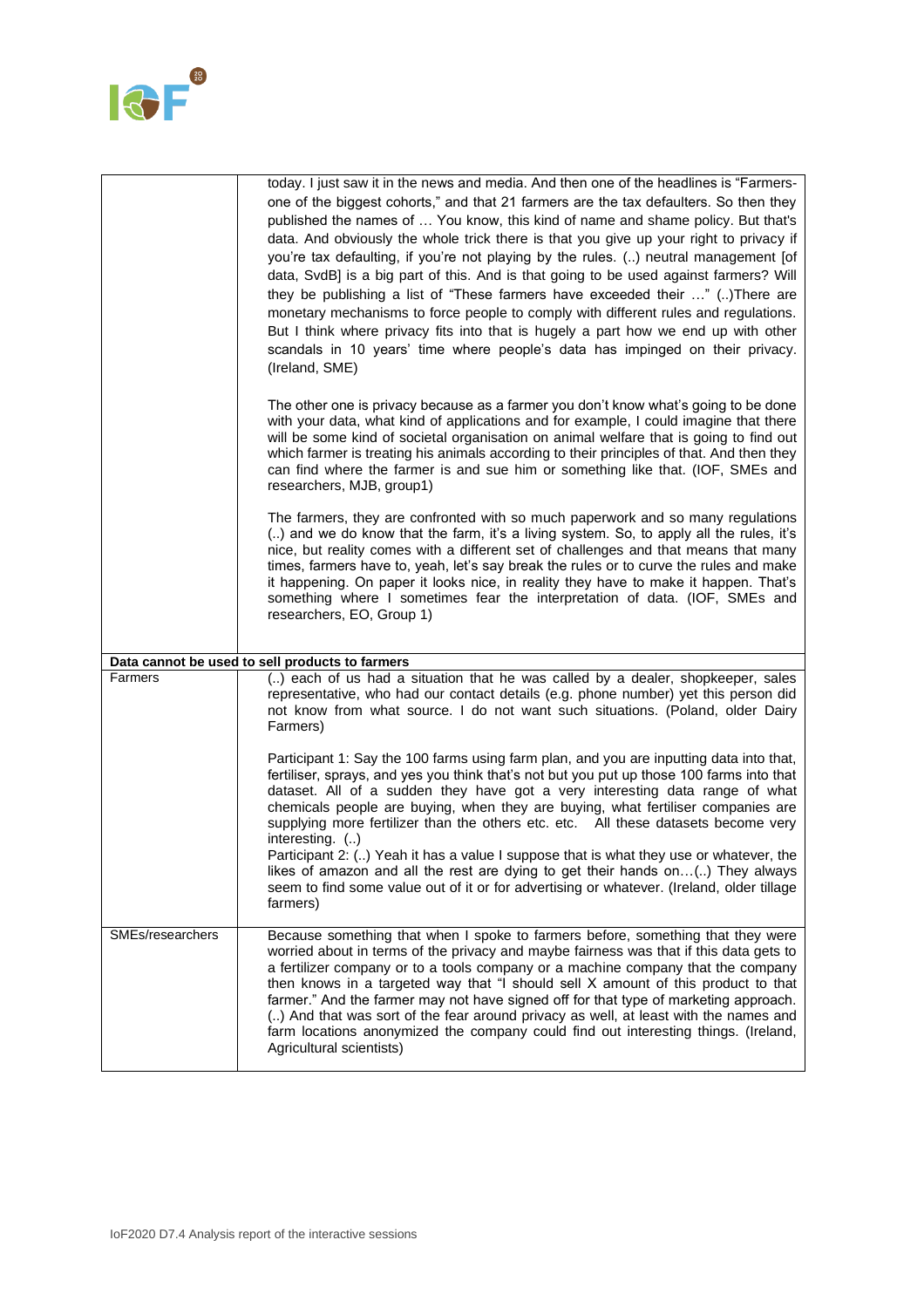# ISF®

# **APPENDIX 5**

Table 1. Quotes showing challenges related to unequal negotiation power

| <b>Stakeholders</b>               | Quotes                                                                                                                                                                                                                                                                                                                                                                                                                                                                                                                                                                      |  |
|-----------------------------------|-----------------------------------------------------------------------------------------------------------------------------------------------------------------------------------------------------------------------------------------------------------------------------------------------------------------------------------------------------------------------------------------------------------------------------------------------------------------------------------------------------------------------------------------------------------------------------|--|
|                                   | Unequal negotiation power because of unequal expertise                                                                                                                                                                                                                                                                                                                                                                                                                                                                                                                      |  |
| Farmers                           | In my point of view, we should be more () mature about using the data Well, I<br>mean, we can  I can agree that it can be good. But still today the major data<br>collectors or data owners are still trying to keep them for themselves mostly and sell<br>them and make money off them, so  (Young farmers, CEJA, South EU, Group 2)                                                                                                                                                                                                                                      |  |
|                                   | Everyone subconsciously thinks this way. I will gladly give something, but I want<br>something in return. But there are people who do not want to give anything back.<br>They would like to download everything (Poland, older potato farmers)                                                                                                                                                                                                                                                                                                                              |  |
|                                   | I think that this data has already been circulating but we are not aware of how much<br>data is taken/collected from us. (Poland, older dairy farmers)                                                                                                                                                                                                                                                                                                                                                                                                                      |  |
|                                   | So, from a farmer's point of view I think this is what we need to focus on. We need<br>to believe that the data that we are going to give away to companies, to the scientific<br>community or to the EU will benefit us. You have to understand that if there should<br>be a way to go on then there has to be a path that () will help all of us so we<br>[farmers, SvdB] don't stay in the woods. (CEJA, young farmers, South of Europe,<br>group 1)                                                                                                                     |  |
|                                   | I started an ICT course, just to understand a little better  All of these data become<br>available. I don't want to miss  I would not like to lose the information I can derive<br>from that for my own farm. (CEJA, young farmers, North of Europe)                                                                                                                                                                                                                                                                                                                        |  |
| <b>SMEs</b><br>and<br>researchers | The problem I think here is the data is originating from the farmers and it's data<br>when it's on their side and when it comes to the company, they would transform that<br>into information and somehow make profit out of it. So, the company has the whole<br>and sole idea of what value it is. So, the farmers on the other hand, they don't know<br>the value of the data because it's originating on their side. So, I think () the<br>farmers will never know what value their data has, actually. It's a disbalance. (IOF,<br>SMEs and researchers, MJB, Group 1) |  |
|                                   | I haven't met a farmer that has had hands on experience with a block chain solution.<br>Often, farmers feel like they are offered advice through a black box, so they have<br>some data, it went somewhere, some people did something and it comes back and<br>they rather look at it intuitively () based on experience and intelligence that they<br>have. We're still in an era where farmers feel like I'm not quite sure if I can trust.<br>(SAH, SMEs and researchers, MJB, Group 2)                                                                                  |  |
| repositories                      | Unequal negotiation power because of different sizes of companies and data                                                                                                                                                                                                                                                                                                                                                                                                                                                                                                  |  |
| SMEs<br>and<br>researchers        | if you go with the market one [vignette, SvdB] at one point in time, you'll get a<br>bias, no? You'll get a construction of people or for companiesOr, I don't know<br>when they'd have more data they'd have more to say, they put more weight in the<br>scale, the same with number four, we organise collaboration in the value chain, the<br>big ones that collaborate, push the small ones out. (SAH, SMEs and researchers,<br>EO, Group 2)                                                                                                                            |  |
|                                   | If we leave it to the market, nothing will change in the sense that most of the value<br>coming from agriculture data will be available to the happy few and not to the many<br>farmers. (SAH, SMEs and researchers, MJB, Group 1)                                                                                                                                                                                                                                                                                                                                          |  |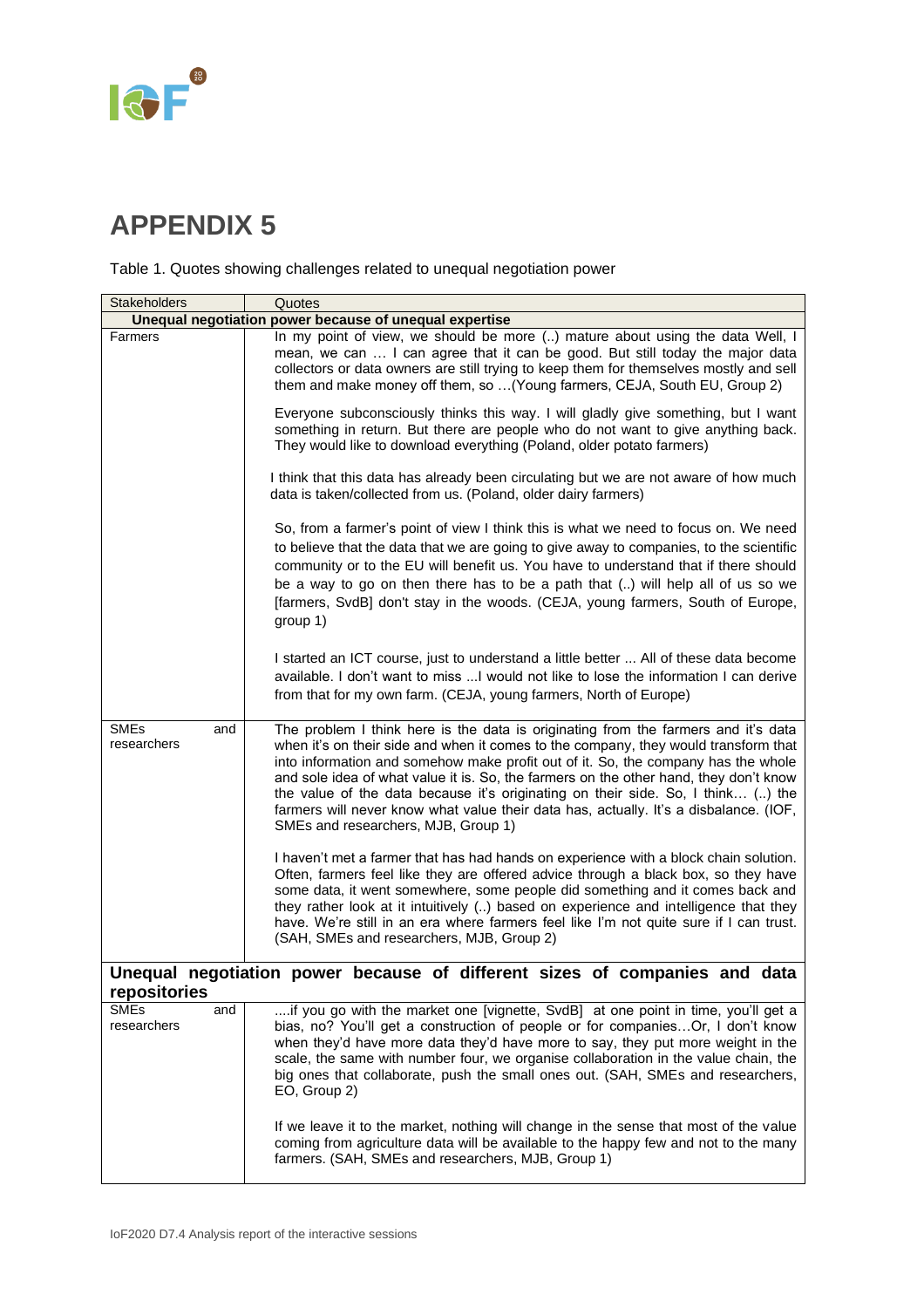

| The critical thing is that at this moment, the market is creating closed channels. For |
|----------------------------------------------------------------------------------------|
| instance, John Deere is the only one accessing the machine data and then offering it   |
| for a price. So, who's benefitting? It's John Deere. (SAH, SMEs and researchers,       |
| MJB. Group 1)                                                                          |
|                                                                                        |

| Stakeholders                      | Quote                                                                                                                                                                                                                                                                                                                                                                                                                                                                                                                                                                                                                                                                                                                                                      |
|-----------------------------------|------------------------------------------------------------------------------------------------------------------------------------------------------------------------------------------------------------------------------------------------------------------------------------------------------------------------------------------------------------------------------------------------------------------------------------------------------------------------------------------------------------------------------------------------------------------------------------------------------------------------------------------------------------------------------------------------------------------------------------------------------------|
|                                   | Data library should be governed by the (EU) government                                                                                                                                                                                                                                                                                                                                                                                                                                                                                                                                                                                                                                                                                                     |
| Farmers                           | It should be like a public library: the government should have to pay for it and make<br>the system work. But then () again we're talking about the I choose model, you<br>choose what you want to, like put it up in the library. But again if it's about food safety,<br>food security, you need to share it. And that would probably be by law. (CEJA, young<br>farmers, North of Europe)                                                                                                                                                                                                                                                                                                                                                               |
| <b>SMEs</b><br>and<br>researchers | There is role for government in some of these stuff as well, in terms of having setting<br>up the data flows. Definitely, and also to look for ecosystem services or benefit or<br>things like that. So, that's actually a negative reason why I wouldfirst or the<br>secondthey have a market orientation which I think is not necessarily always good. I<br>mean, obviously it should be there and has benefit but(SAH, SMEs and<br>researchers, EO, Group 2)                                                                                                                                                                                                                                                                                            |
|                                   | For standardisation of data, I do see a role for governmental bodies to set, let's say,<br>the legal framework of guidance for overall frame for data, for data exchange. If it's on<br>data ownership, I would really go back to the farmer and say the farmer should be the<br>owner of the data. (SAH, SMEs and researchers, EO, Group 2)                                                                                                                                                                                                                                                                                                                                                                                                               |
|                                   | Data should be FAIR. () The central system might be better to organise things than if<br>you decentralise it. So, it might be more efficient, there will be more data, so that's<br>better for food safety and it might be more sustainable and more knowledge would be<br>accessible as well. Yeah, and more transparent. (SAH, SMEs and researchers, SvdB,<br>Group 2)                                                                                                                                                                                                                                                                                                                                                                                   |
|                                   | By having an accountability that is acknowledged at central level, by maybe the<br>European Union or an association at European level, I feel like you create the trust<br>because you entrust a body that is serious enough, that is transparent enough. I don't<br>want to entrust my data to Facebook because they're private focused and I don't want<br>to entrust the data to any private sector company. So, for me, it was really this idea of<br>accessibility and trust, at least you get that immediately by working at central level<br>with a body, maybe the Commission, maybe something else but certainly not private<br>sector.                                                                                                           |
|                                   | Moderator: And why should it be the European Commission and not a local                                                                                                                                                                                                                                                                                                                                                                                                                                                                                                                                                                                                                                                                                    |
|                                   | government?<br>Then I lose the knowledge. You said the aggregation of knowledge, this is the power<br>of this thing; if it's central at European level, then I get a lot more knowledge, it's just<br>the coverage, I think. If it's just one state like the Italian government, then you only get<br>the Italian data, it's a pity, you could get it on a wider scale. (SAH, SMEs and<br>researchers, SvdB, group 2)                                                                                                                                                                                                                                                                                                                                      |
|                                   | so, sometimes I think a national database is a more appropriate approach, but not all<br>the time. I'll give you an example. In grass measurement in Ireland, we're encouraging<br>our farmers to measure grass. But now we see a hugea lot more applications that<br>we can use. We can do grass evaluation, evaluate varieties on farms. So, we think<br>there's massive application for this. If that was owned by a private entity, it would<br>make it much more difficult to do it; you could be held to ransom, you couldn't build a<br>breeding programme on it. So sometimes you need both and you need the private to<br>feed into public but you do need the public government type system as well. (SAH,<br>SMEs and researchers, EO, Group 2) |
|                                   | Reasons to doubt whether the government should be in charge of the library                                                                                                                                                                                                                                                                                                                                                                                                                                                                                                                                                                                                                                                                                 |
| Farmers                           | But if you have some corruption in the country or government it's very hard. Like, we                                                                                                                                                                                                                                                                                                                                                                                                                                                                                                                                                                                                                                                                      |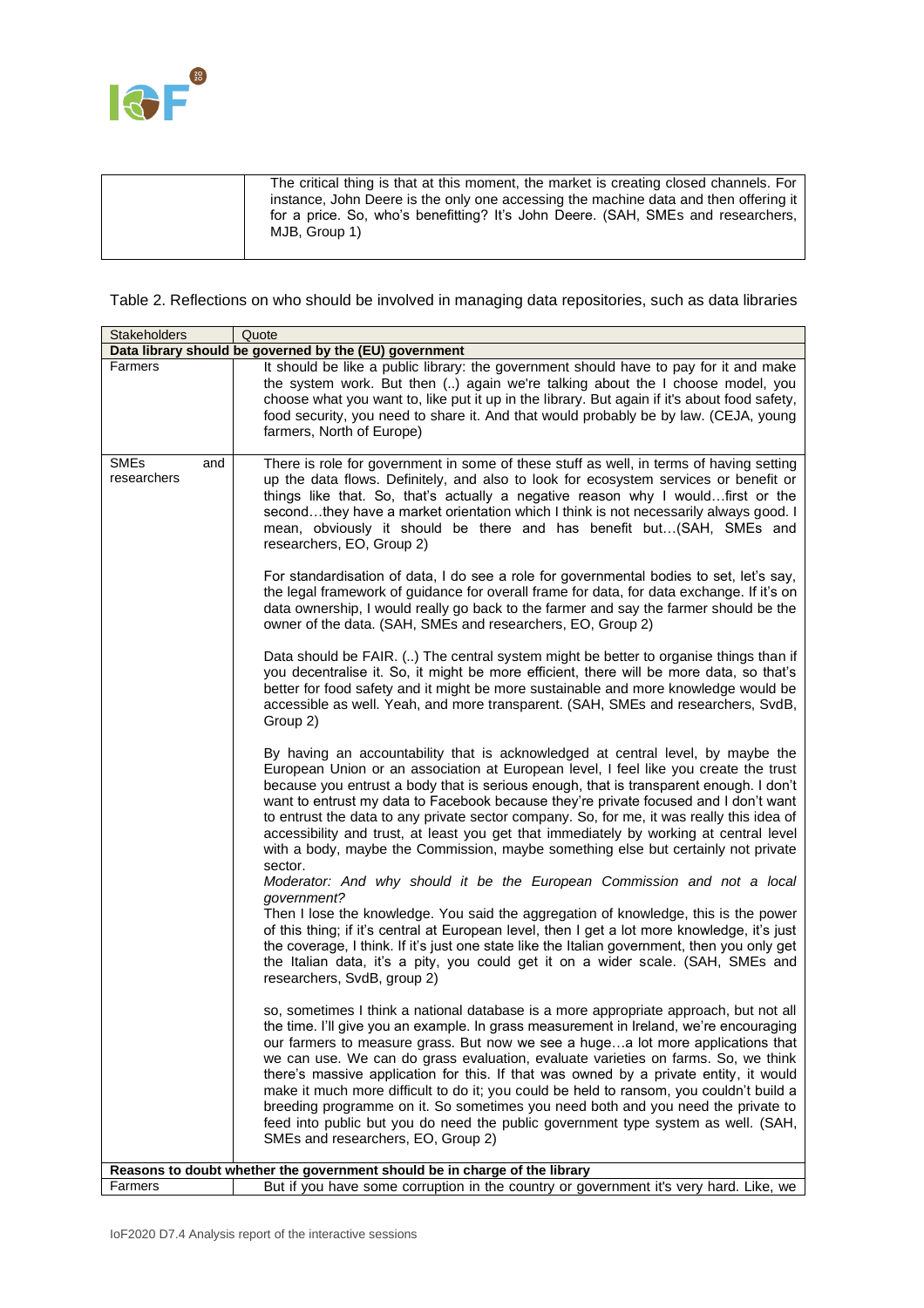

|                                   | have the problem last year in Slovakia. A journalist looked about the carousel<br>systems- these are systems with the European money- they just shoot him. See, that<br>it is important saving yourself. But if that government commission checked and<br>stopped the corruption we can enable these values, all of them, you know. We are<br>European. We're thinking we are European. We are all the same but  () At the<br>moment it's difficult to talk about one really same system, the same model in every<br>countries. Yeah. (Young farmers, CEJA, Mid-East EU)                                         |
|-----------------------------------|------------------------------------------------------------------------------------------------------------------------------------------------------------------------------------------------------------------------------------------------------------------------------------------------------------------------------------------------------------------------------------------------------------------------------------------------------------------------------------------------------------------------------------------------------------------------------------------------------------------|
|                                   | We're not sure about the government's role in managing the library. () This is one of<br>the main things that happened during pretty much all of the wars (). And it's not like<br>it started in the First World War, it started way back. One of the main ways in which<br>you can deceive the population, is by giving them wrong information. Now, consumers<br>need to be informed. If you don't give them information, then you don't expect them to<br>be informed about it. So they will believe what you present to them. (Young farmers,<br>CEJA, South Europe, Group 1)                                |
| <b>SMEs</b><br>and<br>researchers | Accountability, I just want to point out that it's very relevant. But the question is: is<br>trust there for private sectors of for public sectors? Because if the government starts<br>to change, what do they do with the data? () That's why I prefer a supranational<br>rather than a national government because the national government will change every<br>four years and it's ridiculous but at least the supranational, maybe there's a little bit<br>more continuity and stability. (SAH, SMEs and researchers, SvdB, group 2)                                                                        |
|                                   | For farmers, this is really scary to share it with the government or to share it with other<br>data everything is gathered around. And I think even as a consumer, I'm not so glad if<br>all my data is with European Commission.<br>There's also a bit of a Big Brother is watching you feeling. () Having one database or<br>one warehouse where you can save your data, in efficiency terms, that's quite okay,<br>but then you stillI would like to have an opt- out because it's still my data, it's my life,<br>I'm not owned by the European Commission. () (SAH, SMEs and researchers, svdb,<br>group 2) |
|                                   | There is a thin line between that Big Brother thing, you know, it's a thin line. I think in<br>Ireland and the UK, certainly there's a healthy mistrust of government in that, kind of,<br>regard. We generally don't trust government with anything like that.  (IOF, SMEs and<br>researchers, SvdB, group 2)                                                                                                                                                                                                                                                                                                   |
|                                   | It is more efficient if commercial parties are in charge of the data                                                                                                                                                                                                                                                                                                                                                                                                                                                                                                                                             |
| Farmers                           | Maybe knowledge belongs to the public government. Yeah, but innovation and<br>efficiency maybe it's more with the market. Because finally we saw the public<br>governments they don't give enough innovation. They are really slow. And efficiency<br>always comes from the big companies and the private companies. CEJA, young<br>farmers, South of Europe, Group 1)                                                                                                                                                                                                                                           |
| <b>SMEs</b><br>and<br>researchers | I think if data is settled by the markets, there is much more creativity and I'm much<br>more in for co-creation, so open data, open source in that respect. I think in the end,<br>you have to fix something together in this kind of agreement, if it is limited to the<br>market or to the project or open it to the market as well. (SAH, SMEs and researchers,<br>MJB, group 1)                                                                                                                                                                                                                             |
|                                   | Farmers should have a role in the library management                                                                                                                                                                                                                                                                                                                                                                                                                                                                                                                                                             |
| Farmers                           | So the farmer can actually educate the data collectors of what information they can't<br>share, what potential information they could share. So it's trying to balance the two, I<br>suppose (). Yeah. And then that, I suppose that improves the trust and the<br>transparency as well. If the farmer is not aware exactly where his data is going so that<br>through education then he will trust where that data is going on. And I suppose that<br>opens all the channels then. (Ireland, young farmers)                                                                                                     |
|                                   | () We met someone in France, he said, "You have to take care of the data business<br>because if you don't someone else will do it for you." That's why we want the<br>governance. Because, you know, someone, and it's already done, someone is taking<br>care of our data. There is data of a farm everywhere. So we need to have the                                                                                                                                                                                                                                                                           |